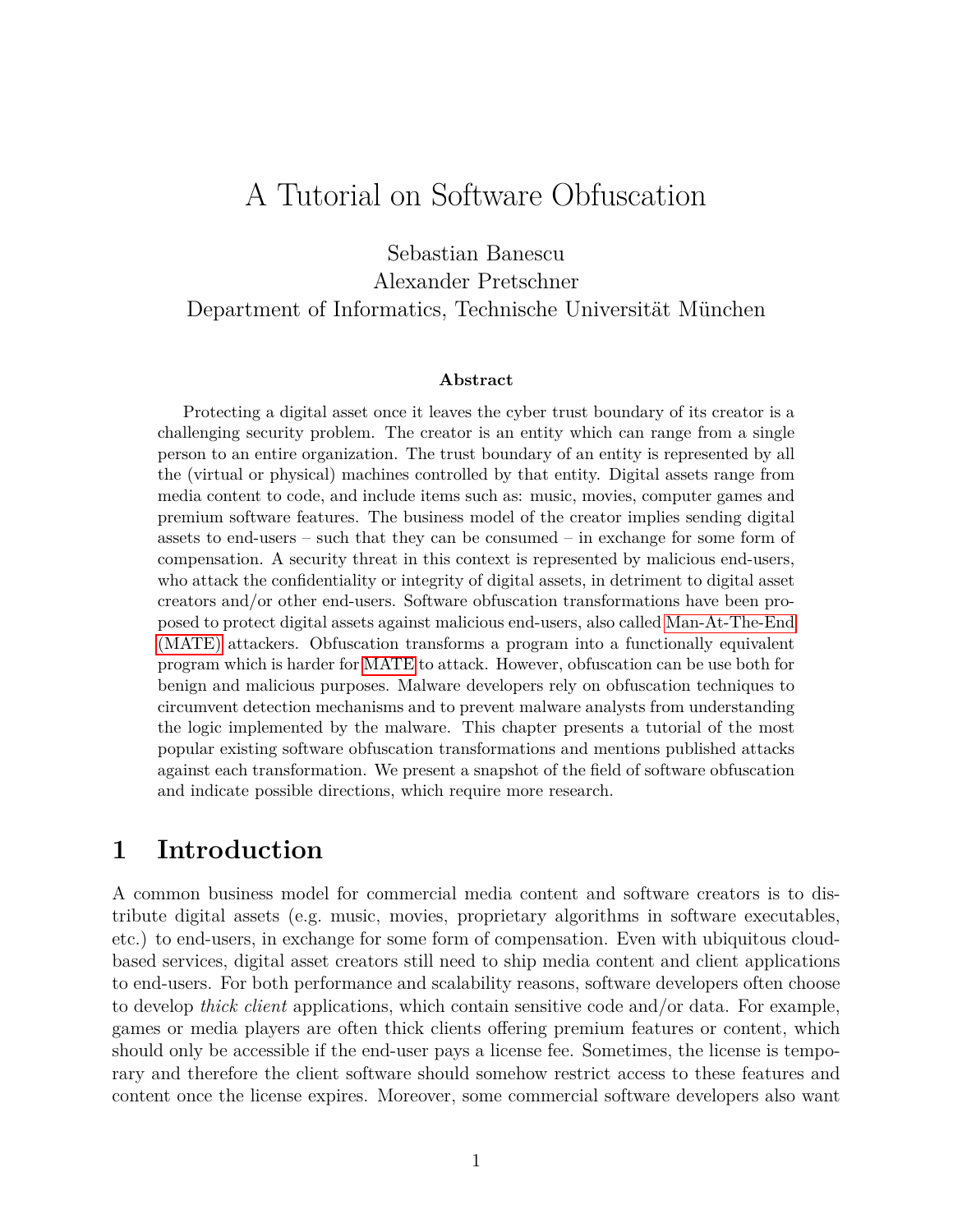<span id="page-1-0"></span>

Figure 1: Classification of protections against [MATE](#page-0-0) attacks proposed in [\[40\]](#page-44-0).

to protect secret algorithms used in their client software, which give them an advantage over their competitors.

One open challenge in IT security is protecting digital assets once they leave the cyber trust boundary of their creator. The creator of digital assets can range from a single person to an organization. The security threat in this context is represented by malicious end-users, who among other things, may want to:

- Use digital assets without paying the license fees required by the creators of that digital asset.
- Redistribute illegal copies of digital assets to other end-users, sometimes in order to make a profit.
- Make changes to the digital assets (e.g. by tampering with its code), in order to modify its behavior.

Such malicious end-users are also called [Man-At-The-End \(MATE\)](#page-0-0) attackers [\[37\]](#page-44-1), and they have control of the (physical or virtual) machine where the digital asset is consumed. Practically, any device under the control of an end-user (e.g. PC, TV, game console, mobile device, smart meter, etc.), is exposed to [MATE](#page-0-0) attacks. A model of the [MATE](#page-0-0) attacker capabilities, akin to the degree of formalization of the [Man-In-The-Middle \(MITM\)](#page-0-0) attacker introduced by Dolev-Yao [\[51\]](#page-45-0), is still missing from the literature. However, [MATE](#page-0-0) attackers are assumed to be extremely powerful. They can examine software both statically using manual or automatic static analysis, or dynamically using state of the art software decompilers and debuggers [\[89\]](#page-48-0). Shamir *et al.* [\[113\]](#page-50-0) present a [MATE](#page-0-0) attack, which can retrieve a secret key used by a black-box cryptographic primitive to protect the system if it is stored somewhere in non-/volatile memory. Moreover, the memory state can be inspected or modified during program execution and CPU or external library calls can be intercepted (forwarded or dropped) [\[133\]](#page-51-0). Software behavior modifications can also be performed by the [MATE](#page-0-0) attacker by tampering with instructions (code) and data values directly on the program binary or after they are loaded in memory. The [MATE](#page-0-0) attacker can even simulate the hardware platform on which software is running and alter or observe all information during software operation [\[35\]](#page-44-2). The only remaining line of defense in case of [MATE](#page-0-0) attacks is to increase the complexity of an implementation to such an extent that it becomes economically unattractive to perform an attack [\[35\]](#page-44-2).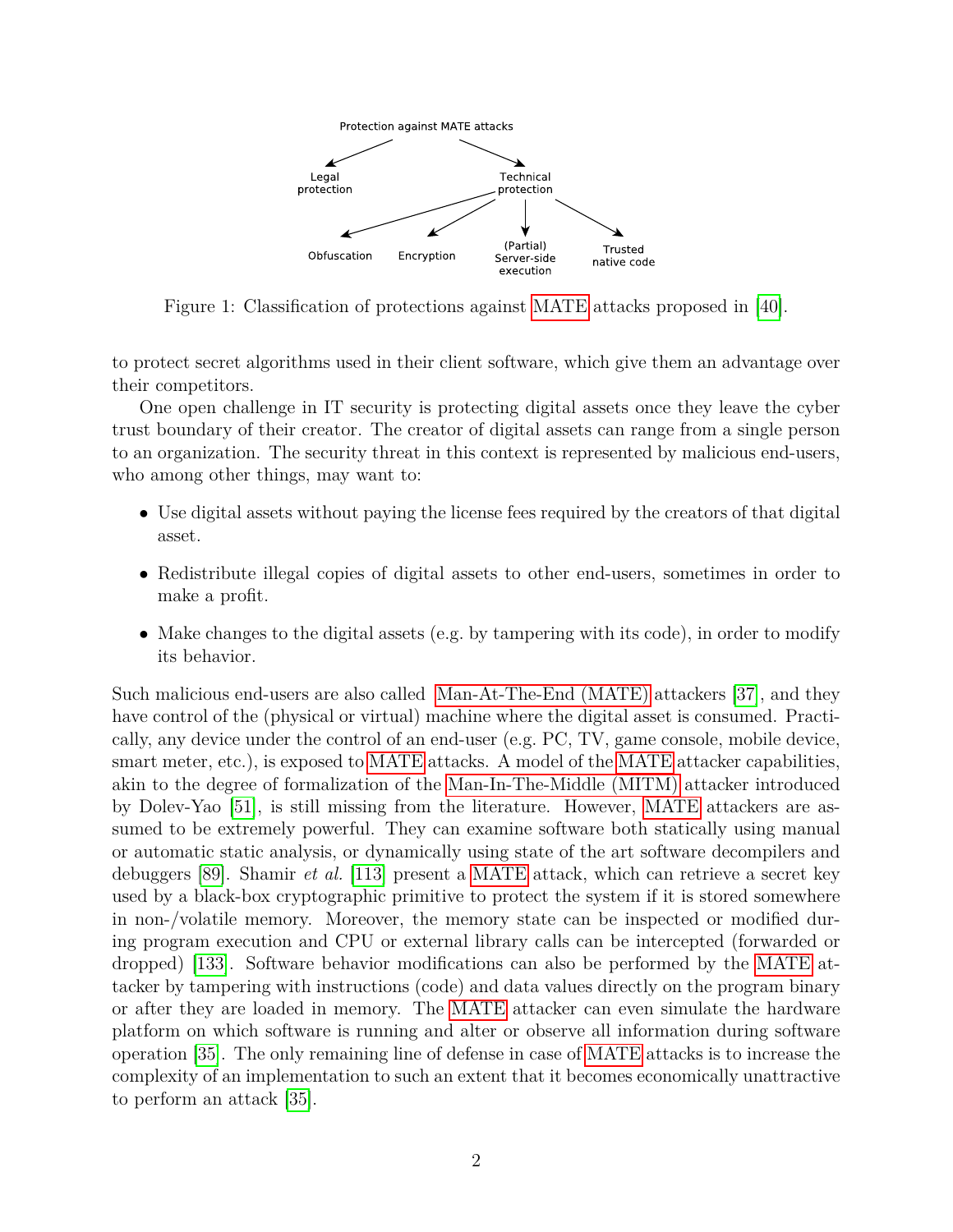Researchers, practitioners and law makers have sought several solutions for this challenge, all of which have their advantages and disadvantages. Figure [1](#page-1-0) shows a classification of these solutions, proposed by Collberg et al. [\[40\]](#page-44-0). On the one hand, there are legal protection frameworks that apply to some geographic regions, such as the Digital Millennium Copyright Act [\[41\]](#page-44-3) in the USA, the EU Directive 2009/24/EC [\[84\]](#page-47-0), etc. On the other hand, there are technical protection techniques (complementing legal protection), which are divided into four subcategories, namely: (1) software based obfuscation, (2) encryption (via trusted hardware), (3) server-side execution and (4) trusted (i.e. tamper-proof or tamper-evident) native code. The latter three subcategories will be briefly discussed in the related work section. The *obfuscation* subcategory is the main focus, i.e. software-only protection that does not rely on trusted entities.

An obfuscator is in essence a compiler that takes a program as input, and outputs a functionally equivalent program, which is harder to understand and analyze than the input program. The meaning of the phrases "functionally equivalent" and "harder to understand and analyze" will be discussed in this chapter. For instance, some classical compiler optimizations are also considered obfuscation transformations [\[40\]](#page-44-0), because in order to make the code more efficient, such optimizations may replace control-flow abstractions that are easy to understand by developers (e.g. loops), with other constructs which are less straightforward (e.g. goto statements).

This chapter presents a tutorial of several popular obfuscation transformations together with illustrative examples. It also mentions the MATE attacks published in the literature, which have been proposed for defeating each obfuscation transformation. The rest of the chapter is structured as follows. Section [2](#page-2-0) presents classification dimensions for obfuscation transformations. Section [3](#page-6-0) presents classification dimensions for MATE attacks. Section [4](#page-8-0) presents a survey of obfuscation transformations and state of the art MATE attacks that claim to break each obfuscation. Section [5](#page-32-0) discusses the current state of software obfuscation versus MATE attacks. Section [6](#page-36-0) presents related work, and section [7](#page-40-0) concludes the chapter.

### <span id="page-2-0"></span>**2 Classification of Code Obfuscation Transformations**

Several surveys and taxonomies for software obfuscation have been proposed in literature [\[8,](#page-42-0) [40,](#page-44-0)[86,](#page-48-1)[94,](#page-48-2)[109\]](#page-49-0). This section describes the classification dimensions presented in those works and discusses their advantages, disadvantages and overlaps. We present the classification dimensions in increasing order of importance, starting with the least important category.

#### **2.1 Abstraction Level of Transformations**

One common dimension of code transformations is the level of abstraction at which these transformations have a noticeable effect, i.e. *source code*, *intermediate representation* and *binary machine code*. Such a distinction is relevant for usability purposes, e.g. a JavaScript developer will mostly be interested in source code level transformations and a C developer will mainly be interested in binary level. However, none of the previously mentioned taxonomies and surveys classify transformations according to the abstraction level. This is due to the fact that some obfuscation transformations have an effect at multiple abstraction levels.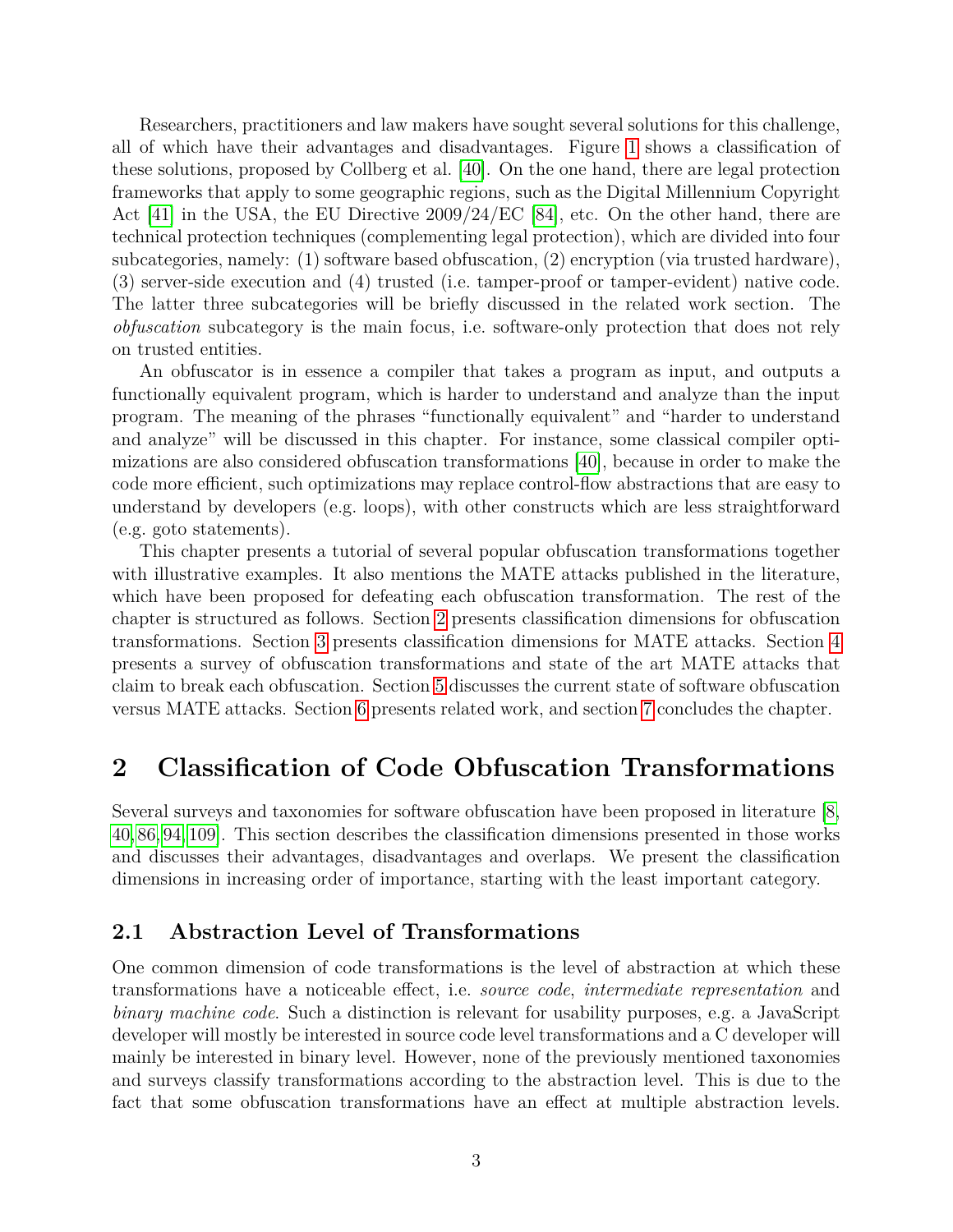Moreover, it is common for papers to focus only on a specific abstraction level, disregarding transformations at other levels.

### **2.2 Unit of Transformations**

Larsen et al. [\[86\]](#page-48-1) proposed classifying transformations according to the of granularity at which they are applied. Therefore they propose the following levels of granularity:

- *Instruction level* transformations are applied to individual instructions or sequences of instructions. This is due to the fact that at the source code level, a code statement can consist of one or more IR or Assembly instructions.
- *Basic block level* transformations affect the position of one or more basic blocks. Basic blocks are a list of sequential instructions that have a single entry point and end in a branch instruction.
- *Loop level* transformations alter the familiar loop constructs added by developers.
- *Function level* transformations affect several instructions and basic blocks of a particular subroutine. Moreover, they may also affect the stack and heap memory corresponding to the function.
- *Program level* transformations affect several functions inside an application. However, they also affect the data segments of the program and the memory allocated by that program.
- *System level* transformations target the operating system or the runtime environment and they affect how other programs interact with them.

The unit of transformation is important in practice because developers can choose the appropriate level of granularity according to the asset they must protect. For example, loop level transformations are not appropriate for hiding data, but they are appropriate for hiding algorithms. However, the same problem, as for the previous classification dimension, arises for the unit of transformation, namely the same obfuscation transformation may be applicable to different units of transformation.

### <span id="page-3-0"></span>**2.3 Dynamics of Transformations**

The dynamics of transformation – used by Schrittwieser et al. [\[109\]](#page-49-0) – indicate whether a transformation is applied to the program or its data *statically* or *dynamically*. Static transformations are applied once during: implementation, compilation, linking, installation or update, i.e. the program and its data does not change during execution. Dynamic transformations are applied at the same times as static transformations, however, the program or its data also change during loading or execution, e.g. the program could be decoded at load time, because it was encoded on disk. Even though dynamic code transformations are generally considered stronger against [MATE](#page-0-0) attacks than static ones, they require the code pages to be both writable and executable, because the code may modify itself during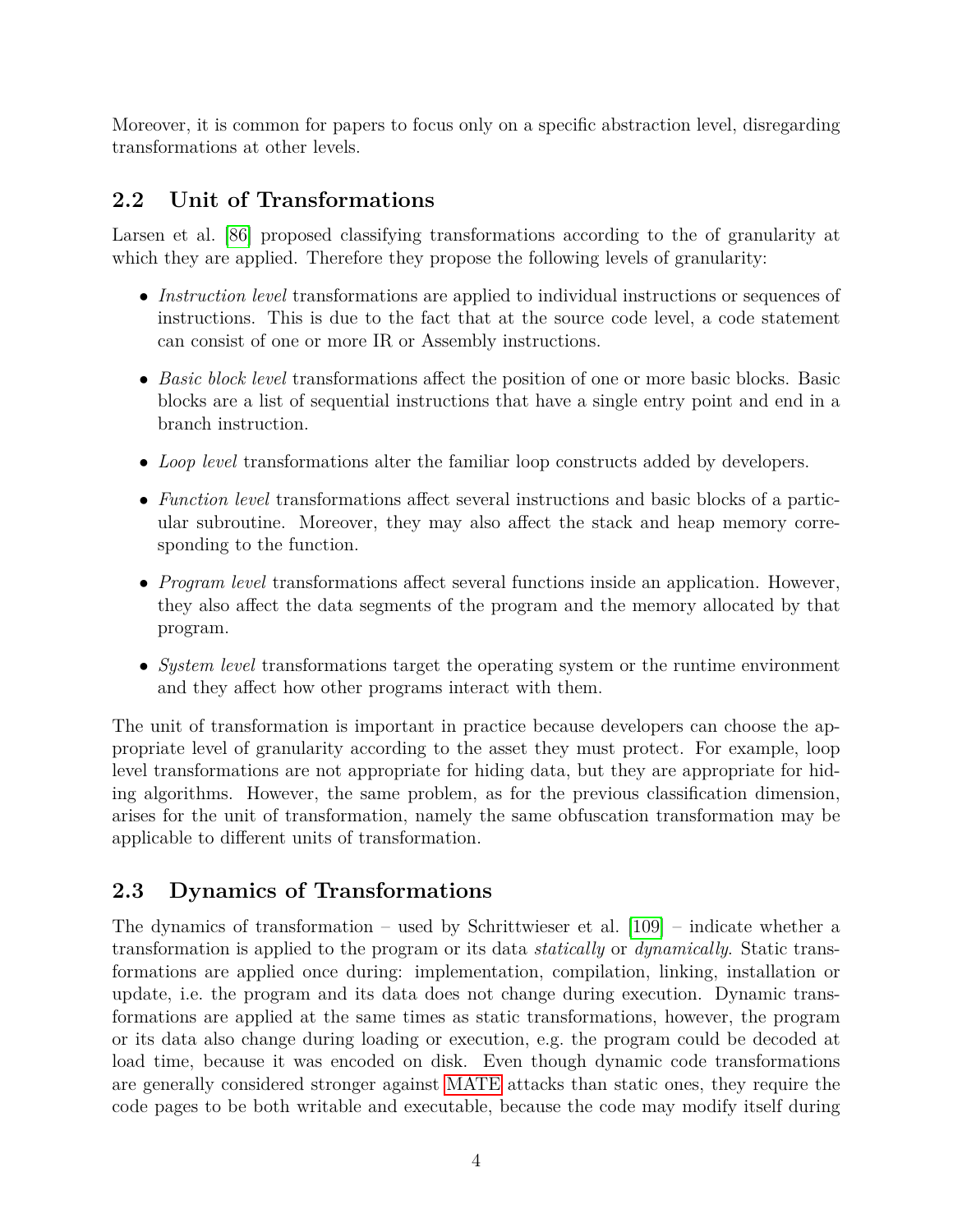execution. This opens the door for remote attacks (e.g. code injection attacks [\[122\]](#page-50-1)), which are more dangerous for end-users than [MATE](#page-0-0) attacks. Moreover, dynamic transformations generally have a higher performance overhead than static transformations, because code has to first be written (generated or modified) and then executed. Therefore, on the one hand, many benign software developers avoid dynamic transformations entirely. On the other hand, dynamic transformations are heavily used by malware developers, because they are not generally concerned about high performance overhead.

### **2.4 Target of Transformations**

The most common dimension for classifying obfuscation transformations is according to the target of transformations. This dimension was first proposed by Collberg et al. [\[40\]](#page-44-0), who indicated four main categories: layout, data, control and preventive transformations. In a later publication Collberg and Nagra [\[39\]](#page-44-4) refined these categories into four broad classes: abstraction, data, control and dynamic transformations. Since the last class of Collberg and Nagra [\[39\]](#page-44-4) (i.e. dynamic transformations), overlaps with the dynamics of transformation dimension, described in [subsection 2.3,](#page-3-0) we will use a simplification of these two proposals where we remove the dynamic transformations class and merge the abstraction, layout and control classes. Therefore, the remaining transformation targets are:

- *Data transformations*, which change the representation and location of constant values (e.g. numbers, strings, keys, etc.) hard-coded in an application, as well as variable memory values used by the application.
- *Code transformations*, which transform the high-level abstractions (e.g. data structures, variable names, indentation, etc.) as well as the algorithm and control-flow of the application.

This dimension is important for practitioners, because it indicates the goal of the defender, i.e. whether the defender wants to protect data or code. Note that obfuscation transformations which target data may also affect the layout of the code and its control-flow, however, their *target* is hiding data, not code. In practice data transformations are often used in combination with code transformations, to improve the resilience of the program against [MATE](#page-0-0) attacks.

**Data transformations** Data transformations can be divided into two subcategories:

- 1. *Constant data* transformations, which affect static (hard-coded) values. Abstractly, such transformations are encoding functions which take one or more constant data items *i* (e.g. byte arrays, integer variables, etc.), and convert them into one or more data items  $i' = f(i)$ . This means that any value assigned to, compared to and based on *i* is also changed according to the new encoding. There will be a trade-off between resilience on one hand, and cost on the other, because all operations performed on *i* require computing  $f^{-1}(i)$ , unless f is homomorphic w.r.t. those operations.
- 2. *Variable data* transformations, which modify the representation or structure of variable memory values. The goal of such transformations is to hamper the development of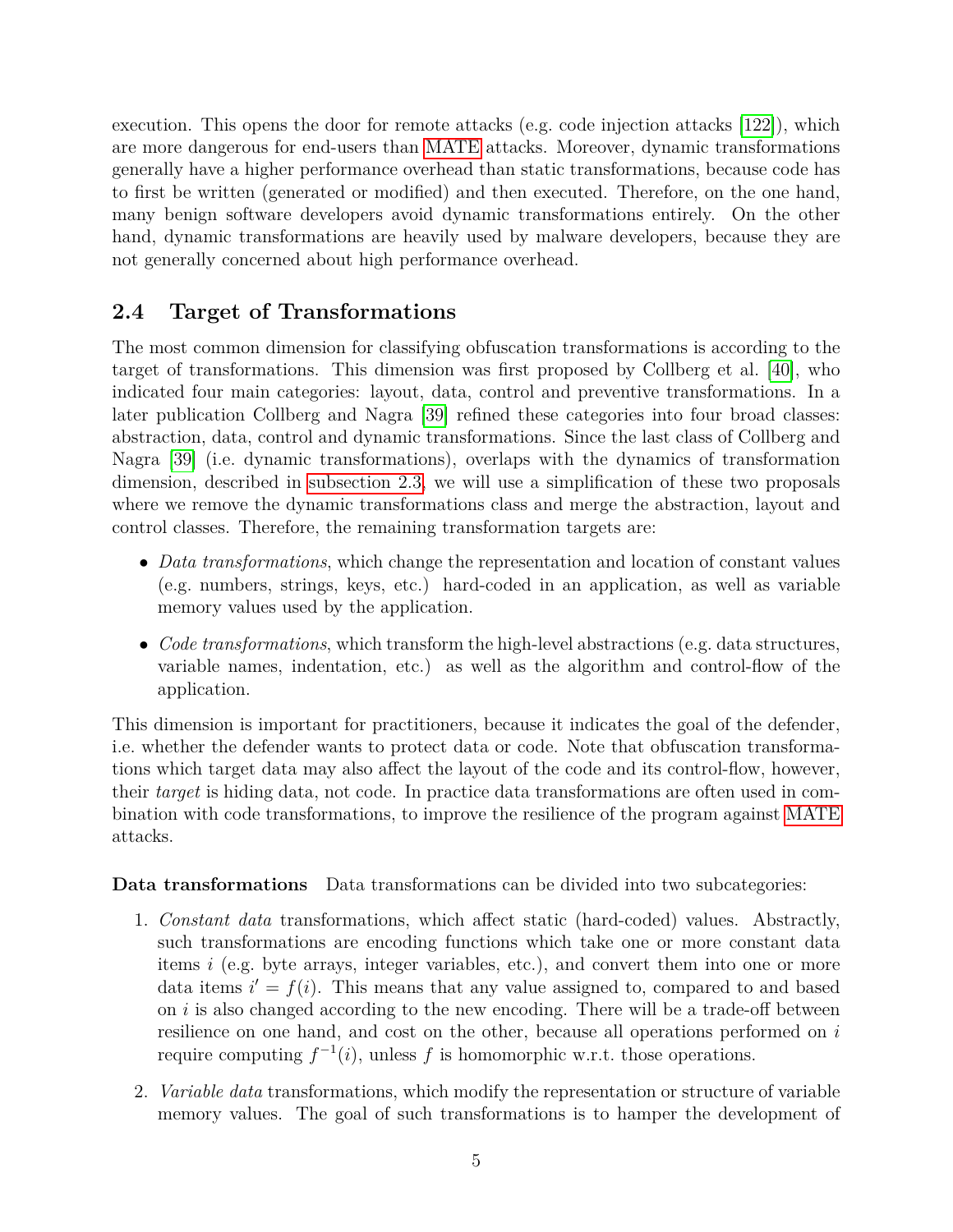<span id="page-5-0"></span>

| Dimension         | Possible values             |
|-------------------|-----------------------------|
|                   | Source code                 |
| Abstraction level | Intermediate representation |
|                   | Binary machine code         |
|                   | Instruction                 |
|                   | Basic block                 |
| Unit              | Loop                        |
|                   | Function                    |
|                   | Program                     |
|                   | System                      |
| Dynamics          | Static                      |
|                   | Dynamic                     |
|                   | Constant Data               |
| Target            | Variable Data               |
|                   | Code Logic                  |
|                   | Code Abstraction            |

Table 1: Classification dimensions for obfuscation transformations.

automated [MATE](#page-0-0) attacks, which can assume that a certain variable memory value will always have a certain representation or a certain structure (e.g. an integer array of 100 contiguous elements). If such assumptions hold then automated attacks are easier to develop, because they mainly rely on pattern matching. Therefore, by employing the transformations presented in this section, one can raise the bar for these kinds of attacks.

Note that variable transformations are not the transformations that affect the names or the order of variables, but the representation of the data stored in those variables.

**Code transformations** Code transformations can also be divided into two subcategories, namely:

- 1. *Code logic* transformations, which affect the control-flow of the program, its ease of readability and maintainability. Such transformations are aimed at adding complexity to the code in order to prevent [MATE](#page-0-0) attackers from understanding what the algorithm(s) implemented by the code are.
- 2. *Code abstraction* transformations, which destroy programming abstractions, are generally the first hints that [MATE](#page-0-0) attackers use to start reverse engineering a program.

As opposed to *constant data transformations*, which in some cases perform one-way mappings of data to a completely different domain which requires no interpretation, code transformations must always perform a mapping to the same domain of executable code, because obfuscated code must be able to run on the underlying machine where it is installed.

### **2.5 Summary of Obfuscation Transformation Classification**

Table [1](#page-5-0) provides a summary of the classification dimensions described above along with the possible discrete values that each dimension can take. In the next section we choose to present a survey of obfuscation transformations classified according to their *target of transformation*, because it entails a clear partition of transformations.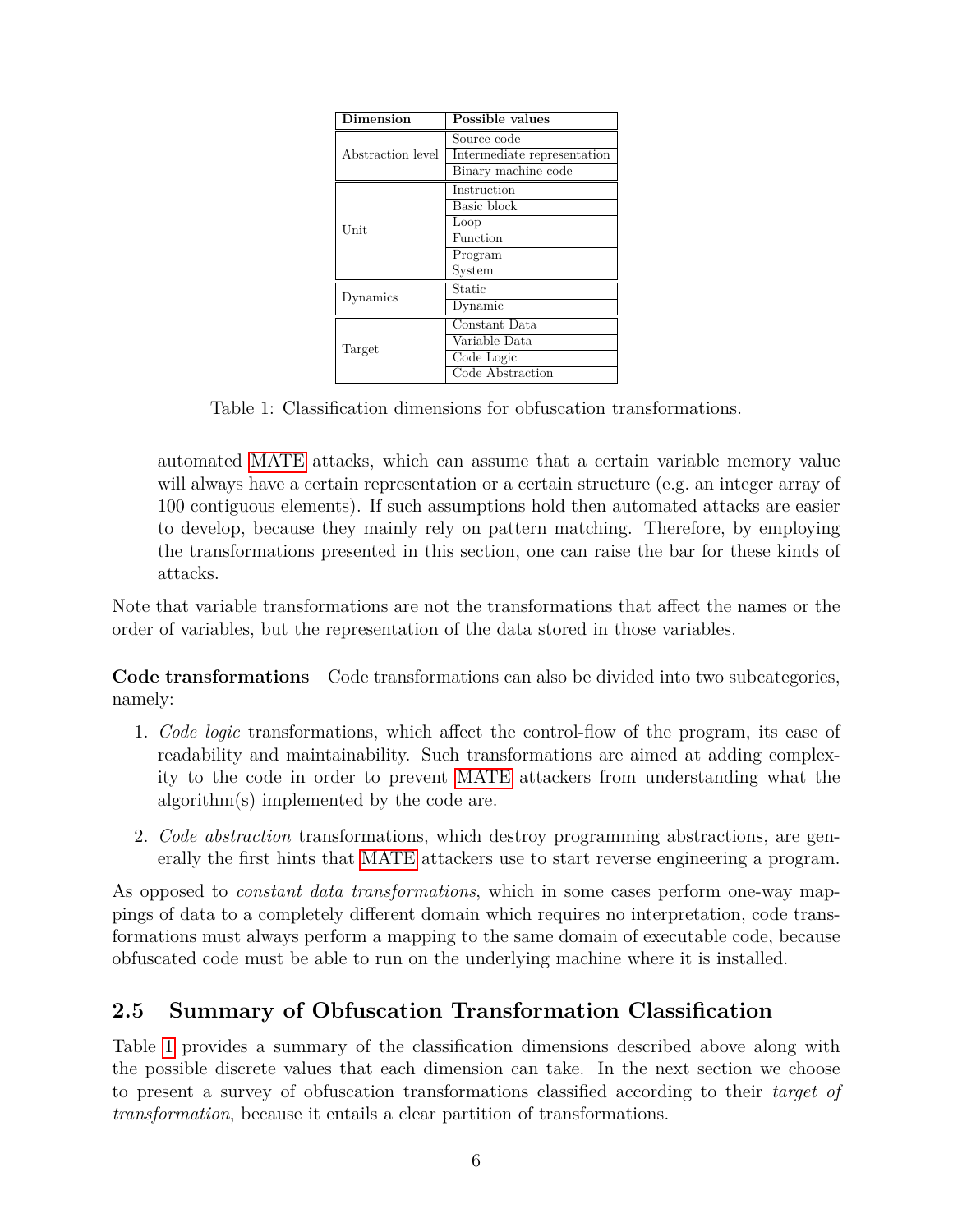# <span id="page-6-0"></span>**3 Classification of MATE Attacks**

In contrast to the classification of software protection techniques (see [section 2\)](#page-2-0), the classification of [MATE](#page-0-0) attacks has been the topic of relatively few publications [\[2,](#page-41-0) [37,](#page-44-1) [109\]](#page-49-0). This section presents the most relevant classification dimensions of [MATE](#page-0-0) attacks.

## **3.1 Attack Type Dimension**

Basile et al. [\[19\]](#page-43-0) argue that it is not feasible to consider every possible attacker goal since it represents the desired end-result for the attacker, e.g. see the position of other players in computer games, or play premium content without paying, etc. Therefore, in this chapter we classify attacks according to their type, i.e. the means through which an attacker goal can be achieved. According to Collberg et al. [\[36,](#page-44-5) [37\]](#page-44-1), there are four types of information a [MATE](#page-0-0) attacker may be interested in recovering from an obfuscated program:

- The original or a simplified version of the *source code*. This is always the case for [MATE](#page-0-0) attackers who are interested in intellectual property theft, i.e. stealing a competitor's algorithm.
- A statically embedded or dynamically generated *data item*. Common examples of such data items are decryption keys used by [Digital Rights Management \(DRM\)](#page-0-0) technologies to play premium content only on authorized devices, for authorized users. However, data items may also include hard-coded passwords, IP addresses, etc.
- The sequence of obfuscation transformations and/or tools used to obfuscate (protect) the program, also called *metadata*. This kind of information is often used by antivirus engines to detect suspicious binaries, based on the fact that several previously seen malware have used the same obfuscation transformations and/or tools.
- The *location*, (i.e. lines of code or bytes) of a particular function of the code. For instance, the attacker may be interested in the module which performs premium content decryption in order to copy it and reuse it in another program, without necessarily understanding how it works.

We compare these four information types proposed by Collberg et al. [\[36,](#page-44-5) [37\]](#page-44-1), with the *analyst's aims* proposed by Schrittwieser et al. [\[109\]](#page-49-0):

• *Code understanding*, which according to its description in the paper maps to the *source code* information type described above. However, the name of this category suggests a more general attack type than a full recovery of the entire *source code*, because it could be sufficient to have a partial code understanding. For example, a malware analysis engine can decide that a software is malicious using its observed behavior (e.g. unsolicited calls to premium telephone numbers), which does not require full understanding of the source code. Moreover, *metadata* recovery also falls inside of this category of *code understanding*. Therefore, in this chapter we will use this more general category, i.e. *code understanding*.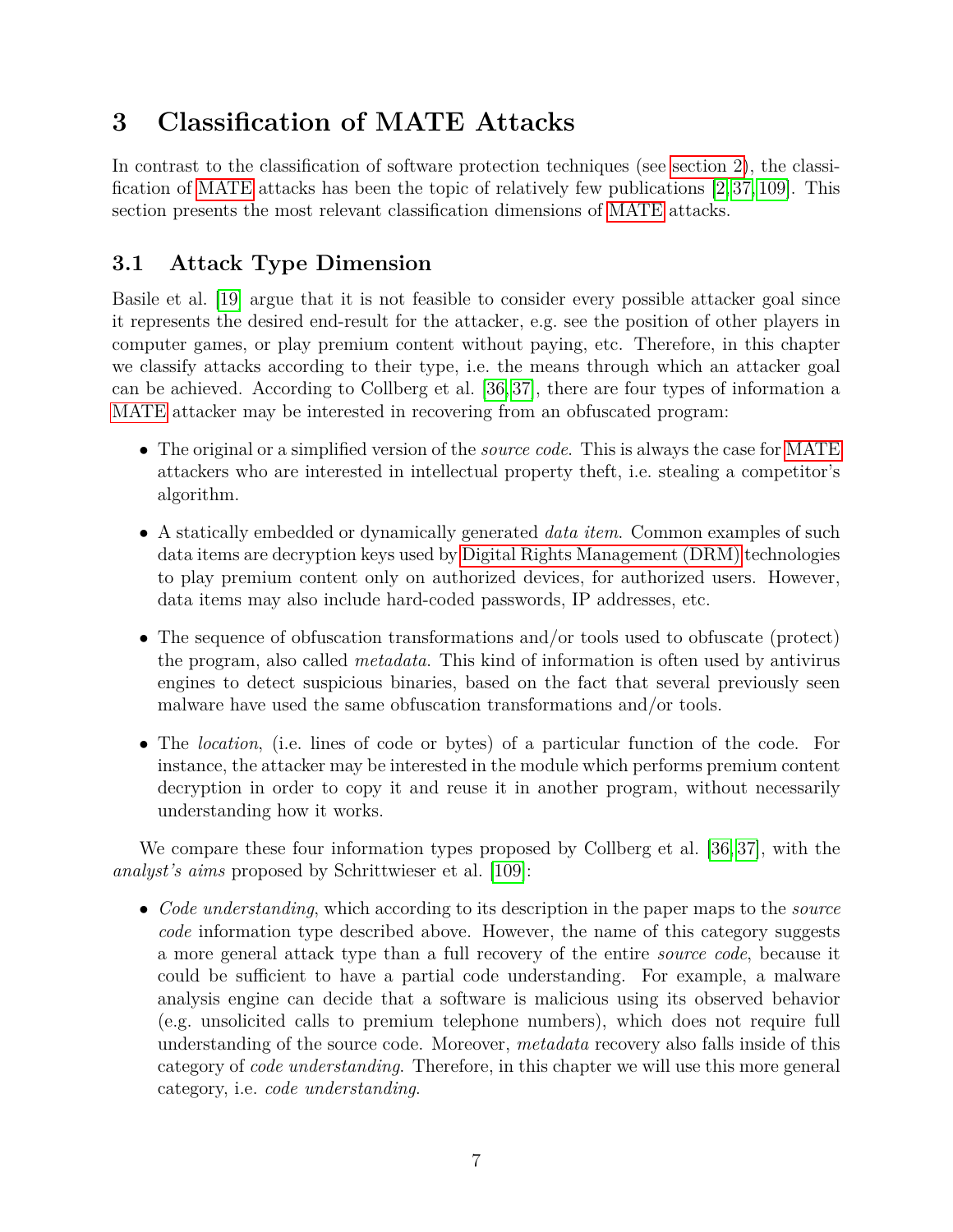- *Finding the location of data*, which maps perfectly onto the *data item* information type described above. However, the phrase *location of data* may be mistaken for the *location* information type. Therefore, this chapter will simply use *data item recovery*.
- *Finding the location of program functionality*, which maps onto the *location* information type described above. However, Schrittwieser et al. [\[109\]](#page-49-0) also add that this type of information may be used to answer questions regarding if the program is malicious or not. In this chapter we move such questions to the *code understanding* category, because we believe an answer to such a question, requires some level of code understanding, but not necessarily recovering the entire *source code*.
- *Extraction of code fragments*, which does not directly map onto any of the information items described above. However, we believe that *finding the location of program functionality* is a prerequisite to this aim of the analyst, because extraction can only be done after the location of the code fragment has been recovered. Therefore, in this chapter we associate this aim of the analyst with the *location* information type.

In sum, we use the following three categories of attack types with the meanings discussed above: (1) *code understanding*, (2) *data item recovery* and (3) *location recovery*.

### **3.2 Dynamics Dimension**

Dynamics is one of the most commonly used classification criteria for automated [MATE](#page-0-0) attacks and it refers to whether the attacked program is executed on a machine or not, i.e.:

- *Static analysis* attacks do not execute the program on the underlying (physical or virtual) machine. The subject of the analysis is the static code of the program.
- *Dynamic analysis* attacks run the program and record executed instructions, function calls and/or memory states during execution, which are the subject of analysis.

Static attacks are commonly faster than dynamic attacks. However, static analysis attacks do not handle many code obfuscation transformations as well as dynamic analysis attacks. This does not mean that dynamic analysis attacks can handle any kind of obfuscation easily. For instance, it is challenging to dynamically analyze programs employing code transformation techniques that achieve *temporal diversity*, i.e. the program has significantly different execution traces and/or memory states on every execution. Moreover, dynamic analysis is in general incomplete, i.e. it cannot explore or reason about all possible executions of a program, as opposed to static analysis.

### **3.3 Interpretation Dimension**

Code interpretation refers to whether the program's code or the artifacts generated using it (e.g. static disassembly, dynamic traces), are treated as text or are interpreted according to a semantic meaning (e.g. operational semantics). Therefore the two types of code interpretation considered in this chapter are: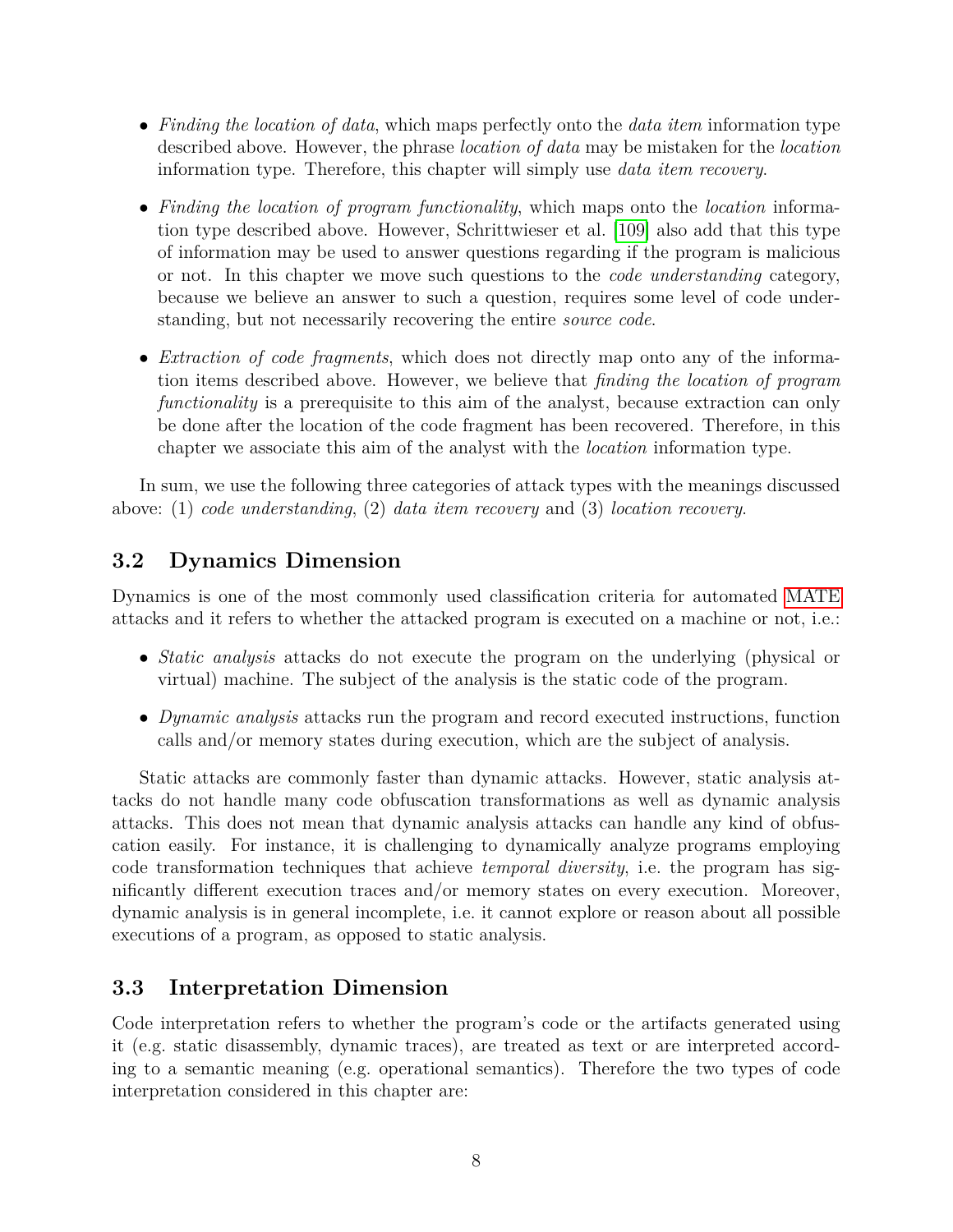- *Syntactic attacks* which treat the program's code or any other artifacts generated by executing or processing it, as a string of bytes (e.g. characters). For example, pattern matching on static code [\[114\]](#page-50-2) and pattern recognition via machine learning traces of instructions [\[15\]](#page-42-1), treat the code as a sequence of bytes.
- *Semantic attacks* which interpret the code according to some semantics, e.g. denotational semantics, operational semantics, axiomatic semantics and variations thereof [\[59\]](#page-46-0). For example, abstract interpretation [\[44\]](#page-44-6) uses denotational semantics, while fuzzing [\[120\]](#page-50-3) uses operational semantics.

Syntactic attacks are generally faster than semantic attacks due to the missing layer of abstraction that interprets the code. Coincidentally, most syntactic attacks are performed via static analysis and most semantic attacks are performed via dynamic analysis. However, there are exceptions e.g. the syntactic analysis of dynamically generated execution traces and semantic static analysis via abstract interpretation [\[44\]](#page-44-6).

### **3.4 Alteration Dimension**

Alteration refers to whether the automated [MATE](#page-0-0) attack changes (alters) the code or not. This type of classification is analogous to the *message alteration* classification of [MITM](#page-0-0) attacks on communication channels. Hence there are two types of code alteration:

- *Passive attacks* do not make any changes to the code or data of the program. For instance, extracting a secret key or password from a program does not require any code alterations.
- *Active attacks* make changes to the code or data of a program. For example, removing data or code integrity checks (e.g. password checks), requires modifying the code of the program. Also "disarming" malware may also involve tampering with its code.

If an attacker's goal can be achieved via either passive or active attacks, then the type of attack used depends on the complexity of the program under attack and the types of protection the program has in place. For instance, if a program is protected via dynamically verified checksums of the program input, then active attacks require finding and disabling these checksumming instructions, which could be more costly than a passive attack.

### **3.5 Summary of MATE Attack Classification**

Table [2](#page-9-0) provides a summary of the classification dimensions described above along with the possible discrete values that each dimension can take. In the remainder of this chapter we will refer to these dimensions when describing attack implementations.

## <span id="page-8-0"></span>**4 Survey of Obfuscation Transformations**

Obfuscation transformations can be implemented in different ways, i.e. the obfuscation transformation gives only a high-level description (e.g. pseudo-code) and it leaves it up to the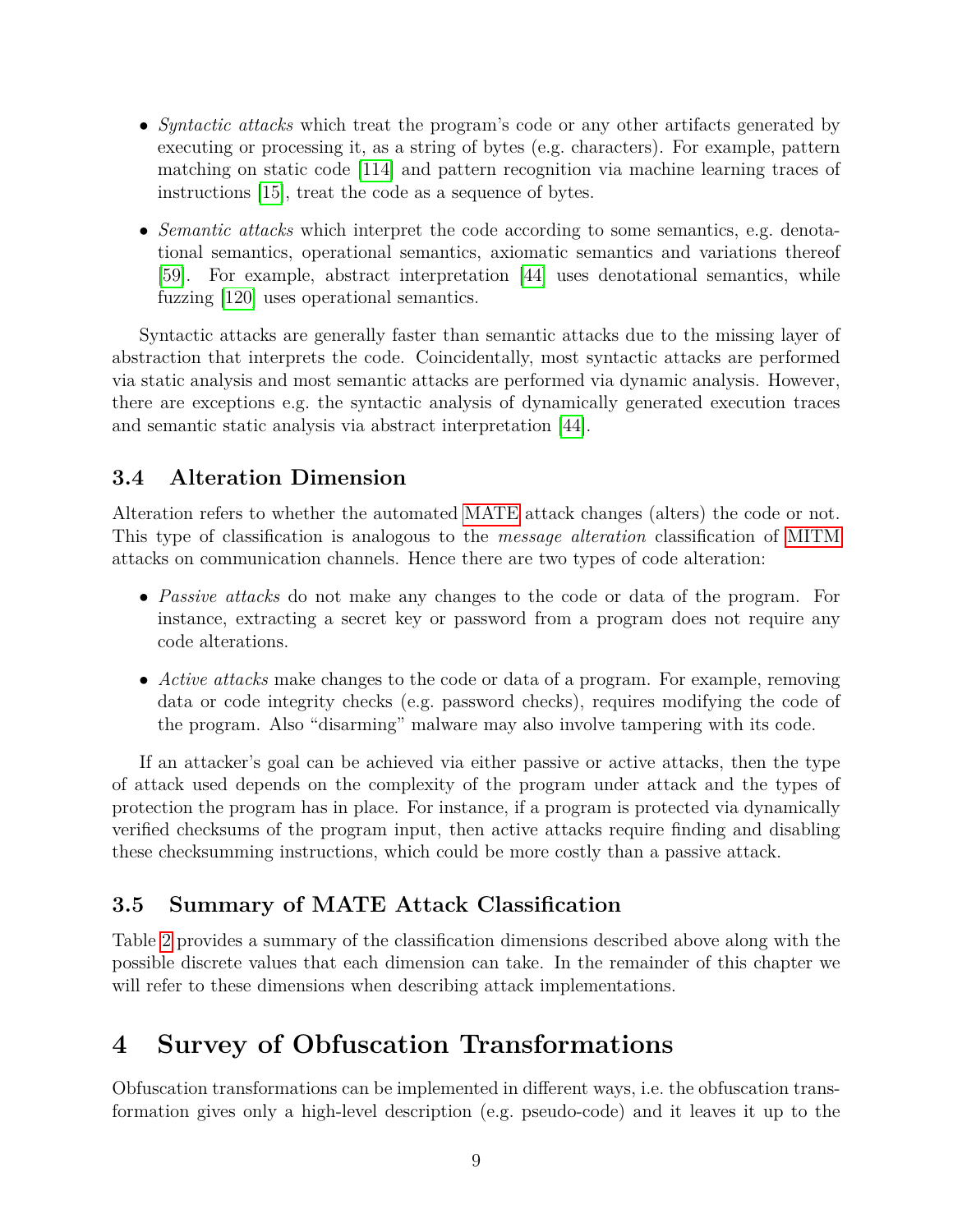<span id="page-9-0"></span>

| <b>Dimension</b>    | Possible values    |
|---------------------|--------------------|
|                     | Code understanding |
| Attack type         | Data recovery      |
|                     | Location recovery  |
|                     | Static             |
| Dynamics            | Dynamic            |
| Code interpretation | Syntactic          |
|                     | Semantic           |
| Alteration          | Passive            |
|                     | Active             |

Table 2: Classification dimensions for automated [MATE](#page-0-0) attacks.

<span id="page-9-1"></span>

Figure 2: Opaque expressions based on linked lists.

obfuscation engine developer to take concrete implementation decisions. This section provides a description of the abstract idea behind common obfuscation transformations, it does not focus on any particular implementation of an obfuscation engine. This state of the art survey groups obfuscation transformation techniques according to their target of transformation, namely data and code. We also give examples using code snippets written in C, JavaScript and Assembly language, to illustrate the transformations.

#### **4.1 Constant Data Transformations**

**Opaque predicates** Collberg et al. [\[40\]](#page-44-0) introduce the notion of *opaque predicates*. The truth value of these opaque predicates is invariant w.r.t. the value of the variables which comprise it, i.e. opaque predicates have a value which is fixed by the obfuscator e.g. the predicate  $x^2 + x \equiv 0 \pmod{2}$  is always true. However, this property is hard for the attacker to deduce statically. Collberg et al. [\[40\]](#page-44-0) also present an application of opaque predicates, which is called *extending loop condition*. This is done by adding an opaque predicate to loop conditions, which does not change the value of the loop condition, but makes it harder for an attacker to understand when the loop terminates.

Opaque predicates can be created based on mathematical formulas which are hard to solve statically, but they can also be built using any other problem which is difficult to compute statically, e.g. aliasing. Aliasing is represented by a state of a program where a certain memory location is referenced by multiple symbols (e.g. variables) in the program. Several works in literature show that pointer alias analysis (i.e. deciding at any given point during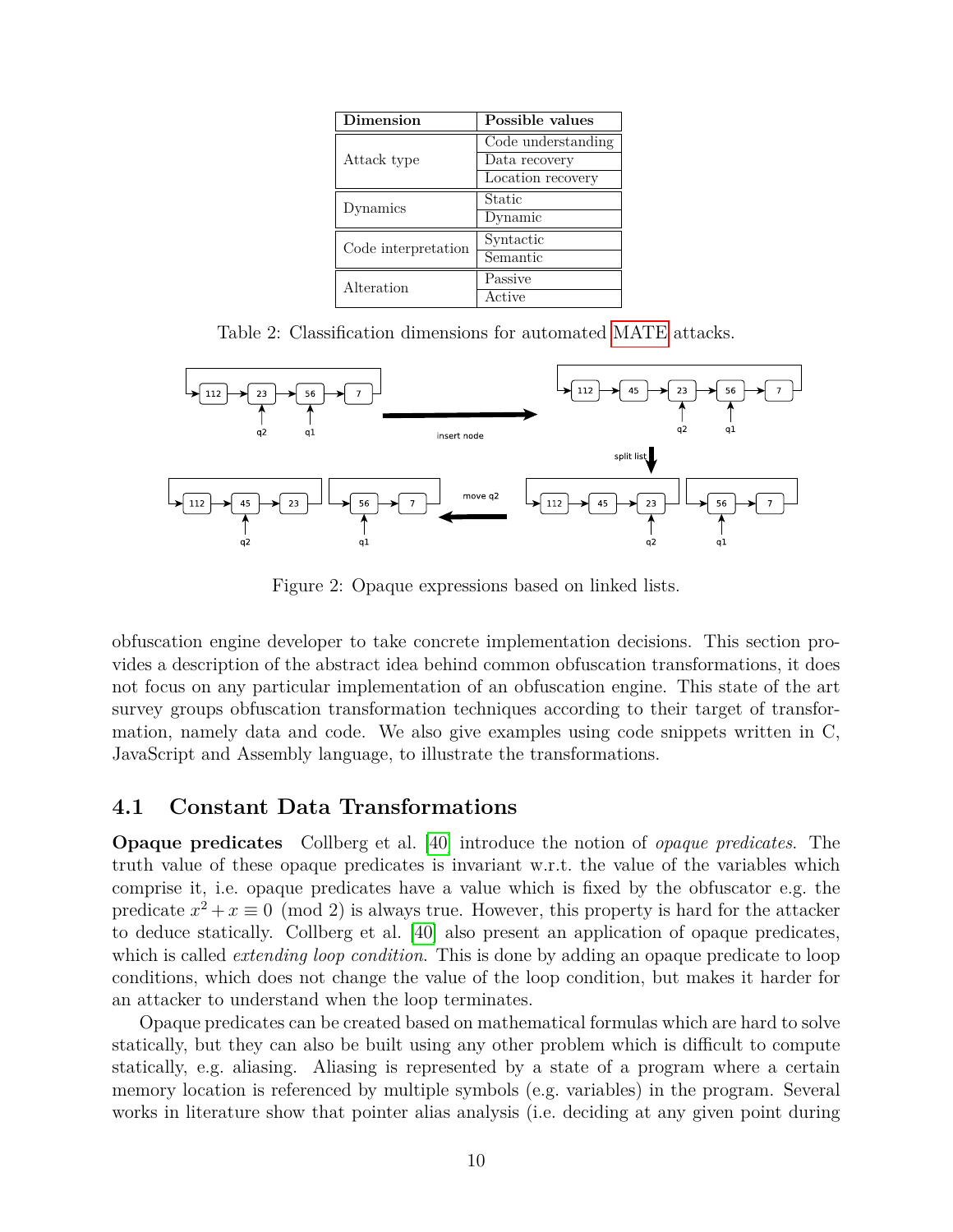<span id="page-10-0"></span>Listing 1: Code before Encode Literals

| $1$ int main (int ac, char* av[]) { |  |  |
|-------------------------------------|--|--|
| 2 int $a = 1$ ;                     |  |  |
| $3$ // do stuff                     |  |  |
| 4 return 0;                         |  |  |
| $5 \mid$ }                          |  |  |

<span id="page-10-1"></span>Listing 2: Code after Encode Literals

```
1 int main (int ac, char* av []) {
2 double s = sin(atof(av[1]));
3 double c = \cos(\arctan(\arctan(1)));
4 int a = (int) (s * s + c * c);<br>5 // do stuff
     // do stuff
\begin{bmatrix} 6 \\ 7 \end{bmatrix} return 0;
  7 }
```
execution, which symbols may alias a certain memory location), is undecidable [\[71,](#page-46-1) [85,](#page-47-1) [104\]](#page-49-1). Therefore, Collberg et al. [\[40\]](#page-44-0) propose to leverage this undecidability result to build opaque predicates using pointers in linked lists. For instance, consider the linked list illustrated in the top-left part of [Figure 2.](#page-9-1) This circular list consists of four elements and it has two pointers (i.e. *q*<sup>1</sup> and *q*2) referencing its elements. After performing three list operations, i.e. inserting another list element (top-right part of [Figure 2\)](#page-9-1), splitting the list in two parts (bottom-right) and then moving the pointer  $q_2$  two elements forward (bottom-left), the obfuscator knows that the element referenced by  $q_1$  is larger than the element referenced by  $q_2$ . However, this relation is hard to determine using static analysis techniques, therefore  $q_1 > q_2$  represents an opaque predicate, which is always true. Wang et al. [\[128\]](#page-50-4) employ such opaque expressions to hide code pointer values, hence, obfuscating control flow via data obfuscation.

One extension of opaque predicates was made by Palsberg et al. [\[99\]](#page-49-2), who propose *dynamic opaque predicates* which change their truth values between different runs of the program. A further extension appeared in the work of Majumdar and Thomborson [\[90\]](#page-48-3), who proposed *distributed opaque predicates* which change their truth values during the same execution of a program, depending on the location in code, where they are evaluated. This means that the values of the opaque predicate changes during execution of a program due to values being sent and received from other programs in a distributed system.

*Attacks:* Due to their popularity, opaque predicates have been the target of several [MATE](#page-0-0) attacks published in the literature. Dalla Preda et al. [\[47\]](#page-45-1) propose a location and data recovery attack which based on abstract interpretation [\[44\]](#page-44-6), hence it is a static, semantic and passive attack. Banescu et al. [\[9,](#page-42-2) [12\]](#page-42-3) propose a data recovery and code understanding attack based on symbolic execution, which is dynamic, semantic and passive. This attack also aimed other obfuscation transformations which will be presented later in this section such as: converting static data to procedural data, encoding arithmetic, inserting dead code, virtualization and control flow flattening. Salem and Banescu [\[107\]](#page-49-3) propose a code understanding attack in order to identify which programs have been obfuscated using opaque predicates and which have been obfuscated using the same obfuscation transformations enumerated for the previous attacks, plus *program encoding*, which is presented later in this section.

**Convert static data to procedural data (a.k.a. Encode Literals)** A simple way of obfuscating a hard-coded constant is to convert it into a function (program) that produces the constant at runtime [\[40\]](#page-44-0). This transformation implies choosing an invertible function (program) *f*, feeding the constant to *f* as input and storing the output. During runtime the inverse of that function, i.e.  $f^{-1}$  is applied to the output of  $f$  which was stored somewhere in the program. Obfuscating a hard-coded constant value (e.g. 5), by using simple encoding functions (e.g.  $f(i) = a \cdot i + b$ ), leads to small execution overheads. However, since *i* is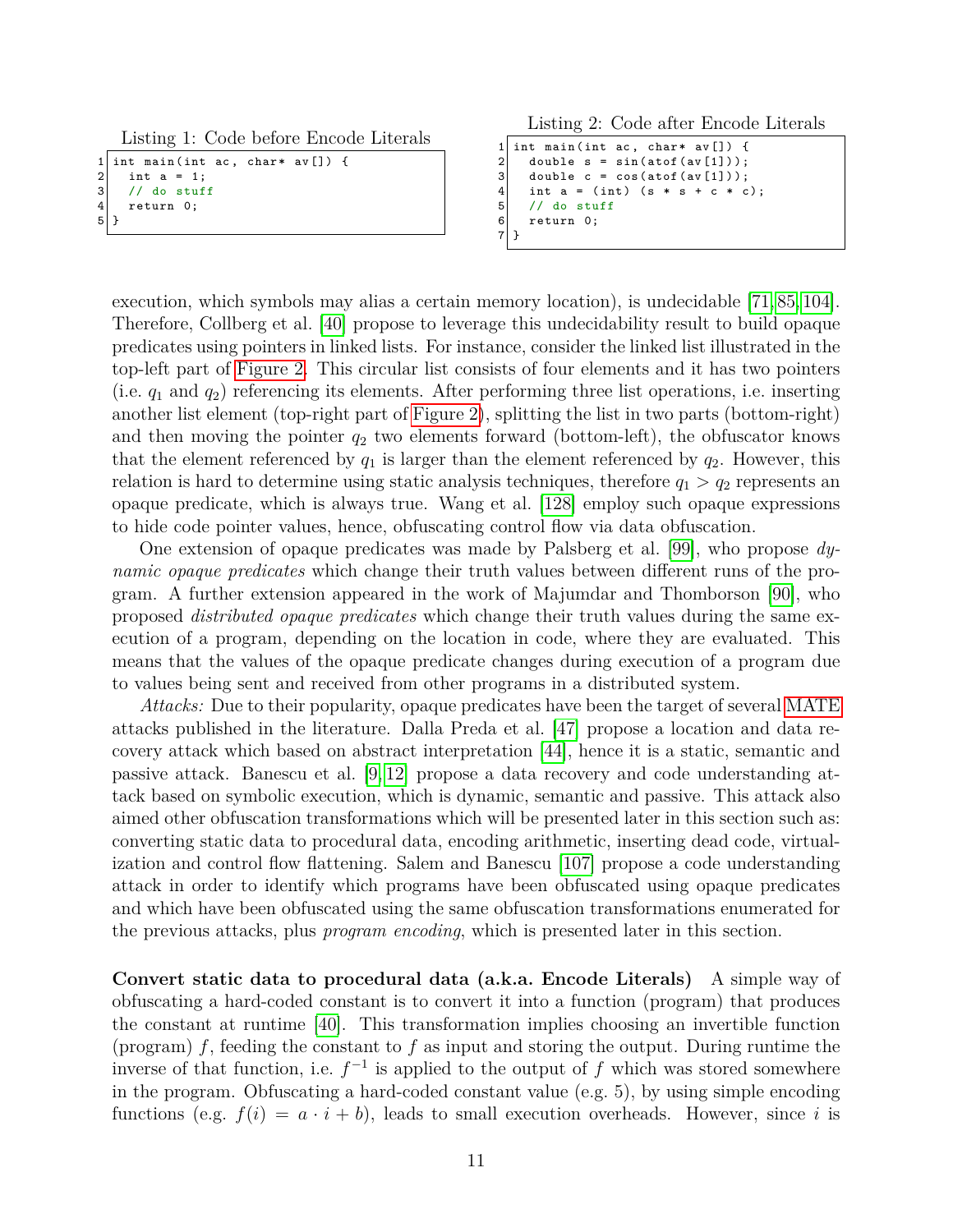Listing 3: Hiding the value of *k* = 0*x*876554321 using Mixed Boolean-Arithmetic.

```
1 int main (int argc, char* argv []) { // compiled on a 32-bit architecture int x = atoi(argv [1]);
    int x = atoi (argv [1]);\begin{cases} 3 \text{ int } x1 = \text{atoi}(\text{argv}[2]); \\ 4 \text{ int } x2 = \text{atoi}(\text{argv}[3]); \end{cases}int x2 = atoi (argv [3]);5
6 int a = x*(x1 \mid 3749240069);<br>7 int b = x*((-2*x1 - 1) \mid 320int b = x * ((-2 * x1 - 1) + 3203512843);
8 int d = ((235810187*x+281909696-x2) ^ (2424056794+x2));<br>9 int e = ((3823346922*x+3731147903+2*x2) | (3741821003 +
     int e = ((3823346922*x+3731147903+2*x2) | (3741821003 + 4294967294*x2));10
11 int k = 135832444*d +4159134852*e+272908530*a+409362795*x+136454265*b+2284837645 +
         415760384* a*b + 2816475136* a* d +1478492160* a*e +3325165568* b*b +2771124224* b*x + 1247281152*
         a*x +1408237568* b *d +2886729728* b*e +4156686336* x *x +4224712704* x *d + 415760384* a*a
         +70254592* x*e +1428160512* d *d +1438646272* d*e +1428160512* e *e;
12 // do stuff
\begin{bmatrix} 13 \\ 14 \end{bmatrix} return 0;
14 }
```
a constant, such functions can also be deobfuscated using compiler optimizations such as constant folding [\[7\]](#page-42-4). Therefore, another way of hiding constants is to build expressions dependent on external variables (e.g. user input). For instance, *opaque expressions* – similar to opaque predicates except that their value is non-Boolean – always have a certain fixed value during program execution, e.g.  $cos^2(x) + sin^2(x)$  is always equal to 1, regardless of the value of *x*. Therefore, the constant value 1 from the C code from [Listing 1,](#page-10-0) can be encoded using this opaque expression, which cannot be simplified away by the compiler. The resulting code after this obfuscation is shown in [Listing 2.](#page-10-1) This transformation can also be applied to string constants, which can be split into substrings or even single characters, which can be interpreted as integers. At runtime these substrings or characters would be concatenated in the right order to form the original string.

*Attacks:* This obfuscation transformation has been successfully attacked by the two semantic attacks of Banescu et al. [\[9,](#page-42-2)[12\]](#page-42-3) based on symbolic execution and the attack of Salem and Banescu [\[107\]](#page-49-3) based on pattern recognition, mentioned in the attacks on opaque predicates.

**Mixed Boolean-Arithmetic** Zhou et al. [\[140\]](#page-51-1), propose a data encoding technique called [Mixed Boolean-Arithmetic \(MBA\). MBA](#page-0-0) encodes data using linear identities involving Boolean and arithmetic operations, together with invertible polynomial functions. The resulting encoding is made dependent on external inputs such that it cannot be deobfuscated using compiler optimization techniques. The following example is taken from [\[140\]](#page-51-1) and it aims to encode an integer value  $k = 0x87654321$ . The example gives k as an input to the following second degree polynomial with coefficients in  $\mathbb{Z}/(2^{32})$ :

$$
f(x) = 727318528x^2 + 3506639707x + 6132886 \pmod{2^{32}}.
$$

The output of computing  $f(k)$  is 1704256593. This value can be inverted back to the value of *k* during runtime by using the following polynomial:

 $f^{-1}(x) = 1428291584x^2 + 1257694419x + 4129091678 \pmod{2^{32}}.$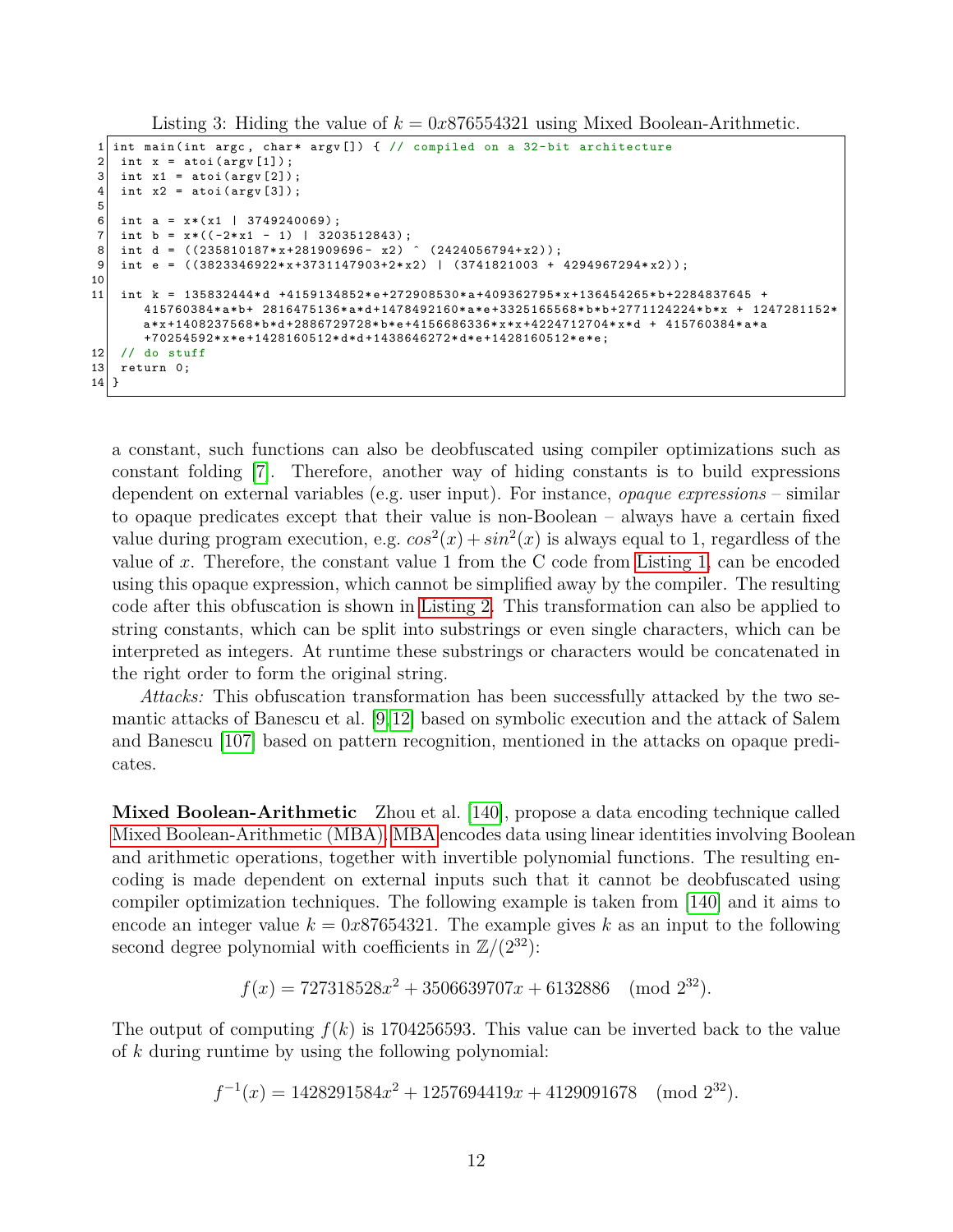Zhou et al. [\[140\]](#page-51-1) describe how to pick such polynomials and how to compute their inverse. Since the polynomial  $f^{-1}(x)$  does not depend on program inputs and the value of  $f(k)$ is hard-coded in the program, an attacker can retrieve the value of *k* by using constant propagation. In order to create a dependency of  $f^{-1}(k)$  on program inputs, the following Boolean-arithmetic identity is used:

$$
2y = -2(x \vee (-y - 1)) - ((-2x - 1) \vee (-2y - 1)) - 3.
$$

This identity makes the computation of a constant value (i.e. 2*y*, which is the value of  $f(k)$ ) in the running example), dependent on a program input value, i.e. *x*. Note that this relation can be applied multiple times for different program inputs. The resulting Boolean-arithmetic relation is further obfuscated by applying the following identity:

$$
x + y = (x \oplus y) - ((-2x - 1) \vee (-2y - 1)) - 1.
$$

Making the computation of  $f^{-1}(k)$  dependent on three 32-bit integer input arguments of the program and applying the second Boolean-arithmetic relation multiple times gives the code in [Listing 3,](#page-11-0) which dynamically computes the original value of  $k = 0x87654321$ . Note that in [Listing 3,](#page-11-0) variables *a, b, d* and *e* are input dependent, common subexpressions of the [MBA](#page-0-0) expression of *k*.

*Attacks:* Guinet et al. [\[67\]](#page-46-2) propose a static analysis tool called Arybo, which is able to simplify MBA expressions. Their attack is meant for code understanding and data recovery and it uses code semantics to achieve this goal.

**White-box cryptography** This transformation was pioneered by Chow et al. [\[32,](#page-44-7) [33\]](#page-44-8), who proposed the first [White-Box Data Encryption Standard \(WB-DES\)](#page-0-0) and [White-Box](#page-0-0) [Advanced Encryption Standard \(WB-AES\)](#page-0-0) ciphers in 2002. The goal of [White-Box Cryp](#page-0-0)[tography \(WBC\)](#page-0-0) is the secure storage of secret keys (used by cryptographic ciphers), in software, without hardware keys or trusted entities. Instead of storing the secret key of a cryptographic cipher separately from the actual cipher logic, white-box cryptography embeds the key inside the cipher logic. For instance, for [Advanced Encryption Standard \(AES\)](#page-0-0) ciphers, the key can be embedded by multiplication with the T-boxes of each encryption round [\[58\]](#page-45-2). However, simply embedding the key in the T-boxes of [AES](#page-0-0) is prone to key extraction attacks since the specification of [AES](#page-0-0) is publicly known. Therefore, [WB-AES](#page-0-0) implementations use complex techniques to prevent key extraction attacks, e.g., wide linear encodings [\[135\]](#page-51-2), perturbations to the cipher equations [\[26\]](#page-43-1) and dual-ciphers [\[79\]](#page-47-2).

The idea behind the white-box approach in [\[32\]](#page-44-7) is to encode the internal [AES](#page-0-0) cipher logic (functions) inside [Look-up Tables \(LUTs\).](#page-0-0) One extreme and impractical instance of this idea is to encode all plaintext-ciphertext pairs corresponding to an [AES](#page-0-0) cipher with a 128-bit key, as a [LUT](#page-0-0) with  $2^{128}$  entries, where each entry consists of 128-bits. Such a LUT would leak no information about the secret-key but exceed the storage capacity of currently available devices. However, this [LUT-](#page-0-0)based approach also works for transforming internal [AES](#page-0-0) functions (e.g. XOR functions, AddRoundKey, SubBytes and MixColumns [\[58\]](#page-45-2)) to table lookups, which can be divided such that they have a smaller input and output size. For instance, [Listing 4](#page-13-0) shows the implementation of a 8-bit XOR gate, which takes one byte value as an input argument and outputs the bitwise-XOR of this value and the Most Significant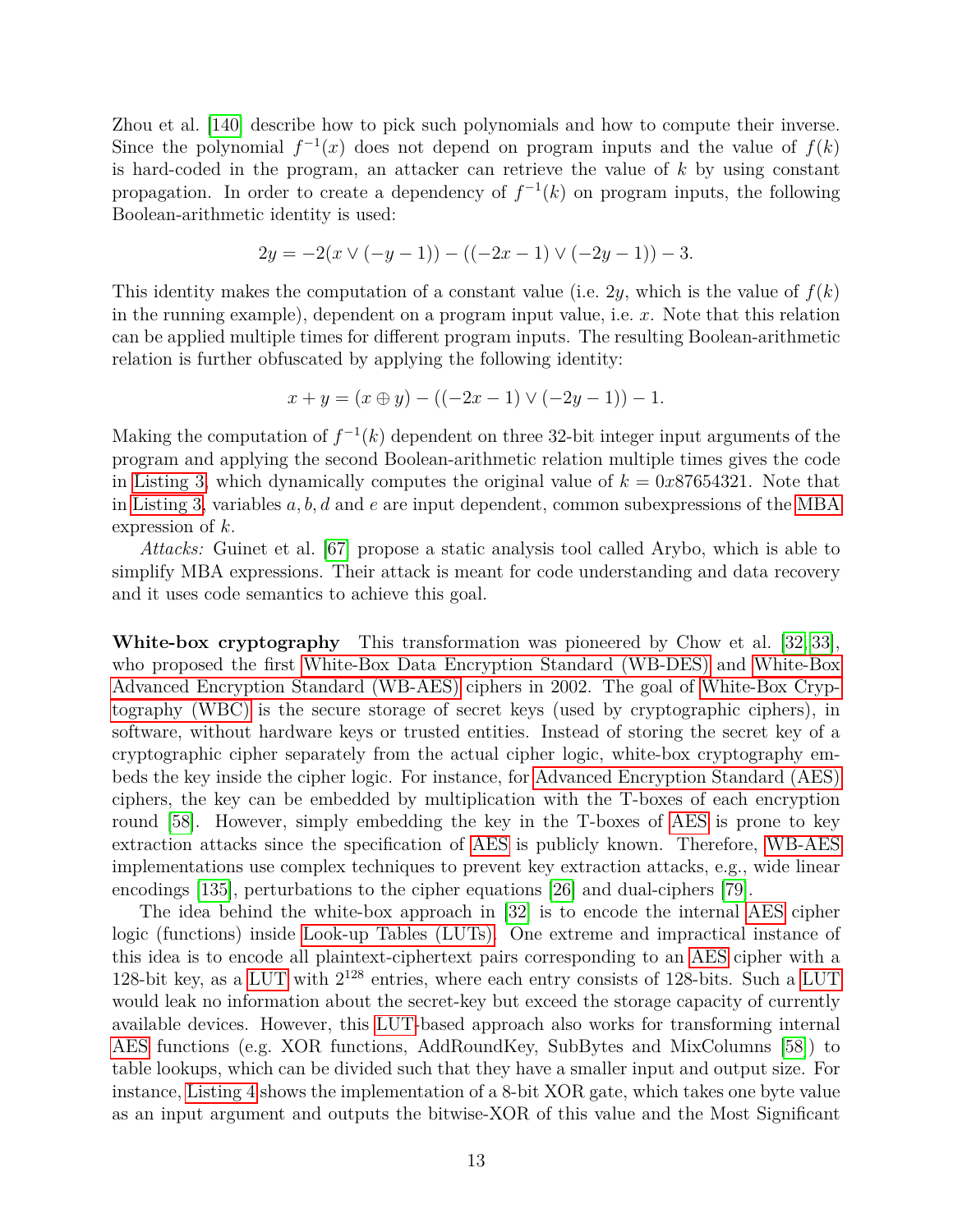<span id="page-13-0"></span>Listing 4: 8-bit XOR with MSB of secret key

```
\begin{array}{c|cc} 1 & \text{char} & \text{xor} (\text{char input}) & \{ \\ 2 & \text{return input} & 0 \times 53 \\ \end{array}return input \degree 0x53;
3}
```
Listing 5: LUT-based 8-bit XOR

<span id="page-13-1"></span>

| $\cdot$        |                                                                                                                                                                                                                                       |
|----------------|---------------------------------------------------------------------------------------------------------------------------------------------------------------------------------------------------------------------------------------|
|                |                                                                                                                                                                                                                                       |
|                |                                                                                                                                                                                                                                       |
|                |                                                                                                                                                                                                                                       |
|                |                                                                                                                                                                                                                                       |
| 4 <sup>1</sup> | char lut $[256] = f$<br>$0x53$ , $0x52$ , $0x51$ , , $0x5C$ ,<br>$0x43$ , $0x42$ , $0x41$ , , $0x4C$ ,<br>0x73, 0x72, 0x71, , 0x7C,<br>$0xA3$ , $0xA2$ , $0xA1$ , $\ldots$ , $0xAC$<br>char $xor(char input)$ {<br>return lut[input]; |

Byte (MSB) of the secret key of the [AES](#page-0-0) cipher instance, which is 0x53 in [Listing 4.](#page-13-0) This function can easily be converted to a [LUT-](#page-0-0)based implementation – as illustrated in [Listing 5](#page-13-1) – by constructing a [LUT](#page-0-0) containing all input-output combinations for the 8-bit XOR function from [Listing 4.](#page-13-0) Therefore, this [LUT](#page-0-0) contains 256 elements and the LUT-based version of the XOR function simply requires a look-up in this table, as shown on line 10 of [Listing 5.](#page-13-1)

[LUTs](#page-0-0) can also be used to encode random invertible bijective functions, which are used to further obfuscate the [LUTs](#page-0-0) representing internal [AES](#page-0-0) functions. This is necessary because an attacker could extract the Most Significant Byte (MSB) of the secret key from the [LUT](#page-0-0) in [Listing 5.](#page-13-1) In order to hide the key, [WBC](#page-0-0) proposes to generate a random permutation of 256 bytes and apply it to the [LUT.](#page-0-0) To be able to use the resulting [LUT,](#page-0-0) the inverse permutation would be composed with the next operation following the XOR during [AES](#page-0-0) encryption. Since the attacker would not know the randomly generated permutation value, s/he would no longer be able to extract the key directly from the [LUT.](#page-0-0) Converting several steps of an [AES](#page-0-0) cipher to [LUT-](#page-0-0)based implementations and then applying random permutations to these [LUTs](#page-0-0) leads to an implementation which is much more compact than the huge [LUT](#page-0-0) with  $2^{128}$ entries of 128-bits. Typically, the size of a [WB-AES](#page-0-0) cipher is around a few megabytes. The same idea can also be applied to other ciphers as well.

*Attacks:* Several [MATE](#page-0-0) attacks on [WB-DES](#page-0-0) [\[133,](#page-51-0) [134\]](#page-51-3) and [WB-AES](#page-0-0) [\[23,](#page-43-2) [48\]](#page-45-3) have been published in the literature, on the ground of algebraic attacks, which treat each cipher as an overdefined system of equations [\[43\]](#page-44-9). All of these attacks assume that the structure and purpose of the [LUTs](#page-0-0) is known. Therefore, Banescu et al. [\[14\]](#page-42-5) propose using data obfuscation techniques to hide the location and structure of the [LUTs](#page-0-0) used by [WBC](#page-0-0) ciphers.

**One-way transformations** One-way transformations refer to mapping data values from one domain to another domain (e.g.  $f(i) = i'$ ), without needing to perform the inverse mapping  $f^{-1}(i')$  during runtime. This means that f must be homomorphic w.r.t. the operations performed using *i*. For instance, a cryptographic hash function such a [Secure Hash Algo](#page-0-0)[rithm \(SHA\),](#page-0-0) e.g. [SHA-](#page-0-0)256 (denoted  $H$ ) may be used as a one-way transformation.  $H$  can map a hard-coded string password *s* to a 256-bit value, i.e.  $v = H(s)$ . Generally, the only operation performed with a hard-coded password is an equality check with an external user input *i*. Hence, *v* does not need to be mapped back to *s* during runtime. Instead, the program can compute  $v' = H(i)$  and verify the equality between the hard-coded value *v* and the dynamically computed  $v'$ . Since the implementation of  $H$  for cryptographic hash functions, does not disclose the inverse mapping *H*<sup>−</sup><sup>1</sup> , the [MATE](#page-0-0) attacker is forced to either guess *s*,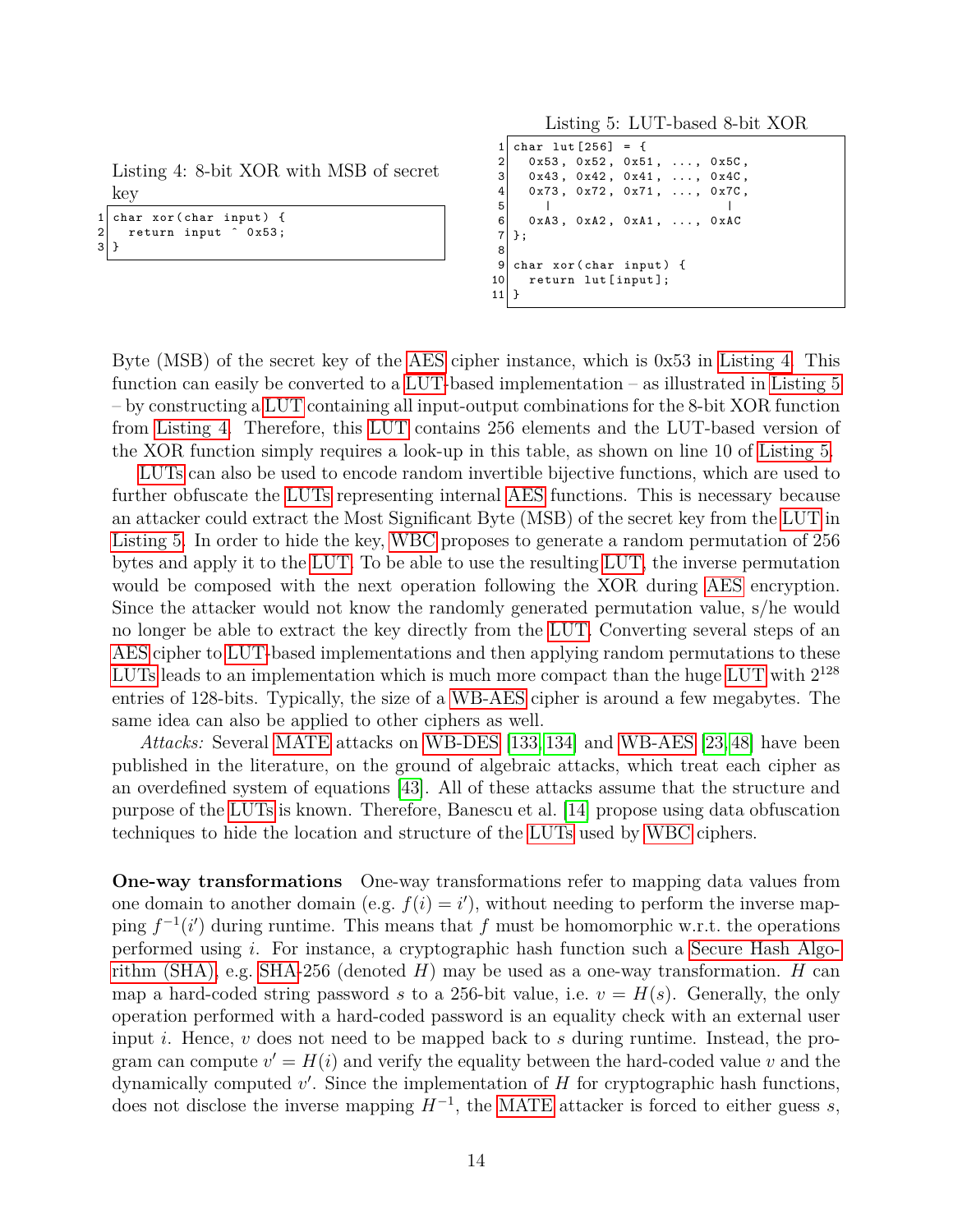Listing 6: Split variable

```
char b1, b2, b3, b4; // i = b1, b2, b3, b4\frac{2}{3}3 \nmid int add (int a) {<br>4 return a + ((b)
4 return a + ((b1 \leq 8 + b2)<br>\leq 8 + b3)
5 = 6 <br> << 8 + b3<br> << 8 + b4;
\begin{array}{c|c}\n6 & & \times & 8 + b4; \\
7 & & \end{array}7 }
```
Listing 7: Merged variables

```
1 \nvert \text{int } i; \text{ // } i = b1, b2, b3, b42 char add_b1 (char a) {
3 return a + (i >> 24);
\begin{array}{c} 4 \\ 5 \end{array} /
   11...\begin{array}{c} 6 \ 7 \end{array} char add_b4 ( char a) {
       return a + (i \& 0 \text{xf1});8 }
```
or identify the equality comparison and modify it such that it always indicates equality regardless of *i*. The latter tampering attack can be hampered if the code of the equality check is highly obfuscated, which can be achieved by applying code obfuscation transformations (see [subsection 4.3\)](#page-18-0).

*Attacks:* More than a decade ago, Wang et al. [\[129\]](#page-51-4) suggested how to find collisions in hash functions such as MD4, MD5, HAVAL 128 and RIPEMD. However, it was only recently that Stevens et al. [\[117\]](#page-50-5) discovered the first collision for the SHA1 hash function. Both of these attacks are meant to recover input data for the hash function, which hashes to the same value as another input data. They are dynamic and semantic since they require executing the hash functions.

### **4.2 Variable Data Transformations**

**Split variables** The idea behind this transformation is to substitute one variable by two or more variables [\[40\]](#page-44-0). For instance, a 32-bit integer variable *i* can be split into four byte variables  $b_1$ ,  $b_2$ ,  $b_3$  and  $b_4$  that represent the integer *i*, i.e.  $i = b_1 \cdot 256^3 + b_2 \cdot 256^2 + b_3 \cdot 256 +$ *b*4. This idea is similar to converting static data to procedural data, except that splitting variables does not apply to constant values, but to any value that a variable may hold at any moment during execution. [Listing 6](#page-14-0) shows a C-code snippet illustrating the previously mentioned example of replacing an integer by four bytes. This code snippet also shows that such an obfuscation transformation requires us to implement functions even for simple arithmetic operations such as addition (lines 3-7). We must reconstruct the 32-bit integer value before performing the actual arithmetic operation, i.e. addition. This kind of function must be implemented for all operations, which are needed in the original un-obfuscated program.

*Attacks:* Slowinska et al. [\[115\]](#page-50-6) propose a data recovery attack based on dynamic trace analysis of so-called *temporal reuse intervals*, which indicate the usage patterns of certain memory locations. This attack is also applied to the merging variables transformation presented next.

**Merge variables** Two or more variables can be merged into a single variable, if the ranges of the combined variables fit within the precision of the compound variable [\[40\]](#page-44-0). For example, up to four 8-bit variables can be packed into a 32-bit variable, i.e. the inverse operation than *splitting variables*. [Listing 7](#page-14-1) shows an illustration of this example, where four byte variables, namely  $b_1, b_2, b_3$  and  $b_4$  have been merged into an integer variable *i*. Any operations on the individual variables has to be carefully crafted in order not to affect the other variables.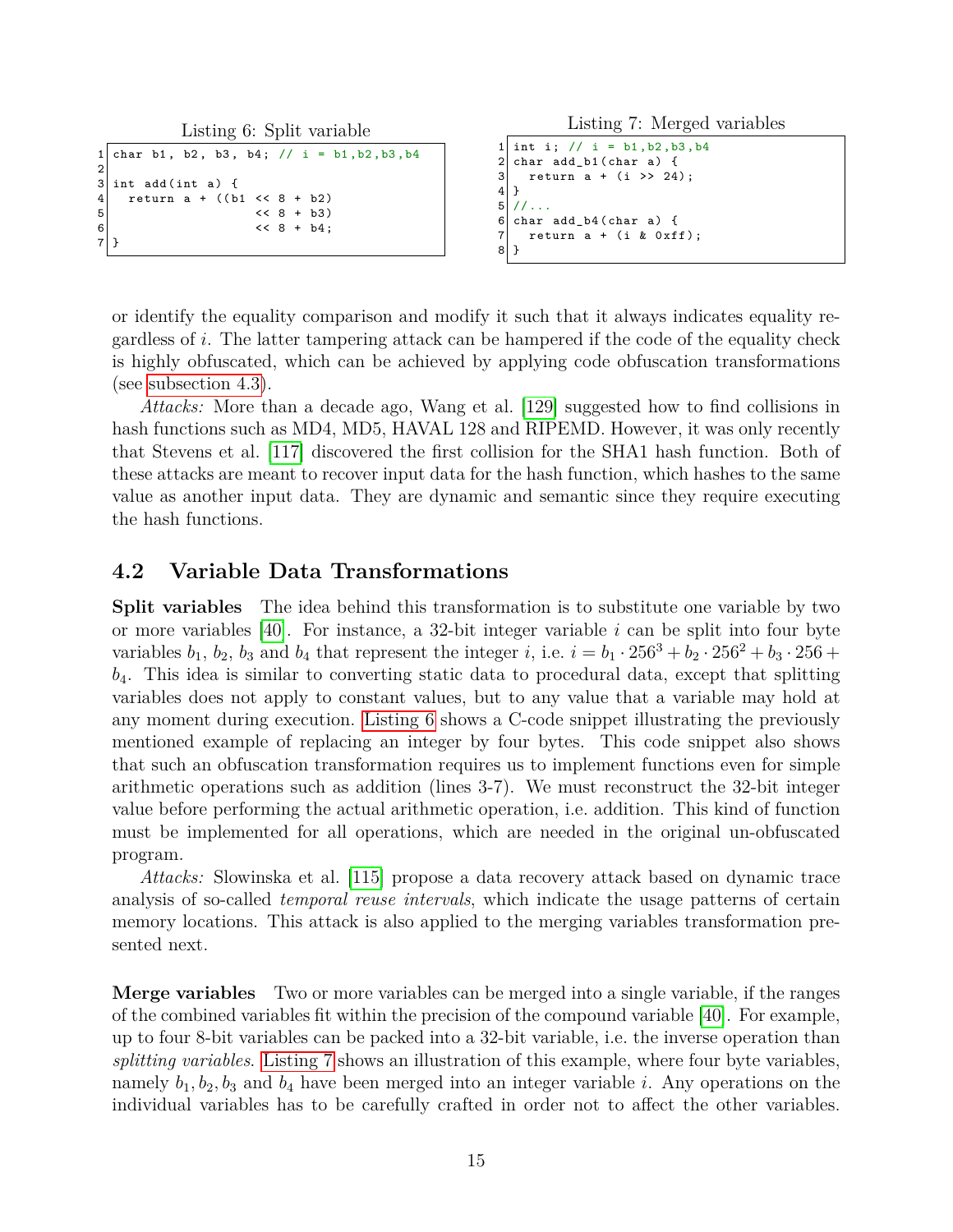<span id="page-15-0"></span>

|                          | Listing 8: Folded array                                                                                                    |            |
|--------------------------|----------------------------------------------------------------------------------------------------------------------------|------------|
| $\overline{2}$<br>3<br>4 | 1 int folded [10] [10] = $\{1, 2, \ldots, 10\}$ ,<br>$\{11, 12, \ldots, 20\}$ ,<br>$\cdots$<br>$\{91, 92, \ldots, 100\}$ ; | 1 int flat |

<span id="page-15-1"></span>Listing 9: Flattened array  $ttened [100] = \{1, 2, ..., 100\};$ 

For instance, arithmetic addition functions – as shown on lines 2-8 of Listing  $7$  – must be implemented for each of the four different variables. These functions could be further obfuscated using the code obfuscation transformations in order to raise the bar for attackers. A [MATE](#page-0-0) attacker would first need to understand these functions in order to figure out that multiple variables are stored in a compound variable.

*Attacks:* The previously mentioned [MATE](#page-0-0) attack proposed by Slowinska et al. [\[115\]](#page-50-6) for splitting variables, also applies to merging variables. In addition to this attack, Viticchi et al. [\[126\]](#page-50-7) performed a user study where a group of students managed to successfully reverse engineer programs obfuscated using the merge variables transformation by employing a combination of both static and dynamic analysis tools and techniques.

**Restructure arrays** Similarly to variables, arrays can be split or merged [\[40\]](#page-44-0). However, in addition to that, arrays can be folded (increasing the number of dimensions), or flattened (decreasing the number of dimensions). For instance, if the original code contained an array of 100 integer elements, then this array could be folded into a 10 by 10 matrix as shown in [Listing 8.](#page-15-0) We can also consider the dual, where the original code contained the 10 by 10 matrix and it would be flattened into a 1-dimensional array of 100 elements as shown in [Listing 9.](#page-15-1) Folding and flattening break code abstractions put in by software developers (e.g. matrices are flattened into arrays), which force reverse engineers to first understand logic in the code before they can recover this useful abstraction.

*Attacks:* Slowinska et al. [\[116\]](#page-50-8) propose a code understanding attack based on pattern recognition of access patterns on execution traces generated by symbolic execution. This attack mixes both static and dynamic techniques in order to recover data structures from obfuscated code. It is a passive attack which uses code semantics. This attack is not only aimed to break restructuring of arrays, but also loop transformations, presented later in this chapter.

**Reorder variables** This transformation changes the location or the name of variables in the program code, by permuting or substituting them [\[35\]](#page-44-2). Moreover, it can re-purpose variables such that they are no longer used for the same (single) task. It has low cost and it improves resilience, because automated [MATE](#page-0-0) attacks can no longer assume certain

Listing 10: Original basic block

<span id="page-15-2"></span>

| $1 \vert \text{mov}$ eax, 0x10h |  |  |
|---------------------------------|--|--|
| $2$ mul ebx, eax                |  |  |
| $3$ cmp ebx, 0x10h              |  |  |
| $4$ je $0x12345678$             |  |  |

<span id="page-15-3"></span>Listing 11: Basic block after reordering variables

 $1 \text{ mov}$  edx, 0x10h  $2 \mid \texttt{mul}$  ebx, edx  $3$  cmp ebx,  $0 \times 10h$ 

4 je 0 x12345678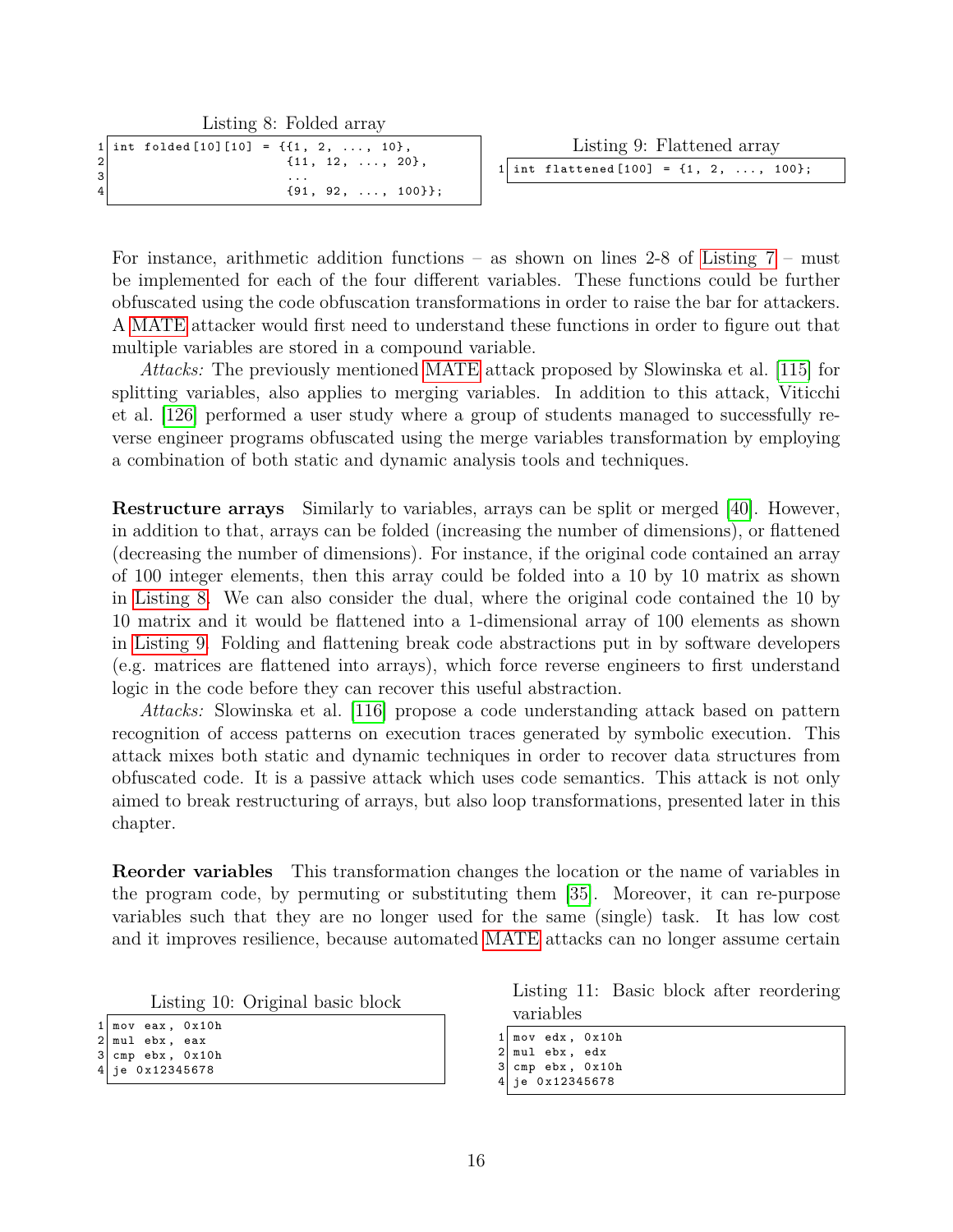patterns, e.g. that variables are always laid-out in a certain order, or that one specific variable (name) is used for a certain purpose only. An example of such a transformation is illustrated in the Assembly-code snippets from [Listing 10](#page-15-2) and [Listing 11,](#page-15-3) where the register eax in the former listing is substituted by register edx in the latter listing. Pappas et al. [\[100\]](#page-49-4) apply this transformation at the binary level by reassigning register operands at the basic block level. They show that this transformation is able to eliminate (on average) over 40% of [Return Oriented Programming \(ROP\)](#page-0-0) gadgets in different instances of the same program. This means that using this transformation breaks 40% of the patterns in the binary code.

*Attacks:* Griffin et al. [\[65\]](#page-46-3) present an automated [MATE](#page-0-0) attack, which is able to perform data recovery for the purpose of malware string signature extraction and is able to break this transformation of re-ordering variables. Their attack is static and semantic.

**Dataflow Flattening** Dataflow flattening, proposed by Anckaert et al. [\[4\]](#page-41-1), is an advanced version of variable reordering, inspired by the idea of oblivious RAM proposed by Goldreich and Ostrovsky [\[63\]](#page-46-4). It periodically reorders data stored on the heap via a Memory Management Unit (MMU), such that the functionality of the program is not altered. It is not feasible to show a meaningful code snippet for the MMU that would fit in one page of this chapter, but the intuition behind the way in which it reorders data on the heap is simple.

- 1. The MMU allocates a new memory region on the heap, for a given variable.
- 2. It copies the value of that variable to the new memory region.
- 3. The MMU updates all pointers from the old to the new memory region of the variable.
- 4. Finally, it deallocates the old memory region.

In addition to reordering the data on the heap, dataflow flattening also proposes moving all local variables from the stack to the heap and scrambling pointers to hide the relation between the different pointers returned to the program. This transformation has a resilience against [MATE](#page-0-0) attacks, nonetheless, its execution overhead is also high.

*Attacks:* At the time of writing this chapter, we are not aware of reported attacks on this obfuscation technique in the literature.

<span id="page-16-0"></span>Listing 12: Original function prologue and epilogue

|         |  | 1 push ebp ; save previous stack frame    |
|---------|--|-------------------------------------------|
|         |  | 2 mov ebp, esp ; base of this stack frame |
|         |  | 3    ; function body                      |
|         |  | 4 mov esp, ebp ; discard this stack frame |
|         |  | 5 pop ebp ; restore previous frame        |
| $6$ ret |  |                                           |
|         |  |                                           |

<span id="page-16-1"></span>Listing 13: Prologue and epilogue after stack randomization

|                  |           | $1$ sub esp, $0x43$          |  |
|------------------|-----------|------------------------------|--|
| $\left 2\right $ |           | push ebp                     |  |
|                  |           | $3$ sub esp, $0x5f$          |  |
|                  |           | $4 \mid \text{mov}$ ebp, esp |  |
|                  | $5$       |                              |  |
|                  |           | 6 mov esp, ebp               |  |
|                  |           | $7$ add esp, $0x5f$          |  |
|                  | 8 pop ebp |                              |  |
|                  |           | $9$ add esp, $0x43$          |  |
| 10               | ret       |                              |  |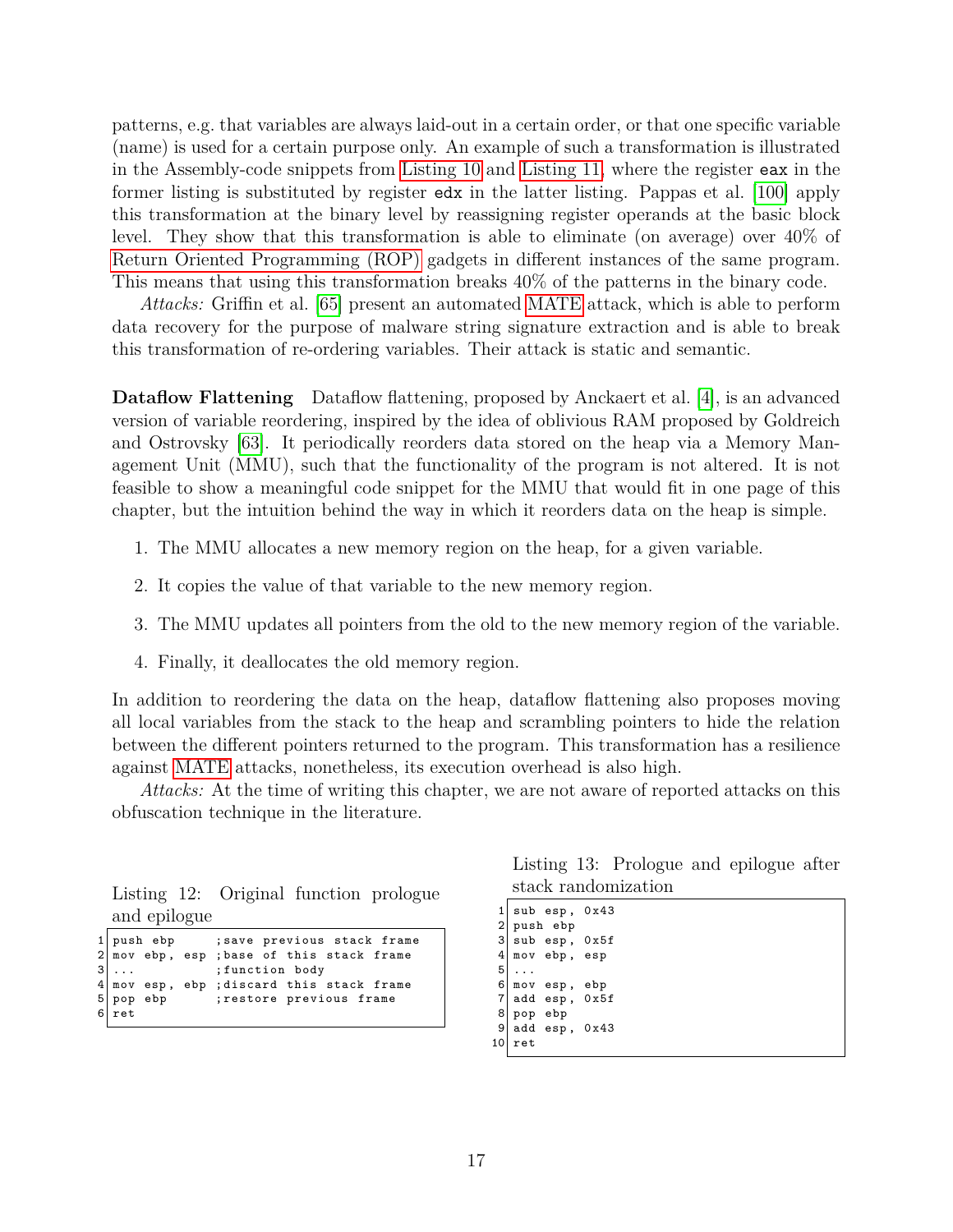<span id="page-17-0"></span>Listing 14: Original addition function

| $\begin{array}{c cc} 1 & \text{int a = 5;} \\ 2 & \text{int b = 10;} \end{array}$ |  |  |  |  |  |
|-----------------------------------------------------------------------------------|--|--|--|--|--|
|                                                                                   |  |  |  |  |  |
| $3 \n 4 \n  int sum = a + b;$                                                     |  |  |  |  |  |
|                                                                                   |  |  |  |  |  |
|                                                                                   |  |  |  |  |  |

<span id="page-17-1"></span>Listing 15: Addition function obfuscated with DSR

 $1 \mid \text{int } \text{mask}_a = \text{rand}()$ ;  $2 \nvert$  int a = 5  $\hat{ }$  mask a;  $3$  int mask\_b = rand ();  $4$  int b = 10  $\hat{ }$  mask\_b; 5 ... 6 int mask sum = rand ():  $int sum = ((a \hat{ } \text{mask}_a) + (b \hat{ } \text{mask}_b))$ mask\_sum ;

**Randomized stack frames** This transformation assigns each newly allocated stack frame a random position on the stack [\[61\]](#page-46-5). For this purpose it subtracts a random value from the stack pointer in the function prologue (simulating a push of multiple elements) and adds this value before the function returns in the function epilogue. Additionally, Fedler et al. [\[55\]](#page-45-4) propose padding each stack frame internally by a random amount, such that return address and local variables are at random offsets. Note that, these random offsets could be generated at compile time or during runtime. This is again done by performing random subtractions from the stack pointer in the function prologue and undoing these subtractions in the function epilogue. A typical function prologue and epilogue is shown in the Assembly code snippet from [Listing 12.](#page-16-0) The prologue starts by saving the address of the base of the previous stack frame (line 1). Then it sets the base of the new stack frame (line 2). After the body of the function is executed the contents of the new (current) stack frame are discarded (line 4) and the previous stack frame is restored (line 5). [Listing 13](#page-16-1) shows the prologue and epilogue after the stack randomization transformation is applied. Note the instructions inserted on lines 1, 3, 7 and 9, which subtract and add random values –  $0x43$  and  $0x5f$  in our example – from the stack pointer register (i.e. esp). Since the subtracting and adding instructions are stack operation, the value subtracted in the prologue, must be added in reverse order in the epilogue. These added instructions can be easily identified by the [MATE](#page-0-0) attacker, however, they could be further obfuscated using both code and data transformations.

*Attacks:* Strackx et al. [\[118\]](#page-50-9) propose a data recovery attack that is able to bypass the protection offered by randomized stack frames via a technique called a *buffer overread* (note that this is different from buffer overflow). This attack is dynamic, semantic and active because it changes the data of the program in process memory.

**Data space randomization** Cadar et al. [\[27\]](#page-43-3) and Bhatkar and Sekar [\[21\]](#page-43-4) introduce a data transformation technique which they call Data Randomization and Data Space Randomization (DSR), respectively. The idea of these two techniques is to XOR (i.e. encrypt) data values stored in program memory (e.g. stack, heap, etc.) with randomly generated masks. The masks do not need to be fixed, they can be generated dynamically at runtime and used to encrypt the data values. Whenever a data value must be read by the program, it is first decrypted using the right mask. After an authorized modification of a decrypted data value occurs, the result is re-encrypted with the same or with a different mask depending on the implementation. The technique is inspired by PointGuard [\[45\]](#page-44-10), which encrypts code pointers. DSR offers protection against [MATE](#page-0-0) attackers who want to extract or modify data values from/in process memory. One challenge of implementing DSR is that different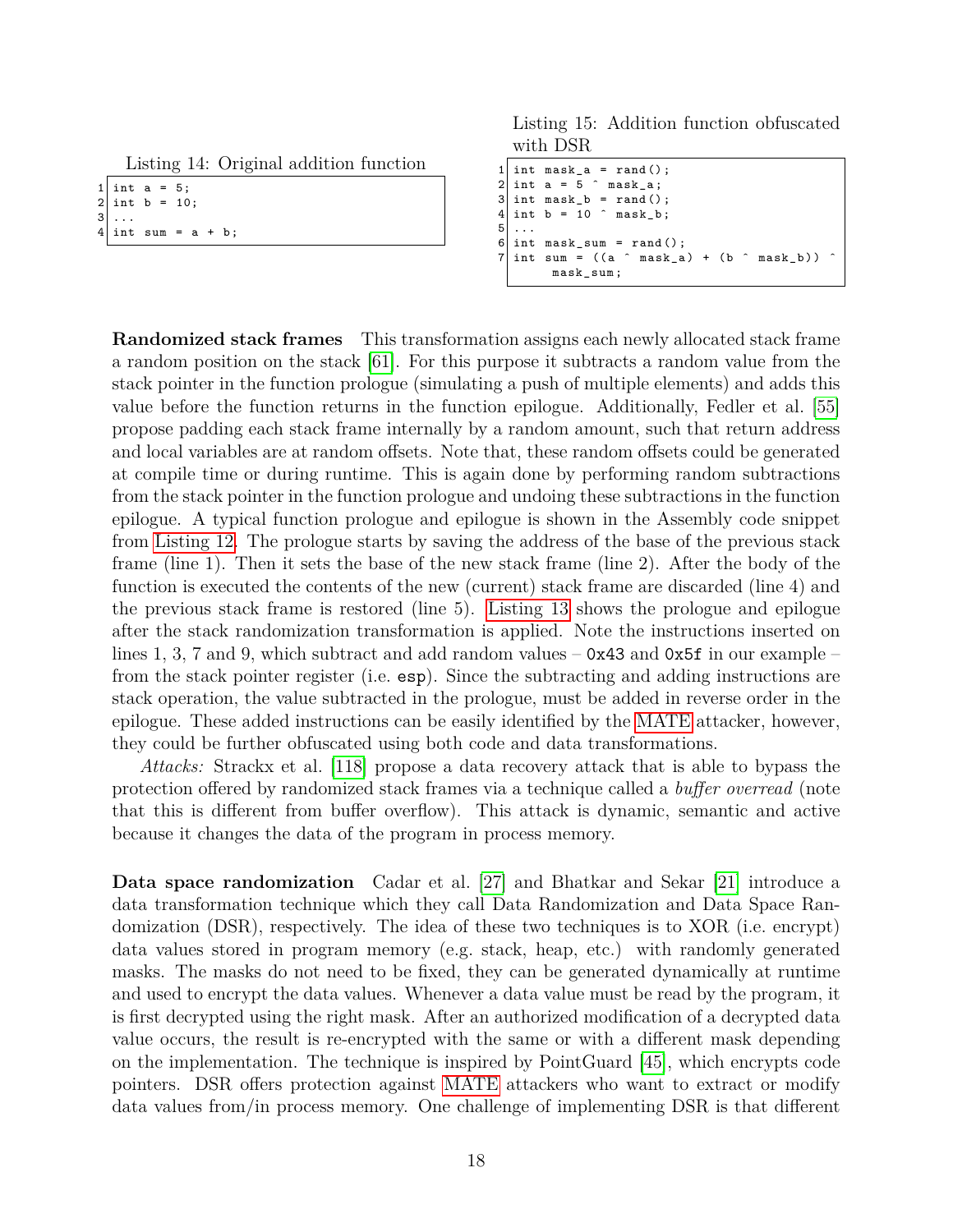pointers may point to the same encrypted memory value, therefore, they must use the same mask to decrypt a data value. This problem is solved in part by performing a static alias analysis of the code [\[5\]](#page-41-2), before the transformation is applied. We have already mentioned that alias analysis is in general undecidable, therefore, an approximation is performed and a common mask is used for all pointers that cannot be statically determined.

[Listing 14](#page-17-0) shows a C-code snippet performing a simple summation operation. [Listing 15](#page-17-1) shows how the function from [Listing 14,](#page-17-0) after it is obfuscated using DSR. Note that each value is XOR-ed with a random mask, which must be used for decryption when performing the addition operation on line 7 of [Listing 15.](#page-17-1) Even though the actual values of the variables are now hidden by masking, the security issue is shifted to hiding the masks or the relation between values and masks from [MATE](#page-0-0) attackers. This can be achieved by applying other obfuscation transformations on top of DSR. DSR is reported to introduce an average runtime overhead of 15% and it can protect against buffer- and heap-overflow attacks.

*Attacks:* The attack of Strackx et al. [\[118\]](#page-50-9) which was presented as an attack for the *random stack frames* transformation is also able to bypass DSR.

#### <span id="page-18-0"></span>**4.3 Code Logic Transformations**

**Instruction reordering** This technique targets sequences of instructions, which when permuted, do not alter the original program execution [\[35\]](#page-44-2). Similarly to variable reordering, this transformation is meant to break [MATE](#page-0-0) attacks based on pattern matching. However, it has very low resilience w.r.t. human-assisted [MATE](#page-0-0) attacks, because it does not increase the difficulty of code understanding by much. An example of instruction reordering is shown in [Listing 17,](#page-18-1) where the instructions on lines 1 and 2 have been reordered from their original positions in [Listing 16.](#page-18-2) The candidate instruction sequences targeted by this technique are also candidates of parallel processing optimizations, because they can be independently performed by different execution threads, without any danger of race conditions. The reordered sequence of instructions must be equivalent to the original sequence. The cost of this transformation are low. Pappas et al. [\[100\]](#page-49-4) have employed instruction reordering on binary basic block level and have shown that this transformation reduces the number of [ROP](#page-0-0) gadgets by over 30%, hence, increasing the resilience against [ROP](#page-0-0) attacks. Note that this transformation can be also performed at basic block level, however, this would have a lower increase in resilience compared to instruction reordering.

*Attacks:* Zhang et al. [\[139\]](#page-51-5) propose a static code understanding attack in order to detect repackaged Android applications, which are suspected to be malicious. Their attack uses code semantics to build a so-called *view graph* of each application, which is compared to other applications in order to determine if they are repackaged versions of the same application. The authors indicate that this attack is resilient to multiple code obfuscation transformations

<span id="page-18-2"></span>Listing 16: Code before instruction reordering

| 4. |                                                         |
|----|---------------------------------------------------------|
|    | 1 mov eax, ebx<br>$2$ add ecx, edx<br>$3 $ add eax, ecx |

<span id="page-18-1"></span>Listing 17: Code after instruction reordering

|   | $1$ add ecx, edx       |  |
|---|------------------------|--|
|   | $2 \vert$ mov eax, ebx |  |
|   | $3 $ add eax, ecx      |  |
| 4 |                        |  |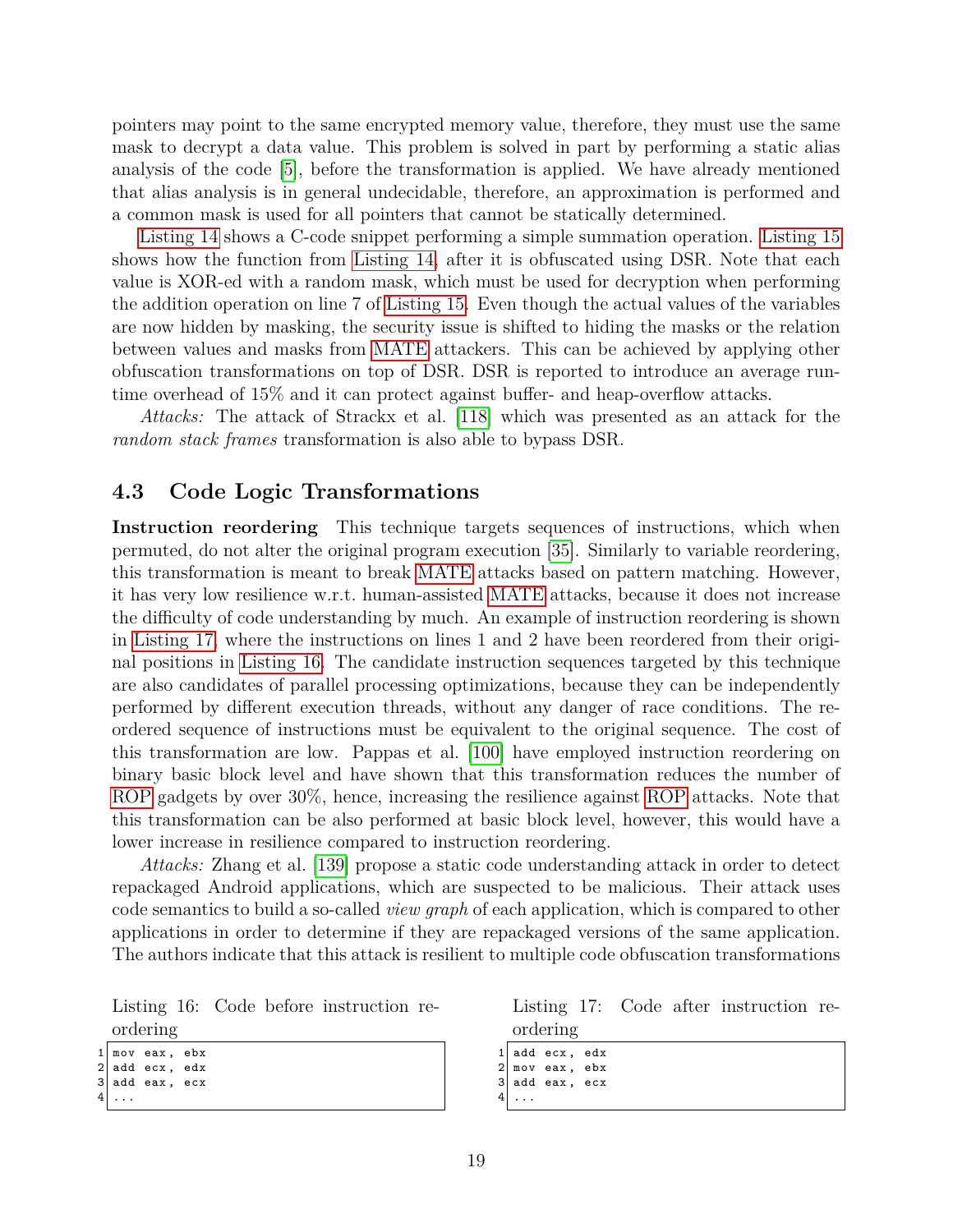<span id="page-19-0"></span>Listing 18: Assembly code#1 performing swap

|  | $1 \text{ mov}$ edx, eax |  |
|--|--------------------------|--|
|  | $2 \text{ mov}$ eax, ebx |  |
|  | 3 mov ebx, edx           |  |
|  |                          |  |

<span id="page-19-1"></span>Listing 19: Assembly code#2 performing swap

| 1 push eax   |  |  |
|--------------|--|--|
| $2$ push ebx |  |  |
| $3$ pop eax  |  |  |
| $4$ pop ebx  |  |  |
|              |  |  |

presented in this section, namely: merging functions, opaque predicates, inserting dead code, removing functions, function argument randomization and converting static data to procedural.

**Instruction substitution** This technique (first mentioned in [\[35\]](#page-44-2)) is based on the fact that in some programming languages as well as in different [Instruction Set Architectures](#page-0-0) [\(ISAs\),](#page-0-0) there exist several (sequences of) equivalent instructions. This means that substituting an instruction (sequence) with its equivalent will not change the semantic behavior of the program, nevertheless, it will result in a different binary representation. A concrete implementation and evaluation of this technique is presented by Jacob et al. [\[74\]](#page-47-3) and it is also used in the *Hydan* tool [\[52\]](#page-45-5). [Listing 18](#page-19-0) shows an Assembly code snippet representing a swap function from register eax to register ebx, using register edx as an auxiliary variable. [Listing 19](#page-19-1) shows one of the many possible instruction sequences – equivalent to [Listing 18](#page-19-0) – presented by Jacob et al. [\[74\]](#page-47-3). The transformation has a moderate cost, however, it offers low resilience against [MATE](#page-0-0) attacks, due to the fact that the number of transformations available is limited. Regarding the resilience against remote attacks, Pappas et al. [\[100\]](#page-49-4) measured the effect of this transformation at binary basic block level, against [ROP](#page-0-0) attacks and discovered that it reduces less than 20% of [ROP](#page-0-0) gadgets. Moreover, the use of uncommon instructions will decrease stealth, i.e. indicate to an attacker where the substitution occurred. In order to improve the stealth of this transform, De Sutter et al. [\[49\]](#page-45-6) proposed a technique called *instruction set limitation*, which proposes candidates for substitution based on the statistical distribution of instruction types in the program. Mason et al. [\[92\]](#page-48-4) also proposed a similar technique with the purpose of improving the stealth of shellcode by encoding it as text written in the English language.

*Attacks:* The code understanding and data recovery attack of Banescu et al. [\[9\]](#page-42-2), presented as an attack for opaque predicates is also applicable to bypass this transformation.

<span id="page-19-3"></span>Listing 20: Code before Encode Arithmetic

```
1 int main (int ac, char* av []) {
2 int x = \text{atoi}(\text{av}[1]);
3 int y = \text{atoi}(av[2]);
4 int w = \text{atoi}(\text{av}[3]);
5 int z = x + y + w;<br>6 // do stuff
\begin{array}{c|c} 6 & // & \text{do stuff} \\ 7 & \text{return } 0 \end{array}return 0;
8<sup>1</sup>
```
<span id="page-19-2"></span>Listing 21: Code after Encode Arithmetic

```
1 int main (int ac, char* av []) {<br>2 int x = atoi (av [1]);
2 int x = \text{atoi}(\text{av}[1]);<br>3 int y = \text{atoi}(\text{av}[2]);int y = atoi (av [2]);
4 int w = \text{atoi}(\text{av}[3]);
5 int z = (((x \cap y) + ((x \& y) \iff (1)) \cup w) +6 (((x ^ y) + ((x & y) << 1)) & w);
7 // do stuff
8 return 0;
9 }
```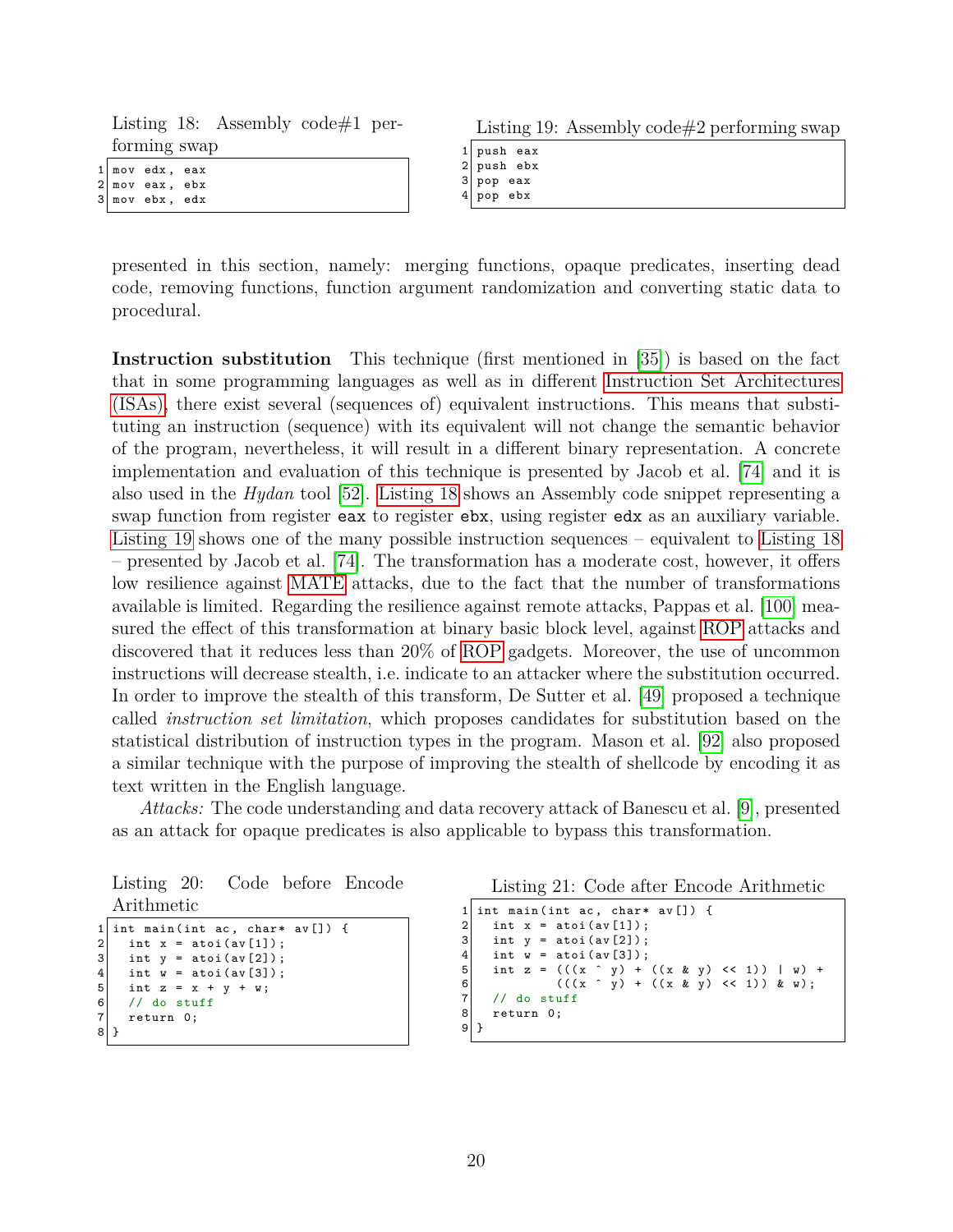<span id="page-20-0"></span>Listing 22: Code before inserting garbage code

```
1 int sum = 0;<br>2 for (i = 0;
  for (i = 0; i < arr\_len; i++)3 \nvert sum += \arr[i];<br>4 int average = sure
   int average = sum / arr_len;
```
<span id="page-20-1"></span>Listing 23: Code after inserting garbage code

```
\begin{array}{c|c}\n1 & \text{int sum} = 0; \\
2 & \text{int prod} = 1\n\end{array}int prod = 1;
3 for (i = 0; i < arr_len; i++) {
\begin{array}{c|c} 4 & \text{sum} & \text{+=} & \text{arr[i];} \\ 5 & \text{prod} & \text{+=} & \text{arr[i]} \end{array}prod *= arr[i];
\begin{array}{c} 6 \\ 7 \end{array} i
    int average = sqrt (prod);
8 average = sum / arr_len;
```
**Encode Arithmetic** This technique is proposed by Collberg [\[36\]](#page-44-5) and it is a variant of *instruction substitution*, which substitutes boolean or arithmetic expressions by expressions involving both boolean and arithmetic operations, which are harder to understand. One example of such a transformation is illustrated by [Listing 21,](#page-19-2) which shows a C code snippet after *encode arithmetic* has been applied to the right-hand side of the assignment to variable z from line 5 of [Listing 20.](#page-19-3)

*Attacks:* The drawback of this approach is that there are a limited number of such Boolean-arithmetic identities available in the literature [\[130\]](#page-51-6). Eyrolles et al. [\[54\]](#page-45-7) have proposed writing a reverse transformation for each of them, after identifying [Mixed Boolean-](#page-0-0)[Arithmetic \(MBA\)](#page-0-0) expressions via pattern matching.

**Garbage insertion** This technique implies inserting arbitrary sequences of instructions, that are independent of the data flow of the original program and do not affect its [input](#page-0-0)[output \(IO\)](#page-0-0) behavior (functionality) [\[35\]](#page-44-2). The possible sequences that may be inserted are virtually infinite, nonetheless, the performance-cost grows proportionally to the number of inserted instructions. [Listing 22](#page-20-0) and [Listing 23](#page-20-1) shows a program that computes the average of all elements in an array arr, before and after garbage code has been inserted. Note that in [Listing 23,](#page-20-1) lines 2, 5 and 7 represent garbage code that has no influence on the output value of the program. However, inserting garbage code changes the relative offset the original instructions of the program. It also raises the complexity of reverse-engineering by cluttering the original code. However, note that garbage code should be inserted only after performing compiler optimizations, because it can be identified and eliminated via taint analysis.

*Attacks:* Performing the generic attack based on taint analysis, proposed by Yadegari et al. [\[136\]](#page-51-7), would remove lines 2, 5 and 7 in [Listing 23,](#page-20-1) because the final value of average (line 8 in [Listing 23\)](#page-20-1) has no data dependency on prod. The transformation space for this technique is limited only by physical or practical run-time constraints such as time delays and memory consumption, because as opposed to dead code, garbage code is always executed.

**Insert dead code** This transformation was first proposed by Collberg et al. [\[40\]](#page-44-0) and it modifies the control-flow of a program such that a dead branch is added, i.e. a branch that is never taken during runtime. Adding the dead branch is facilitated by opaque predicates, because one of the branches of a conditional statement that uses such an opaque predicate, will never be executed, while the other branch will always be executed. In order not to disclose the truth value of opaque predicates by leaving the dead branch empty, Collberg suggests inserting dummy code on the dead branch. To further confuse the attacker, the dead code can be a buggy version of the other branch, which is always chosen. For instance,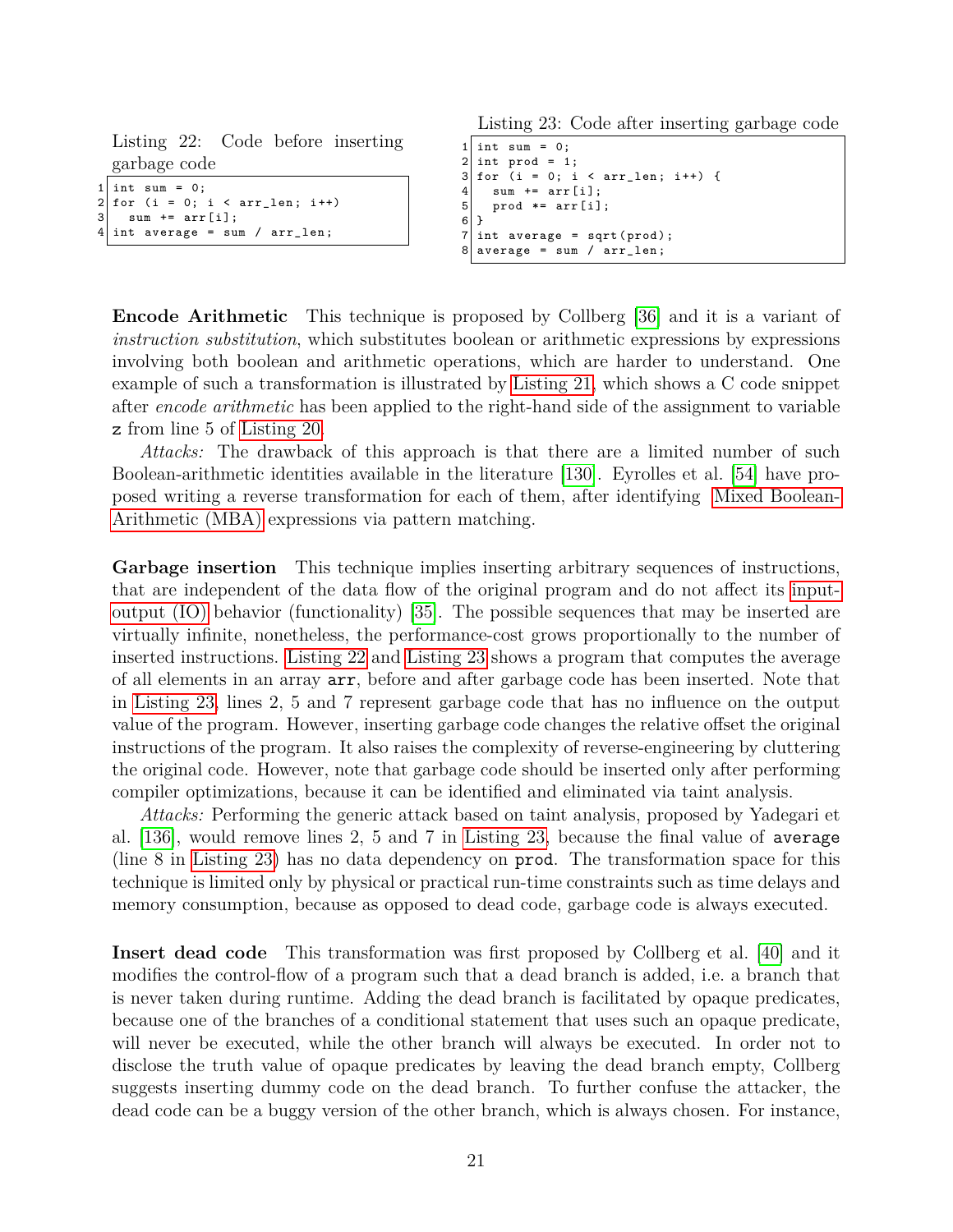consider the code snippet from [Listing 24](#page-21-0) which converts the first input argument to an integer and then sets the value of variable y to the square root of the input argument's value. [Listing 25](#page-21-1) shows that dead code can be inserted anywhere by first inserting a conditional statement with an opaque predicate that is always true (line 4) and then adding dead code in the branch that is never taken (line 7). Note that we can wrap as many lines of code as we want using the conditional statement. Moreover, the size of the dead code can be arbitrarily large.

*Attacks:* Along with the previously presented attacks by Salem and Banescu [\[107\]](#page-49-3), Zhang et al. [\[139\]](#page-51-5), Yadegari et al. [\[136\]](#page-51-7), and Banescu et al. [\[9\]](#page-42-2), there are numerous works in the filed of compilers presenting optimizations for dead code removal [\[68,](#page-46-6) [81\]](#page-47-4).

**Adding and removing function calls** These two techniques were first proposed by Cohen [\[35\]](#page-44-2), and can be applied at any unit of transformation. Adding a call to a sub-routine implies: (1) selecting an arbitrary sequence of instructions, (2) creating a sub-routine using that sequence and (3) finally, substituting the original sequence with a call to that subroutine. Removing a call to a sub-routine implies: (1) substitute all calls to a sub-routine with the body of that sub-routine and (2) delete the sub-routine. [Listing 26](#page-22-0) shows a code snippet that contains a function, while [Listing 27](#page-22-1) shows a code snippet where this function has been removed. The reverse transformation from [Listing 27](#page-22-1) to [Listing 26,](#page-22-0) is *adding function calls*. These transformations cause changes in the structure of a program, which creates more complexity for [MATE](#page-0-0) attacks. The cost of this technique grows or decreases with the number of inserted and removed sub-routine calls, respectively. This method has been extended by Banescu et al. [\[15\]](#page-42-1), such that system calls are added or existing system calls are substituted with equivalent ones. They call this transformation *behavior obfuscation* because it hides the system call trace analyzed by behavioral malware analysis engines.

*Attacks:* We have already mentioned the attack of Zhang et al. [\[139\]](#page-51-5), which also claims to bypass this obfuscation transformation. In addition to this work, many works on behavioral malware detection claim they are resilient to the addition or removal of system calls [\[15,](#page-42-1) [132\]](#page-51-8). Such machine learning based malware detection approaches are classified as dynamic, passive and syntactic, because they treat the function call traces generated by the obfuscated software as a sequence of bytes.

**Loop transformations** Several loop transformations have been proposed as compiler optimization passes by Bacon et al. [\[7\]](#page-42-4). Collberg et al. [\[40\]](#page-44-0) argue that these loop transformations

 $\overline{3}$ 

 $6 \over 7$ 

10 }

<span id="page-21-0"></span>

| Listing 24: Code before inserting |  |  |
|-----------------------------------|--|--|
| dead code                         |  |  |

|                | 1 int main (int ac, char* av[]) { |
|----------------|-----------------------------------|
| 2 <sup>1</sup> | int $x = \text{atoi}(av[1])$ ;    |
| 3 <sup>1</sup> | int $y = sqrt(x)$ ;               |
|                | $4$ // do stuff                   |
|                | $5$ return 0;                     |
| 6              |                                   |
|                |                                   |

<span id="page-21-1"></span>Listing 25: Code after inserting dead code

|                | 1 int main (int ac, char* av []) { |
|----------------|------------------------------------|
| $\overline{2}$ | int $x = \text{atoi}(av[1]);$      |
| 3              | int y;                             |
| $\overline{4}$ | if $(x*x + x % 2 == 0)$            |
| $\mathbf{5}$   | $y = sqrt(x);$                     |
| 6              | else                               |
| $\overline{7}$ | $y = x \cdot x;$                   |
| 8              | $//$ do stuff                      |
| ا 9            | return 0;                          |
| 0              |                                    |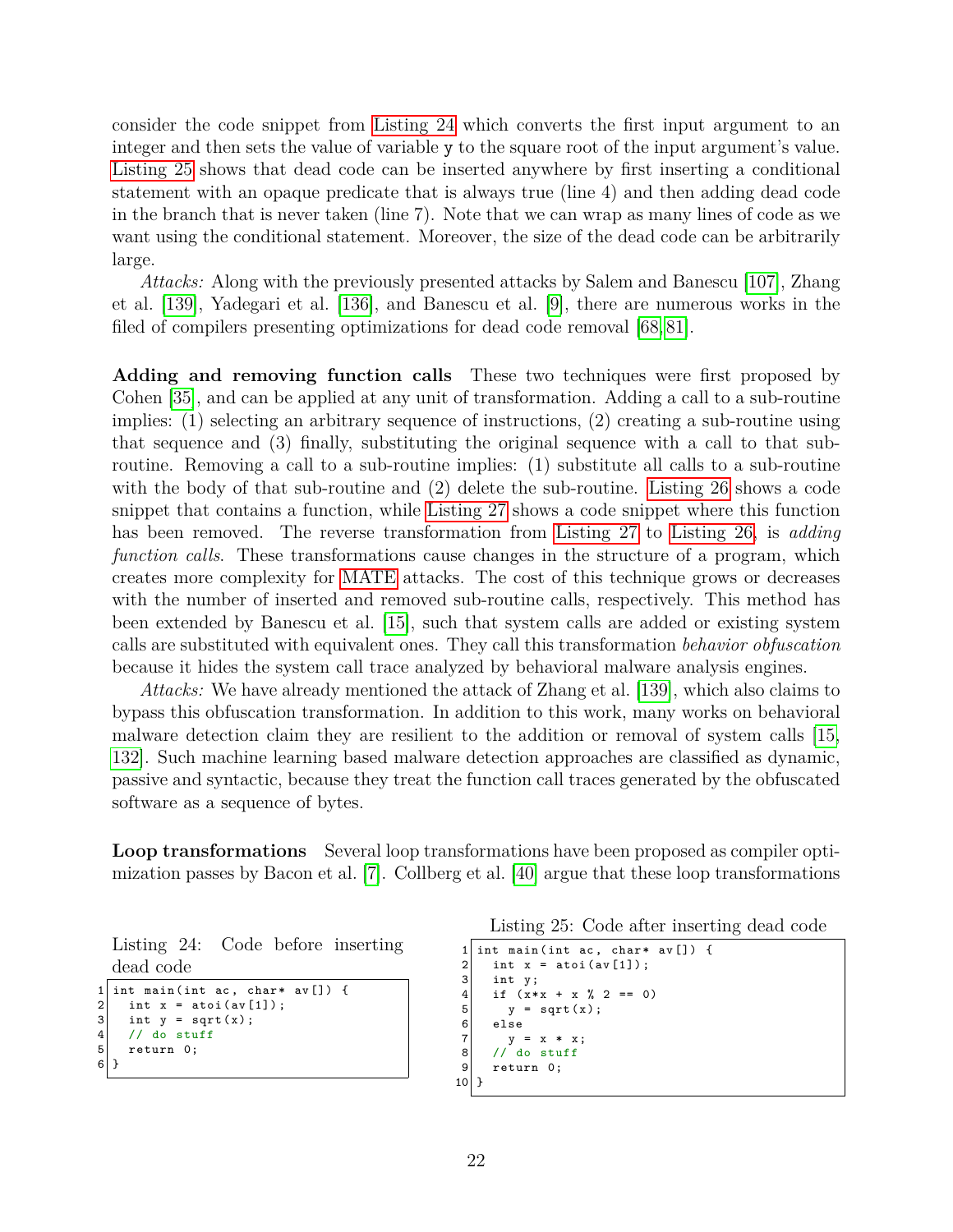Listing 26: Add function calls

<span id="page-22-0"></span>

| $1$ int foo(int a, int b) {                            |
|--------------------------------------------------------|
|                                                        |
| $\begin{bmatrix} 2 \\ 3 \end{bmatrix}$ } return a + b; |
| $\frac{4}{5}$<br>$\frac{1}{2}$ int c = foo(a, b + 1);  |
|                                                        |

<span id="page-22-3"></span>

|  |  | Listing 28: Code with jumps removed |
|--|--|-------------------------------------|
|  |  |                                     |

|  | $1 \vert \texttt{mov} \texttt{edx}, \texttt{eax}$   |  |
|--|-----------------------------------------------------|--|
|  | $2 \text{ mov}$ eax, ebx                            |  |
|  | $\begin{bmatrix} 3 \\ 4 \end{bmatrix}$ mov ebx, edx |  |
|  |                                                     |  |

<span id="page-22-1"></span>Listing 27: Remove function calls  $1 \nvert \text{int } c = a + b + 1;$ 

<span id="page-22-2"></span>Listing 29: Code with jumps added

|   |                 | mov edx, eax |  |
|---|-----------------|--------------|--|
| 2 | jmp L1          |              |  |
| 3 |                 |              |  |
| 4 | L2:mov ebx, edx |              |  |
| 5 |                 |              |  |
| 6 | L1:mov eax, ebx |              |  |
|   | jmp L2          |              |  |
| 8 |                 |              |  |
|   |                 |              |  |

also increase software complexity metrics and can therefore be considered obfuscation transformations that increase resilience against attacks. *Loop tilling* or *blocking* is intended to improve cache locality, by dividing loop iteration lengths into parts that fit in the CPU cache. This increases the nesting level of loops and is therefore more potent. *Loop distribution* or *fission* breaks the independent instructions in a loop body into multiple loops with the same iteration length, which increases the number of loops in the code. *Loop unrolling* replicates the body of the loop a certain number of times and reduces the number of iterations correspondingly, which increases the number of lines of code in the program.

*Attacks:* The dynamic code understanding attack by Slowinska et al. [\[116\]](#page-50-8), already presented as an attack on the *restructure arrays* transformation, is also applicable to loop transformations.

**Adding and removing jumps** These techniques change the control-flow of the program by adding spurious jumps or removing existing jumps [\[35\]](#page-44-2). Adding jumps can be done by substituting an arbitrary sequence of instructions  $I$  by: (1) a jump to a random position, (2) followed by *I* and (3) a jump to the instruction immediately following *I* in the original version of the program. An example is illustrated in [Listing 29,](#page-22-2) where the code from [Listing 28](#page-22-3) has been transformed by adding two unconditional jumps to labels L1 and L2. Removing jump instructions may also be done if it does not alter the original semantics of the program, e.g. unconditional jumps may be removed and the code from the address of the jump, merged with the code preceding the unconditional jump. An example is shown in [Listing 28,](#page-22-3) where all jumps from the code in [Listing 29](#page-22-2) have been removed. However, in practice adding jumps is more frequently employed in order to increase the complexity of the [MATE](#page-0-0) attack. The transformation space of this technique is bounded by the length of the program it is applied to. The cost of this method grows (decreases) with the number of inserted (removed) jump instructions. The resilience of adding jumps can be increased by further obfuscating the addresses of the jumps using data obfuscation techniques such as *opaque expressions* or *converting static data to procedural data*.

*Attacks:* If the target of the added jumps are not made dependent on input values using opaque expressions, then they are trivial to bypass using the already mentioned dynamic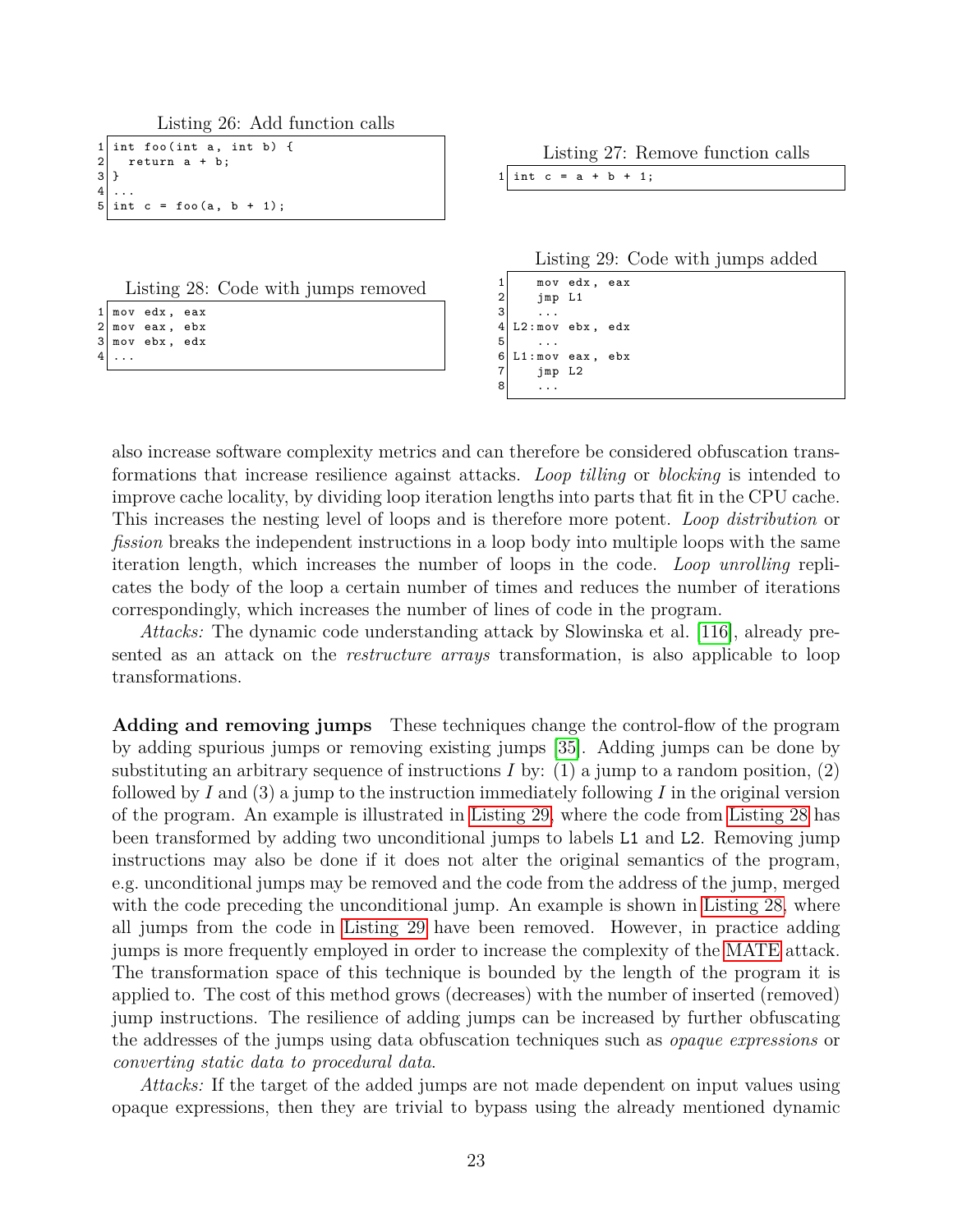attack of Yadegari et al. [\[136\]](#page-51-7). On the other hand removing jumps can be bypassed by dynamic taint analysis on augmented [Control Flow Graphs \(CFGs\),](#page-0-0) proposed by Yadegari et al. [\[137\]](#page-51-9), which is a dynamic, passive and semantic attack.

**Program encoding** This technique keeps one or more instructions encoded (i.e. encrypted [\[28,](#page-43-5) [127\]](#page-50-10) or compressed [\[98\]](#page-48-5)), while the program is not executing and decodes the sequence(s) when the program is running [\[35\]](#page-44-2). The resilience of program encoding against attacks depends on the algorithm used for encoding, e.g. a compression algorithm can be undone without a secret key, while an encryption requires finding the key. However, the costs may also be relatively high compared to other obfuscation techniques, because the code has to be decoded before it can be executed. There is a trade-off between resilience and cost depending on the level of granularity at which this transformation is applied, i.e. if applied at instruction level, the cost and resilience are high, because each instruction is decoded, executed and re-encoded, hence the whole code is never stored in decoded form in memory, at one point in time. While if program encoding is applied at program level, the whole code is decoded and afterwards it starts executing, hence an attacker could perform a memory dump after decoding to have a copy the whole code. Additionally, this technique does not protect well against dynamic analysis attacks, e.g. during execution the code is decoded in memory and it can be read or modified directly in memory by the [MATE](#page-0-0) attacker.

*Attacks:* Tang et al. [\[121\]](#page-50-11) propose a static, passive and syntactic attack against polymorphic malware, in order to extract signatures based on the position and distribution of byte values in obfuscated malware binaries. Qiu et al. [\[103\]](#page-49-5) propose a dynamic, passive and semantic attack based on taint analysis, in order to determine the location of integrity checks inside code.

**Self-modifying code** This technique has been discussed in several works [\[35,](#page-44-2) [78,](#page-47-5) [88,](#page-48-6) [94\]](#page-48-2). It implies adding, modifying and/or removing instructions of a program during its execution. Therefore, it creates a high complexity for static-analysis attacks. Kanzaki et al. [\[78\]](#page-47-5) proposed replacing real instructions with bogus instructions that would get replaced by real instructions before they are executed and then replaced again by bogus instructions after execution. This transformation requires a sound analysis of all possible execution paths leading to and following the instruction(s) that are to be modified. Madou et al. [\[88\]](#page-48-6) propose to apply self-modifying code at the function level by creating so-called function templates, i.e. arrays of byte having a larger size than any single function in a chosen subset of functions. For instance, if the subset consists of functions  $f_1$  and  $f_2$ , the code of function  $f_1$  is

<span id="page-23-0"></span>

Figure 3: Self-modifying code via function templates and edit scripts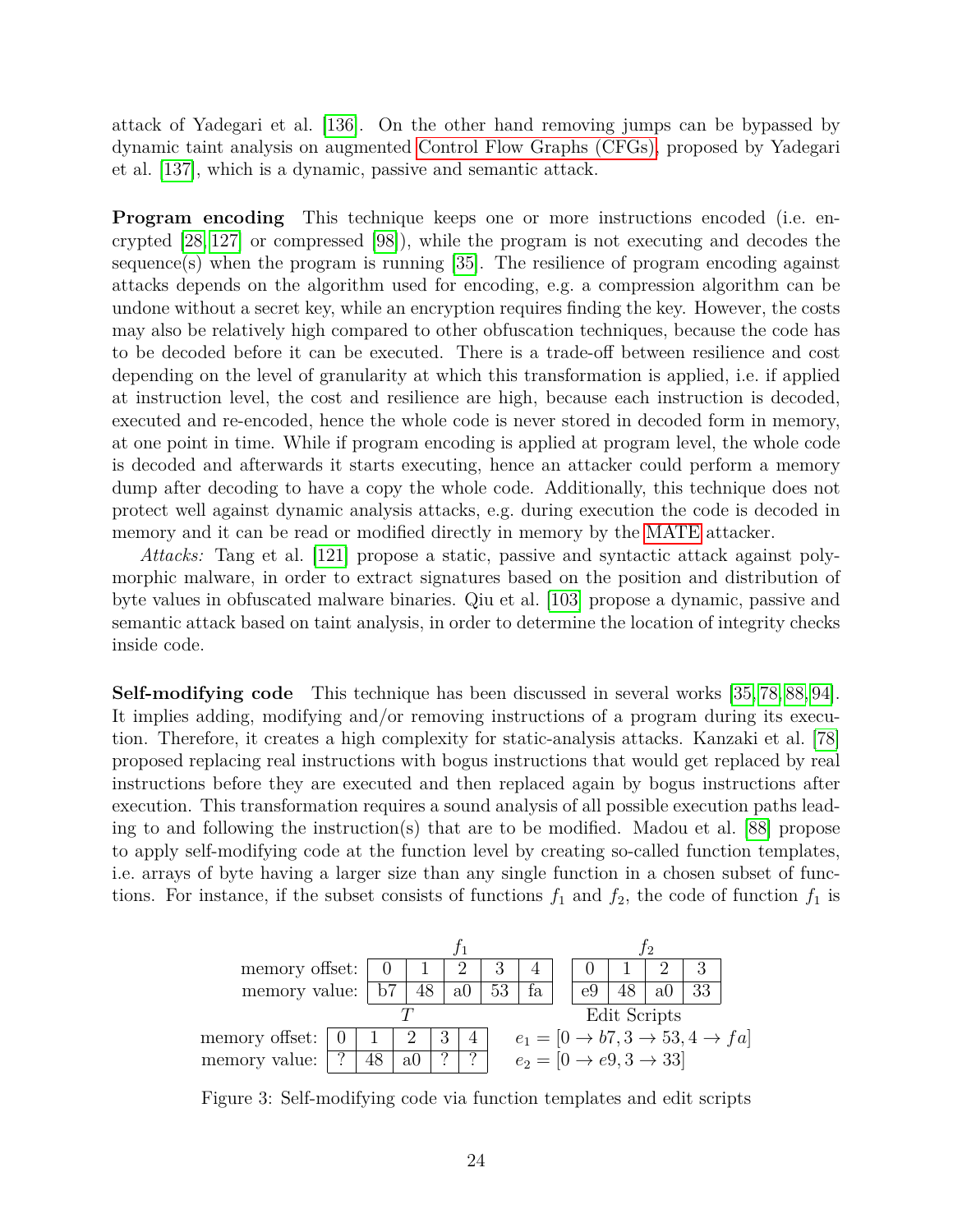5 bytes long and the code of function *f*<sup>2</sup> is 4 bytes long, then the template *T* must be at least 5 bytes long as shown in [Figure 3.](#page-23-0) Note that function templates are generated by an intersection of the code bytes of all other functions in the subset, i.e. common code bytes are kept in place (e.g. 48 and a0 in [Figure 3\)](#page-23-0) and other code bytes are randomly initialized. Each function *f* is associated to an edit script *e*, which indicates the locations (i.e. indices) of the function template that must be patched and the values they must be patched with, in order to reconstruct the code of *f*. Therefore, when any function *f* is called, the edit script *e* corresponding to *f* is first executed and then the resulting code in the function template is executed.

*Attacks:* Self-modifying code can be effective against dynamic-analysis attack, which aim to break the integrity of the code (e.g. via dynamic code patching), if the executed instructions are different in different runs of the program with the same inputs. However, Nguyen et al. [\[96\]](#page-48-7) have shown that applying such temporal diversity to instruction level encryption (i.e. instruction set randomization [\[18\]](#page-42-6)) has negative effects on confidentiality of the encryption key because encrypting the same code with different keys leaks information about the code, similar to two-time pads [\[93\]](#page-48-8). In the case of self-modifying code, there is no dedicated decoder routine, as was the case for the *program encoding* transformation. Instead, different parts of the code are "responsible" for modifying other instructions and these are often spread throughout the entire program. The trade-off between resilience and cost is similar to that of *program encoding* and *virtualization*. Dalla Preda et al. [\[46\]](#page-45-8) applied an abstract interpretation based attack to generate signatures for metamorphic malware samples, hence this attack is a code understanding, static, passive and semantic attack.

**Virtualization obfuscation** This technique is related to the *program encoding* technique, because it also implies an encoding of instructions [\[35\]](#page-44-2). Additionally, it also requires an interpretation engine (called "simulator" or "emulator"), which is able to decode the instructions and execute them on the underlying platform. The simulator may also be running on top of another simulator and so forth, giving an arbitrary nesting level. Normally, this creates complexity for static-analysis attacks, because the attacker has to first understand the custom interpreter logic and then the code running on top of it. The most significant difference of virtualization w.r.t. program encoding is that no code must be written to a memory location during decoding. However, the trade-off between resilience and cost for this transformation

Listing 30: Point function program

<span id="page-24-0"></span>

|                 | int main(int argc, char* argv[]) { // Virtualization bytecode: |  |
|-----------------|----------------------------------------------------------------|--|
| $\overline{2}$  | char branch cond = 1; $\frac{1}{16}$ // a5 00 07               |  |
| 3               |                                                                |  |
|                 | branch_cond &= $\arg v$ [1][0] == '1'; // 87 00 00 02          |  |
| 5               | branch_cond &= $\arg v$ [1][1] == '2'; // 87 00 01 03          |  |
| 6               | branch_cond &= $\arg v$ [1][2] == '3'; // 87 00 02 04          |  |
|                 | branch_cond &= argv[1][3] == $'4'$ ; // 87 00 03 05            |  |
| 8               | branch_cond &= $\arg v$ [1][4] == '5'; // 87 00 04 06          |  |
| 9               |                                                                |  |
| 10 <sub>1</sub> | if (branch cond)<br>$1/1$ 1f 00 02                             |  |
| 11              | printf("You win!\n");                                          |  |
| 12              | $1/42$ 01<br>return 0;                                         |  |
| 13 <sup>1</sup> |                                                                |  |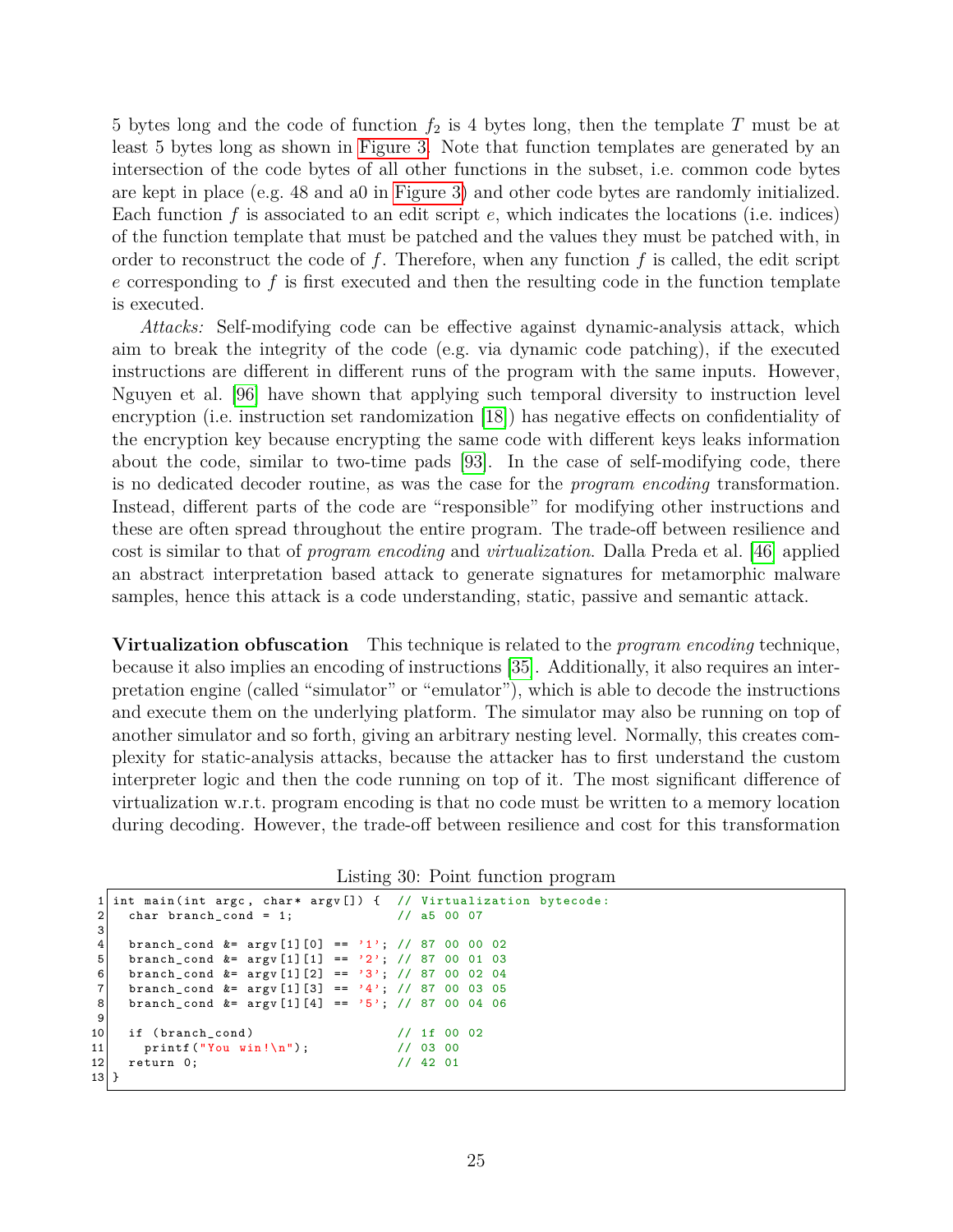are the same as in the case of program encoding. For clarity, we provide all of the steps of the *Virtualize* transformation for the program in Listing [30.](#page-24-0) This program prints the message "You win!" on standard output if the first argument passed to this program is equal to "12345". The virtualization transformation is applied to this program using the following steps and the result is illustrated in Listing [31:](#page-26-0)

- 1. Map variables, function parameters and constants to entries in a common data array, which represents the memory of the interpreter. This array is initialized on lines 3-4 in Listing [31.](#page-26-0) Its first position represents the branch cond variable from Listing [30](#page-24-0) and the following entries represent constants such as the return value, the ASCII codes of the characters from '1' to '5' and logical true encoded as 1.
- 2. Map all statements in a function to a new randomly chosen language, which represents the *instruction set architecture* (ISA) of the interpreter. In our example the ISA is defined by:
	- Variable assignment is encoded using 3 bytes, namely the opcode (0xa5) and the index of the left- and right-hand operands inside the data array.
	- Equality comparison, followed by applying the logical *AND* operation to between the result and another variable. Examples of such instructions are shown on lines 4-5 in Listing [30.](#page-24-0) Such an instruction is encoded using 4 bytes, namely the opcode (0x87), the variable to which the boolean value is assigned and the two other byte values which are compared for equality.
	- Conditional branch statements are encoded using 3 bytes, namely the opcode (0x1f), the boolean variable which is tested and the number of bytes to jump over if the variable is false.
	- Printing a string on standard output is encoded using 2 bytes, namely the opcode (0x03) and the index of the string to be printed in the list of hard-coded strings of the function. In our example the list of hard-coded strings contains only one string and is defined on line 2 of Listing [31.](#page-26-0)
	- The return instruction is encoded using 2 bytes, namely the opcode (0x42) and the value that should be returned by the program.

Now we can write virtualization bytecode corresponding to the C program in Figure [30,](#page-24-0) which is shown in the comments of the code from the same figure.

- 3. Store the encoded bytecode inside the code array, which is initialized on lines 5-9 in Listing [31.](#page-26-0)
- 4. Create an interpreter for the previously generated ISA, which can execute the instructions in the code array using the data array as its memory. The input-output behavior of this execution must be the same as that of the original program. The interpreter can be seen on lines 11-32 of Listing [31.](#page-26-0) It consists of an infinite while loop, which has a switch statement inside. Each case section of the switch statement is an opcode handler, i.e. each possible opcode in the bytecode program is processed by a dedicated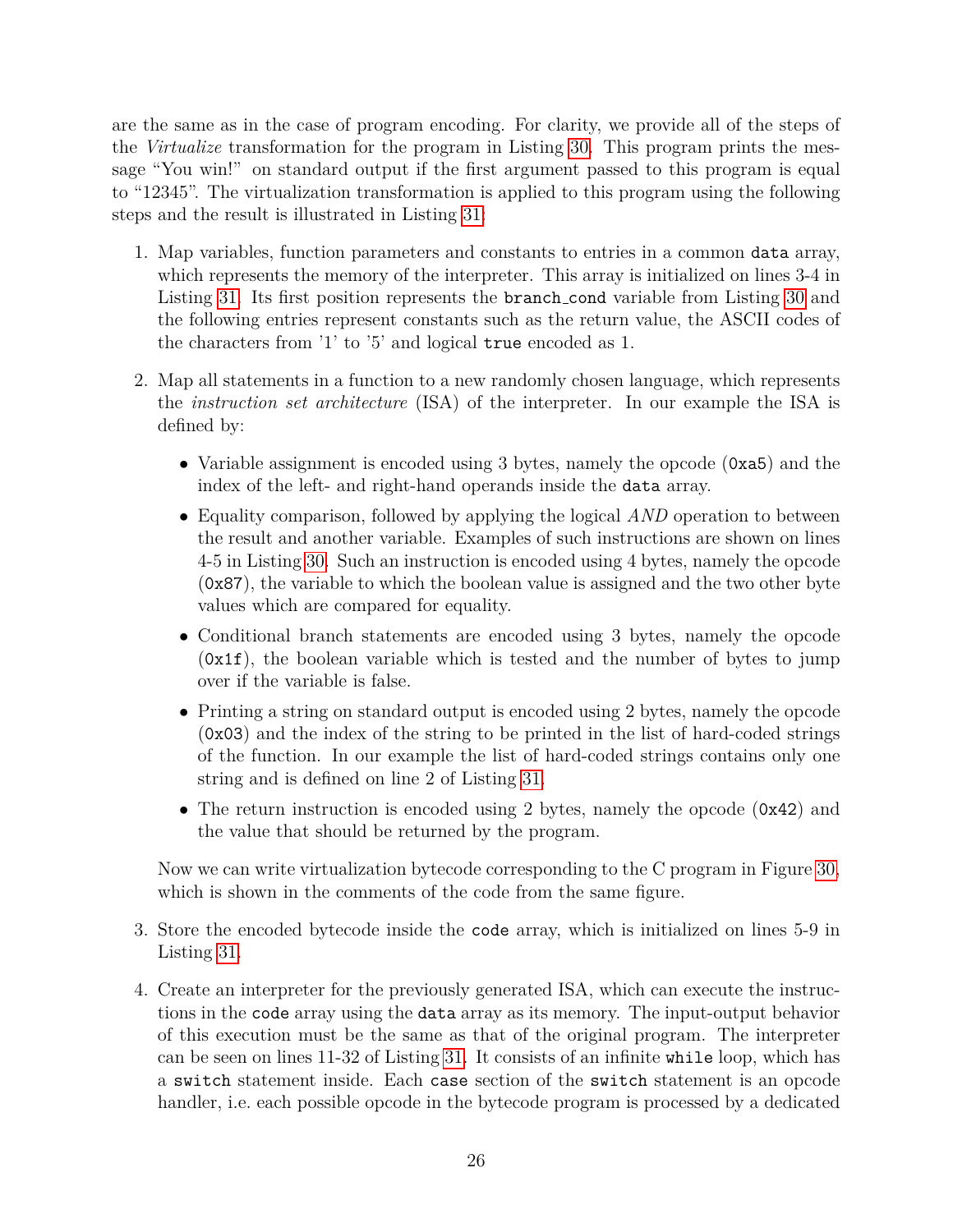Listing 31: Point function program obfuscated with virtualization

```
1 int main (int argc, char* argv[]) {
 2 char const *strings = "You win!\0";
 \begin{array}{lll} 3 & \text{unsigned char data} [8] = \{0, \quad \text{// branch\_cond var} \\ 0, 49, 50, 51, 52, 53, 1\}; \text{ // constants} \end{array}4 0, 49, 50, 51, 52, 53, 1}; // constants<br>5 unsigned char code [30] = {0xa5, 0x00, 0x07
        unsigned char code [30] = {0 x a 5, 0 x 00, 0 x 07, 0 x 87, 0 x 00}\begin{array}{lll} 6 & \phantom{0}\text{0 x00}, \phantom{0}\text{0 x02}, \phantom{0}0 \text{ x87}, \phantom{0}0 \text{ x00}, \phantom{0}0 \text{ x01}, \phantom{0}0 \text{ x03}, \phantom{0}0 \text{ x87}, \\ \text{7} & \phantom{0}\text{0 x00}, \phantom{0}0 \text{ x02}, \phantom{0}0 \text{ x04}, \phantom{0}0 \text{ x87}, \phantom{0}0 \text{ x00}, \phantom{0}0 \text{ x03}, \phantom{0}0 \text{ x05}, \end{array}0 x00, 0 x02, 0 x04, 0 x87, 0 x00, 0 x03, 0 x05,
 \begin{array}{c|cccc}\n8 & 0 & x87, & 0 & x00, & 0 & x04, & 0 & x06, & 0 & x11, & 0 & x00, & 0 & x02, \\
9 & 0 & x03 & 0 & x00 & 0 & x42 & 0 & x01 & \n\end{array}\begin{array}{c|cc}\n 9 & 0x03, & 0x00, & 0x42, & 0x01};\n 10 & \text{int} & \text{pc} = 0; \n\end{array}int vpc = 0;
11 while (1)
12 switch (code [vpc]) {
13 case 0xa5 : // variable assignment
14 \vert data [code [vpc + 1]] = data [code [vpc + 2]];
15 vpc += 3;
16 break;<br>17 case 0x8
            case 0x87 : // equality comparison plus and
18 \det\left[\text{code}[vpc+1]\right] \&=19 \begin{array}{c} \text{(argv [1][code[vpc+2]] == data[code[vpc+3]]);} \\ \text{vpc += 4}; \end{array}vpc += 4;
21 break;
22 case 0x1f : // if statement
23 vpc += (data[code[type+1]]) ? 0 : data[code[type+2]];
24 vpc += 3;
25 break ;
26 case 0x03 : // printf string
27 printf ("%s\n"\, , strings + code [vpc+1]);28 vpc += 2;
29 break ;
30 case 0x42: // return<br>31 return data [code [v
               return data [code [vpc+1]];
32 }
33 }
```
part of the interpreter. The current instruction to be processed by the interpreter is indicated by an integer variable of the interpreter called the *virtual program counter* (VPC). The VPC is used to index the instructions in the code array and it is initialized with the offset of the first instruction in that array (line 10). In every instruction handler the operands of the current instruction are used to perform the operation(s) corresponding to this instruction. Afterwards, the VPC is set to the offset of the following bytecode instruction to be executed. This interpreter should be augmented with cases representing bogus opcodes for all possible byte values in order to increase the resilience against [MATE](#page-0-0) attacks.

Together with virtualization a wide range of additional data and code obfuscation transformations can be applied. Banescu et al. [\[11\]](#page-42-7) propose randomizing the layout of the bytecode instructions in the code array, as well as the format of these instructions. Collberg [\[36\]](#page-44-5) proposes encoding the value of the VPC using opaque expressions, changing the interpreter's dispatch method from a switch-statement to table lookups, and many more.

*Attacks:* Kinder [\[80\]](#page-47-6) proposes a static, semantic attack based on abstract interpretation and a technique called *VPC lifting*, in order to automatically recover memory values at any code location. Rolles [\[105\]](#page-49-6) proposes a manual, static, semantic and passive attack to understand the mapping between the bytecode and the instruction handlers of the interpreter. Banescu et al. [\[11\]](#page-42-7) present an experiment where a dynamic, active, syntactic attack, which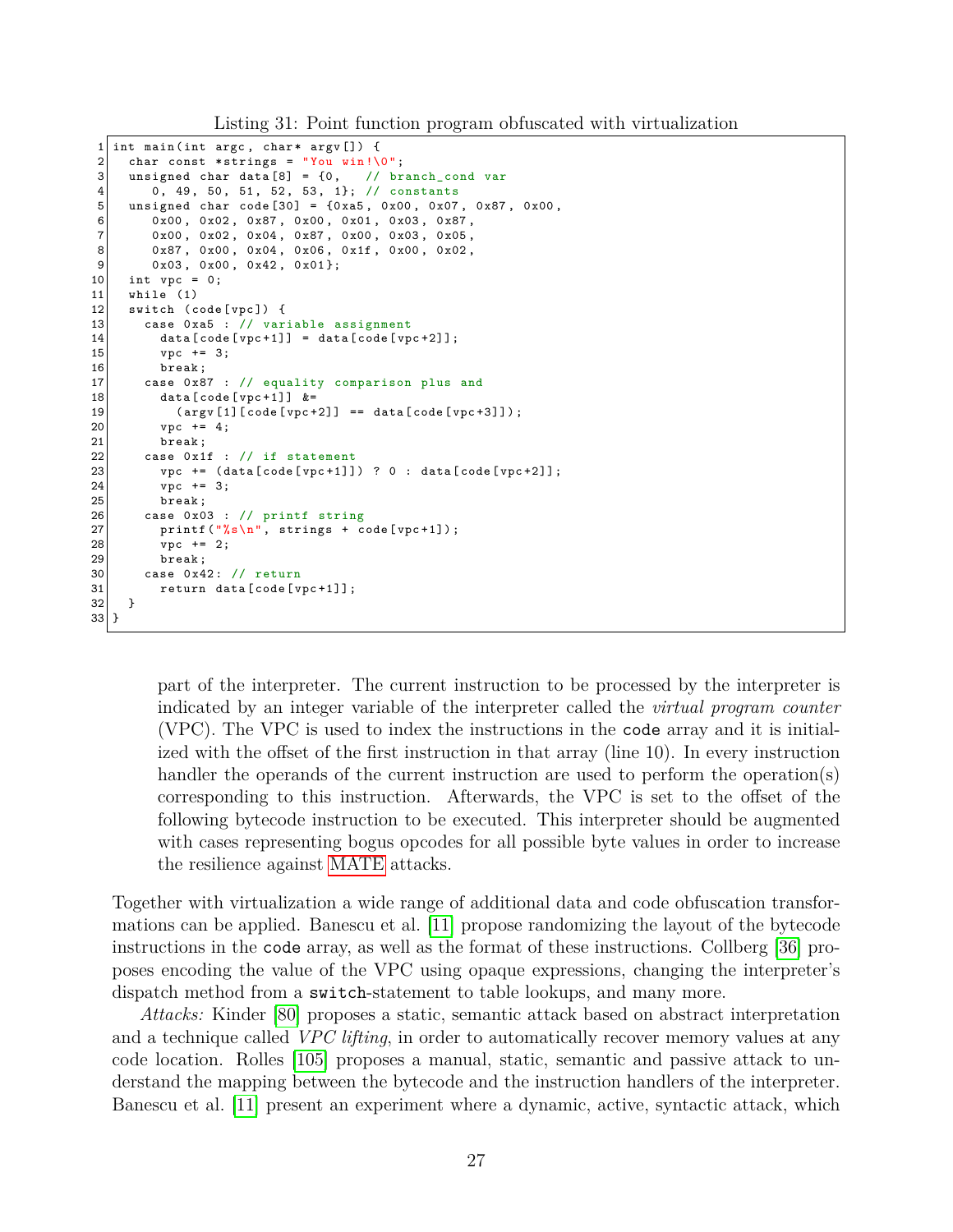<span id="page-27-1"></span>

|                | Listing 32: Code before Control Flow<br>Flattening (CFF) |  |
|----------------|----------------------------------------------------------|--|
| $\mathbf{1}$   | int $gcd(int a, int b)$ {                                |  |
| $\overline{2}$ | while $(a := b)$                                         |  |
| $\mathbf{3}$   | if $(a > b)$                                             |  |
| $\overline{4}$ | $a = a - b$ :                                            |  |
| 5              | else                                                     |  |
| 6              | $b = b - a$ ;                                            |  |
| $\overline{7}$ | return a;                                                |  |
| 8              |                                                          |  |
|                |                                                          |  |

Listing 33: Code after [CFF](#page-0-0)

```
1 int gcd (int a, int b) {
 2 int next = 0;
 3 while (1) {
 \begin{array}{c|cc} 4 & \text{switch (next) {}} \ 5 & \text{case 0:} \end{array}case 0:
 6 if (a := b) next = 1;
 7 else next = 2;
 \begin{array}{c|c}\n8 & \text{break;} \\
9 & \text{case 1}.\n\end{array}\begin{array}{c|cc} 9 & \text{case} & 1: \\ 10 & \text{if} & \text{(a)} \end{array}if (a > b) next = 3;
11 else next = 4;\begin{array}{c|cc} 12 & \text{break;} \\ 13 & \text{case 2:} \end{array}case 2: return a;
14 break;
15 case 3: a = a - b; next = 0;
\begin{array}{c|cc}\n 16 & \text{break;} \\
 17 & \text{case } 4:\n\end{array}case 4: b = b - a; next = 0;
18 break;
19 default:<br>20 break;
               break:
21 } } }
```
is able to remove a large portion of the code of the interpreter and recover the original logic of the program.

**Control flow flattening** Wang et al. [\[128\]](#page-50-4) and Chow et al. [\[34\]](#page-44-11) proposed [CFF,](#page-0-0) which collapses all the basic blocks of a function into a flat [CFG,](#page-0-0) which hides the original control flow of the program. A program transformed by [CFF](#page-0-0) is similar to an interpreter (as we saw for *virtualization obfuscation*), which chooses the right basic block where to go on the second [CFG](#page-0-0) level. An example is shown in [Listing 33,](#page-27-0) where the function computing the Greatest Common Divisor (GCD) of two integers *a* and *b* – shown in [Listing 32](#page-27-1) – has been transformed by [CFF.](#page-0-0) As opposed to virtualization obfuscation – which uses a virtual program counter  $(VPC)$  – the order in which the cases of the **switch** statement must be executed is indicated by a control variable (i.e. next in the example from [Listing 33\)](#page-27-0), which is updated by every case of the switch statement accordingly. Updating next can occur before, during or after part of the logic of the original program is executed. The infinite loop is exited when a case contains a return or break statement. Another difference w.r.t. *virtualization obfuscation* is that multiple cases of the switch statement of a program transformed by [CFF,](#page-0-0) may contain the same instructions. For virtualized programs each case represents a different instruction, which may appear multiple times in the original program. This means that in order to recover the original control flow of a program obfuscated using [CFF,](#page-0-0) one must simply order the cases of the switch statement in the correct order, while this is not applicable to virtualized programs, because some cases may be needed multiple times.

*Attacks:* Udupa el al. [\[123\]](#page-50-12) were the first to propose an automated [MATE](#page-0-0) attack to recover the original control flow from a program obfuscated using [CFF.](#page-0-0) Their method combined dynamic and static analysis techniques and was able to accurately recover the original control flow.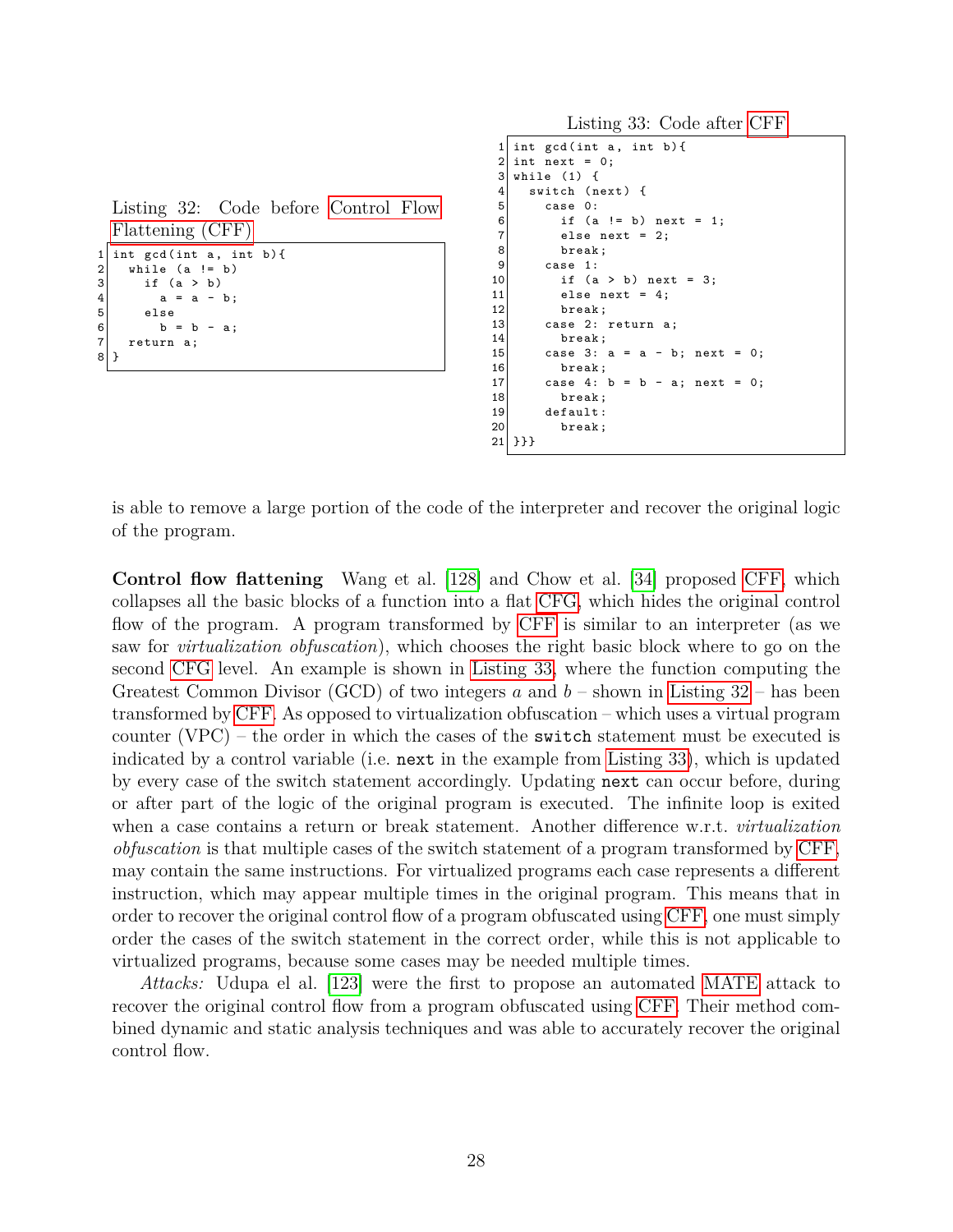<span id="page-28-1"></span>Listing 34: Code before branch functions

| 1              |                 | mov edx, eax |  |
|----------------|-----------------|--------------|--|
| $\frac{1}{3}$  | jmp L1          |              |  |
|                |                 |              |  |
| 4              | L2:mov ebx, edx |              |  |
| $5\over 6$     | jmp L3          |              |  |
|                |                 |              |  |
| $\overline{7}$ | L1:mov eax, ebx |              |  |
| 8              | imp L2          |              |  |
| 9              |                 |              |  |

<span id="page-28-0"></span>Listing 35: Code after branch functions

| $\mathbf 1$    | mov edx, eax     |  |
|----------------|------------------|--|
| $\frac{2}{3}$  | push 1           |  |
|                | call f           |  |
| $\overline{4}$ |                  |  |
| 5              | L2: mov ebx, edx |  |
| $\frac{6}{7}$  | push 3           |  |
|                | call f           |  |
| 8              |                  |  |
| 9              | L1: mov eax, ebx |  |
| 10             | push 2           |  |
| 11             | call f           |  |
| 12             | L3:              |  |

**Branch functions** Linn and Debray [\[87\]](#page-48-9) propose hiding the control flow of calls, conditional and unconditional jumps, from static disassembly algorithms, by replacing them with calls to a so called *branch function*. An example is shown in [Listing 35](#page-28-0) where all jumps from the original code shown in [Listing 34](#page-28-1) have been replaced by a call to offset  $f$ , which represents the start address of the branch function. The branch function computes the actual target of the jump dynamically using a parameter passed by the callee – via push instructions in [Listing 35](#page-28-0) – and a lookup-table. Instead of returning to the instruction immediately following the call instruction, the branch function either jumps to the address of the original jump instruction which it replaced, or to several "junk" bytes after the call instruction that it replaced. The structure of the control flow graph is also flat similar to [CFF,](#page-0-0) however, the *switch*-statement is replaced by the branch function.

Schrittwieser and Katzenbeisser [\[108\]](#page-49-7) present an extension of the idea from [\[87\]](#page-48-9), which is explicitly aimed at defending against both static- and dynamic-analysis techniques. The targets of the branch functions are [ROP](#page-0-0) gadgets (i.e. short instruction sequences ending in a return instruction) [\[112\]](#page-49-8). Additionally, they generate gadget graphs which add redundancy such that the one path in the original code can have multiple paths in the obfuscated code. This is meant to hamper dynamic analysis attacks by generating different traces for the same inputs. The disadvantage of this method is that its resilience increases inversely proportional to the size of the gadgets, while its cost decreases exponentially with this size.

*Attacks:* Kruegel et al. [\[83\]](#page-47-7) present a static, passive, semantic approach to bypass branch functions in order to disassemble code obfuscated using this transformation to a large extent.

#### **4.4 Code Abstraction Transformations**

**Merging and splitting functions** These two techniques are the code correspondents to the data obfuscation transformations of merging and splitting variables [\[35\]](#page-44-2). Merging is done by creating larger functions with more inputs and outputs, some of which are independent. An example is shown in [Listing 37,](#page-29-0) where func3 is the result of merging func1 and func2 from [Listing 36.](#page-29-1) Note that func3 uses a flag variable c. The body of func1 is executed when c is even and the body of func2 is executed with c is odd. Splitting is done by dividing large functions into smaller functions, e.g. the function in [Listing 37](#page-29-0) can be split into two functions as shown in [Listing 36.](#page-29-1) Similarly to the *adding and removing calls* transformations, this technique changes the structure of the program, breaking abstractions added by developers,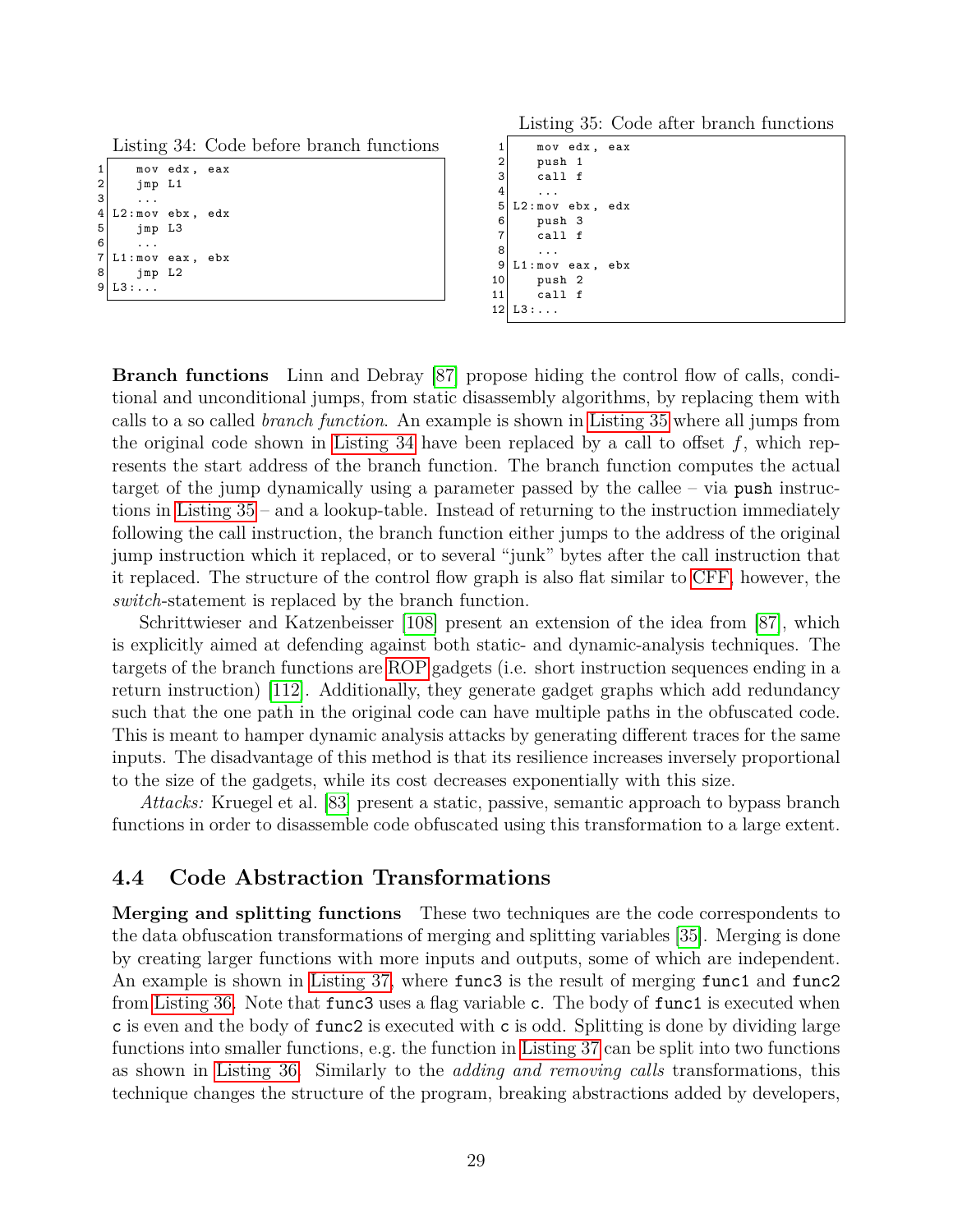which makes the code more difficult to understand. Moreover, the cost of this transformation is increased or decreased with the number of split, respectively merged functions.

*Attacks:* Rugaber et al. [\[106\]](#page-49-9) present ideas for implementing a static, semantic and active attack for code obfuscated by merging functions. The goal of their attack is to both detect the location of the lines of code belonging to different functions and to extract this code into separate functions.

**Remove comments and change formatting** This transformation is only applicable to programs which are delivered as source code (e.g. JavaScript). Comments are removed if they exist and all space, tab and newline characters are also removed, which results in a continuous string of code which is more potent against human attackers, than the original code. An example is shown in [Listing 39,](#page-30-0) which is the result of removing comments and all formatting of the code from [Listing 38.](#page-30-1) The original formatting and comments cannot be recovered [\[40\]](#page-44-0), however, the code can be easily reformatted using automated tools. The cost of this transformation is low and in many cases it even improves memory costs and execution speed. Therefore, such transformations have found their way into commercial products, such as: Stunnix [\[119\]](#page-50-13), DashO [\[101\]](#page-49-10), Dotfuscator [\[102\]](#page-49-11), Thicket [\[110\]](#page-49-12), ProGuard [\[66\]](#page-46-7) and yGuard [\[138\]](#page-51-10). However, the resilience against [MATE](#page-0-0) attacks of these obfuscation transformations is very low because a similar alignment can be automatically generated even by free and open source Integrated Development Environments (IDEs).

*Attacks:* Bichsel et al. [\[22\]](#page-43-6) propose a code understanding attack against this transformation, based on probabilistic learning of large code bases. This attack is implemented as a service called DeGuard and it is applied statically, syntactically and passively to android applications.

**Scrambling identifier names** This transformation implies changing all symbol names (e.g. variables, constants, functions, classes, etc.) into random strings [\[40\]](#page-44-0). One example is shown in [Listing 41](#page-30-2) where all the variable names of the code from [Listing 40,](#page-30-3) have been changed to random identifiers. This is a one-way transformation, because the names of the symbols cannot be automatically recovered by a deobfuscator. Therefore, the [MATE](#page-0-0) is forced to understand what a symbol is from a semantics point of view. It has a much higher resilience than formatting removal since identifiers contain useful abstractions added by software developers. Similarly to removing comments and changing formatting, this

Listing 36: Splitting functions

```
\begin{array}{c} 1 \ 1 \ 2 \end{array} func1 (int a, int b) {
            x = 4;\begin{array}{c|cc}\n3 & \text{if } (a < 3) \\
4 & x = x + \n\end{array}\begin{array}{c|cccc}\n4 & & x & = & x & + & 6; \\
5 & & x & \ast = & b;\n\end{array}b:6 }
 7
8 func2 ( int a , int c ) {
\begin{array}{c|cc} 9 & y = a + 12; \\ 10 & y = y/c; \end{array}y = y/c;11 }
```
Listing 37: Merging functions

```
\frac{1}{2} func3 (int a, int b, int c) {<br>if (c % 2 == 0) {
         if (c \frac{9}{2} == 0) {
 3 \mid x = 4;\begin{array}{c|cc}\n4 & \text{if } (a \leq 3) \\
5 & x = x + \n\end{array}x = x + 6;6 x * = b;7 } else {
\begin{array}{c|cc}\n8 & & y = a + 12; \\
9 & & y = y/b;\n\end{array}y = y/b;10 }
11 }
```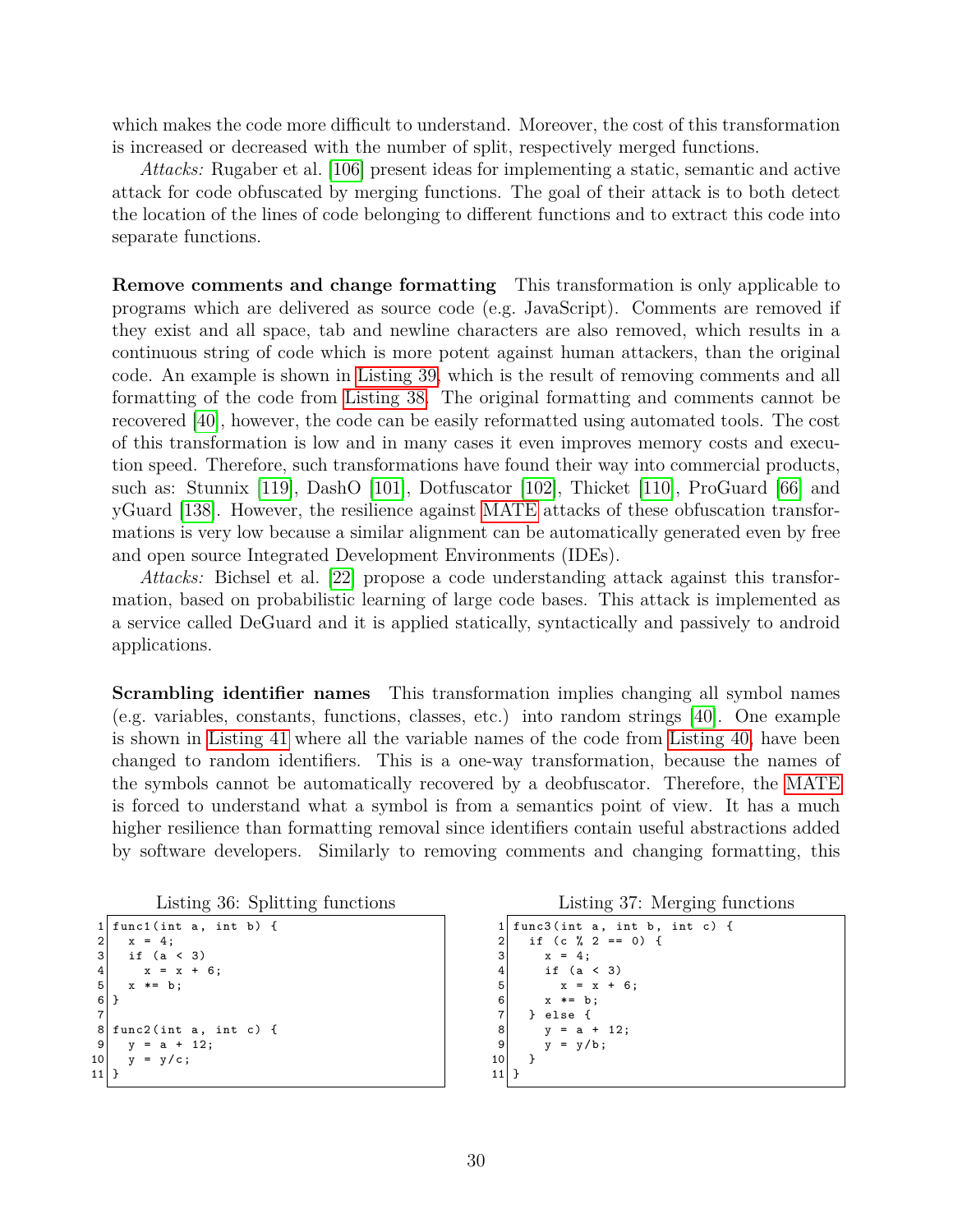<span id="page-30-1"></span>Listing 38: Original JavaScript code

```
\begin{array}{c|c} 1 & \text{function} & \text{NewObject(prefix)} \\ \hline 2 & \text{var count=0} \\ \end{array}var count=0;
3 // This function generates a pop-up<br>4 this.SayHello=function(msg) {
4 this . Say Hello=function (msg) {<br>count++;
             count++;\begin{array}{c} 6 \\ 7 \end{array} alert (prefix + msg);
         7 }
\begin{array}{c} 8 \\ 9 \end{array}9 var obj=new NewObject ("Message : ");<br>10 obi.SavHello ("You are welcome."):
    obj. SayHello ("You are welcome.");
```
<span id="page-30-0"></span>Listing 39: JavaScript code after removing comments and formatting

```
1 function NewObject (prefix) { var count=0;
      this [" SayHello "]= function ( msg ){ count
      ++; alert (prefix+ msg) } } var obj = new
      NewObject (" Message : "); obj . SayHello (
      " You are welcome .")
```
<span id="page-30-3"></span>Listing 40: Code before scrambling identifiers

2 for (i = 0; i < arr\_len ; i ++)

 $sum$  +=  $arr[i]$ ;  $4$  average /=  $arr_{len}$ ;

 $1 \text{ sum} = 0$ ;

Listing 41: Code after scrambling identifiers

```
\begin{array}{c|cc}\n1 & za82b547bcb & = & 0; \\
2 & f or & (z1c0ab7cf0c)\n\end{array}for (z1c0ab7cf0c = 0; z1c0ab7cf0c < za862d19cbc;z1c0ab7cf0c++3 \mid za82b547bcb += zc1c28ca67f [z1c0ab7cf0c];
4 \times 8c8f7c7867 /= za862d19cbc
```
transformation has a very low cost and it is also used as an optimization that reduces code size, because long symbol names can be replaced by shorter ones.

*Attacks:* Ceccato et al. [\[29\]](#page-43-7) investigate the relative strength of two different obfuscation transformations, namely *scrambling identifier names* and *opaque predicates*. They find that *scrambling identifier names* poses more challenges for human-assisted attacks than *opaque predicates*. This holds in the context where identifiers in the original program have a proper semantic meaning (in English). On the other hand the machine learning based attack of Bichsel et al. [\[22\]](#page-43-6), which was already mentioned as an attack for removing comments and changing formatting, is able to automatically recover meaningful identifier names with high accuracy.

**Removing library calls and programming idioms** Most programs perform calls to external libraries providing useful data structures (e.g. lists, maps, etc.) and algorithms (e.g. sorting, searching, etc.). [MATE](#page-0-0) attackers often start by inspecting calls made to external libraries to give a high-level indication of what the program is doing. This transformation implies replacing such dependencies on external libraries with own implementations where possible [\[40\]](#page-44-0). Note that such a transformation is stronger than static linking, which only copies the code of the library routines in the executable. Static linking can be easily reverse engineered by pattern matching attacks [\[114\]](#page-50-2). Techniques from the field automatic program recognition [\[131\]](#page-51-11) can be used to identify common programming patterns and replace them with less obvious ones. For example, consider iterating over a linked list; the standard list data structure can be replaced with a less common one, such as cursors into an array of elements.

*Attacks:* The machine learning based attack of Bichset et al. [\[22\]](#page-43-6), which was already mentioned as an attack for removing comments and changing formatting, is also applicable for bypassing this transformation.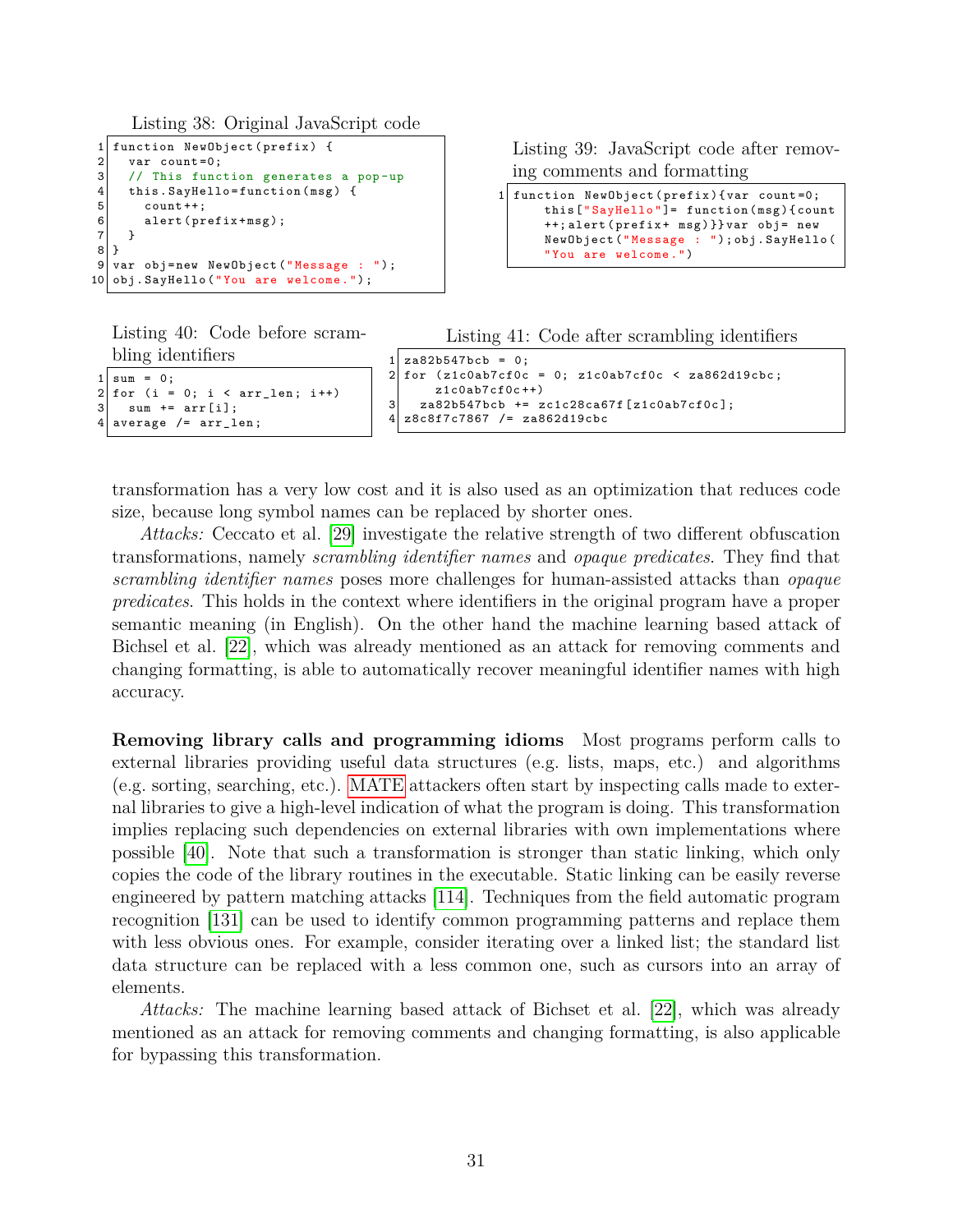**Modify inheritance relations** Programs written in some object-oriented programming languages are distributed in some intermediate format to end-users (e.g.  $C#$ , Java, etc.). These intermediate formats are only compiled to native code on the client's machine and contain useful object-oriented programming abstractions. In such programs it is important to break the useful abstractions offered by classes, their structure and their relations (e.g. aggregation, inheritance, etc.). According to Collberg et al. [\[40\]](#page-44-0), the complexity of a class grows with its depth in the inheritance hierarchy and the number of its direct descendants. This can be done by splitting classes and inserting dummy classes. One variant of class insertion is called *false refactoring* [\[40\]](#page-44-0). False refactoring is performed on two or more classes that have no common behavior. All instance variables of these classes having the same type are moved into the new parent class. Methods of the parent class can be buggy versions of methods from its child classes. This approach has been further extended by Foket et al. [\[60\]](#page-46-8), who propose a technique called *class hierarchy flattening*. In this approach a common interface that contains all methods of all classes is created. All classes implement this common interface and they have no other relationship between each other. This effectively destroys class hierarchies and forces the attacker to analyze the code.

*Attacks:* At the time of writing this chapter there have been no reported attacks on this obfuscation technique in the literature.

**Function argument randomization** Randomizing the order of formal parameters of methods and inserting bogus arguments is a technique implemented by tools such as Tigress [\[38\]](#page-44-12). The purpose of this transformation is to hide common function signatures across a large diverse set of instances. This transformation is straightforward to perform for programs which do not offer an external interface (e.g. libraries). However, if this obfuscation is applied to a library, then it changes the interface (of that library), and all the corresponding programs using that library will have to be updated as well. The resilience and cost of this transformation are low. However, the resilience can be improved by combining this transformation with the *encode arithmetic* transformation such that computations inside the function are made dependent on the randomly added arguments similarly to how we did for [MBA.](#page-0-0)

*Attacks:* The static code understanding attack of Zhang et al. [\[139\]](#page-51-5) is also able to bypass this obfuscation transformations.

#### **4.5 Summary of Survey**

In the survey presented above, we have enumerated several practical data and code obfuscation transformations. Practical obfuscation does not offer provable security guarantees like cryptographic obfuscation [\[17,](#page-42-8) [62\]](#page-46-9) does. Nevertheless, many contexts mandate the use of practical obfuscation transformations to protect digital software assets, e.g. secret keys, premium content, intellectual property of code, etc. In such contexts, the goal is to raise the bar against the majority of [MATE](#page-0-0) attackers, not all possible attackers, e.g. developers are concerned about malicious end-users, not governmental organizations, which are highly funded.

[Table 3](#page-32-1) shows an overview and classification of all the obfuscation transformation presented in this section. We note that most of the presented transformations are applicable for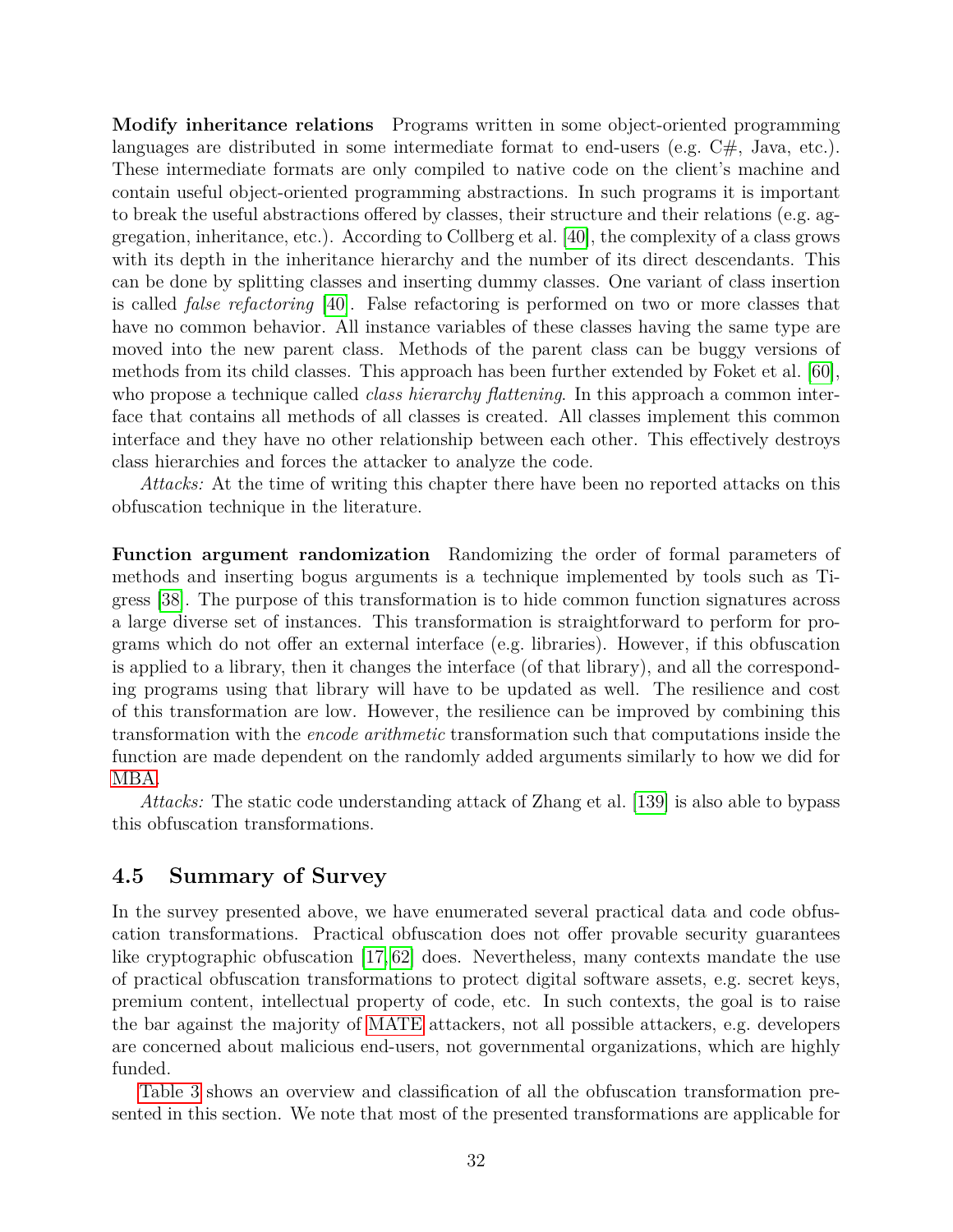<span id="page-32-1"></span>

| <b>Obfuscation Transformation</b>             | Abstraction      | Unit               | <b>Dynamics</b> | <b>Target</b>                  |  |
|-----------------------------------------------|------------------|--------------------|-----------------|--------------------------------|--|
| Opaque Predicates                             | All              | Function           | Static          | Data constant                  |  |
| Convert static data to procedural data        | All              | Instruction        | Static          | Data constant                  |  |
| Mixed Boolean Arithmetic                      | All              | <b>Basic block</b> | Static          | Data constant                  |  |
| White-box cryptography                        | All              | Function           | Static          | Data constant                  |  |
| One-way transformations                       | All              | Instruction        | Static          | Data constant                  |  |
| Split variables                               | All              | Function           | Static          | Data variable                  |  |
| Merge variables                               | All              | Function           | Static          | Data variable                  |  |
| Restructure arrays                            | Source           | Static<br>Program  |                 | Data variable                  |  |
| Reorder variables                             | $\overline{All}$ | Basic block        | Static          | Data variable                  |  |
| Dataflow flattening                           | <b>Binary</b>    | Program            | Static          | Data variable                  |  |
| Randomized stack frames                       | <b>Binary</b>    | System             | Static          | Data variable                  |  |
| Data space randomization                      | All              | Program            | Static          | Data variable                  |  |
| Instruction reordering                        | All              | <b>Basic block</b> | Static          | Code logic                     |  |
| Instruction substitution                      | All              | Instruction        | Static          | Code logic                     |  |
| Encode Arithmetic                             | All              | Instruction        | Static          | Code logic                     |  |
| Garbage insertion                             | All              | Basic block        | Static          | $\overline{\text{Code logic}}$ |  |
| Insert dead code                              | $\overline{All}$ | Function           | Static          | Code logic                     |  |
| Adding and removing calls                     | All              | Program            | Static          | Code logic                     |  |
| Loop transformations                          | Source, IR       | Loop               | Static          | Code logic                     |  |
| Adding and removing jumps                     | Binary           | Function           | Static          | Code logic                     |  |
| Program encoding                              | All              | All buy System     | Dynamic         | Code logic                     |  |
| Self-modifying code                           | $\overline{All}$ | Program            | Dynamic         | Code logic                     |  |
| Virtualization obfuscation                    | All              | Function           | Static          | Code logic                     |  |
| Control flow flattening                       | All              | Function           | Static          | Code logic                     |  |
| <b>Branch</b> functions                       | Binary           | Instruction        | Static          | Code logic                     |  |
| Merging and splitting functions               | All              | Program            | Static          | Code abstraction               |  |
| Remove comments and change formatting         | Source           | Program            | Static          | Code abstraction               |  |
| Scrambling identifier names                   | Source           | Program            | Static          | Code abstraction               |  |
| Removing library calls and programming idioms | Al <sub>l</sub>  | Function           | Static          | Code abstraction               |  |
| Modify inheritance relations                  | Source, IR       | Program            | Static          | Code abstraction               |  |
| Function argument randomization               | All              | Function           | Static          | Code abstraction               |  |

Table 3: Overview of the classification of obfuscation transformations

all levels of abstraction (i.e. source code, IR and binary). Most of the presented transformations are applicable at the function unit of transformation, followed closely by the program unit and then by instruction and basic block, both in third place. Only randomized stack frame have an effect on the system unit of transformation, because they change the layout of the stack. Two of the presented techniques are dynamic, meaning that they must allow code pages to be writable during program execution. The number of presented transformations are relatively balanced between the two different targets of transformation and their subcategories, however, code transformations are slightly more numerous.

### <span id="page-32-0"></span>**5 Discussion**

In this section we present an overview of the previous survey and discuss the observations stemming from it. Based on this discussion we identify gaps in the field of software obfuscation which require further investigation/research.

[Table 4](#page-33-0) provides an overview of the various [MATE](#page-0-0) attacks (already mentioned in the previous section), which have been successfully applied in order to defeat the obfuscation transformations presented in [section 4,](#page-8-0) w.r.t. the attack dimensions presented in [section 3.](#page-6-0)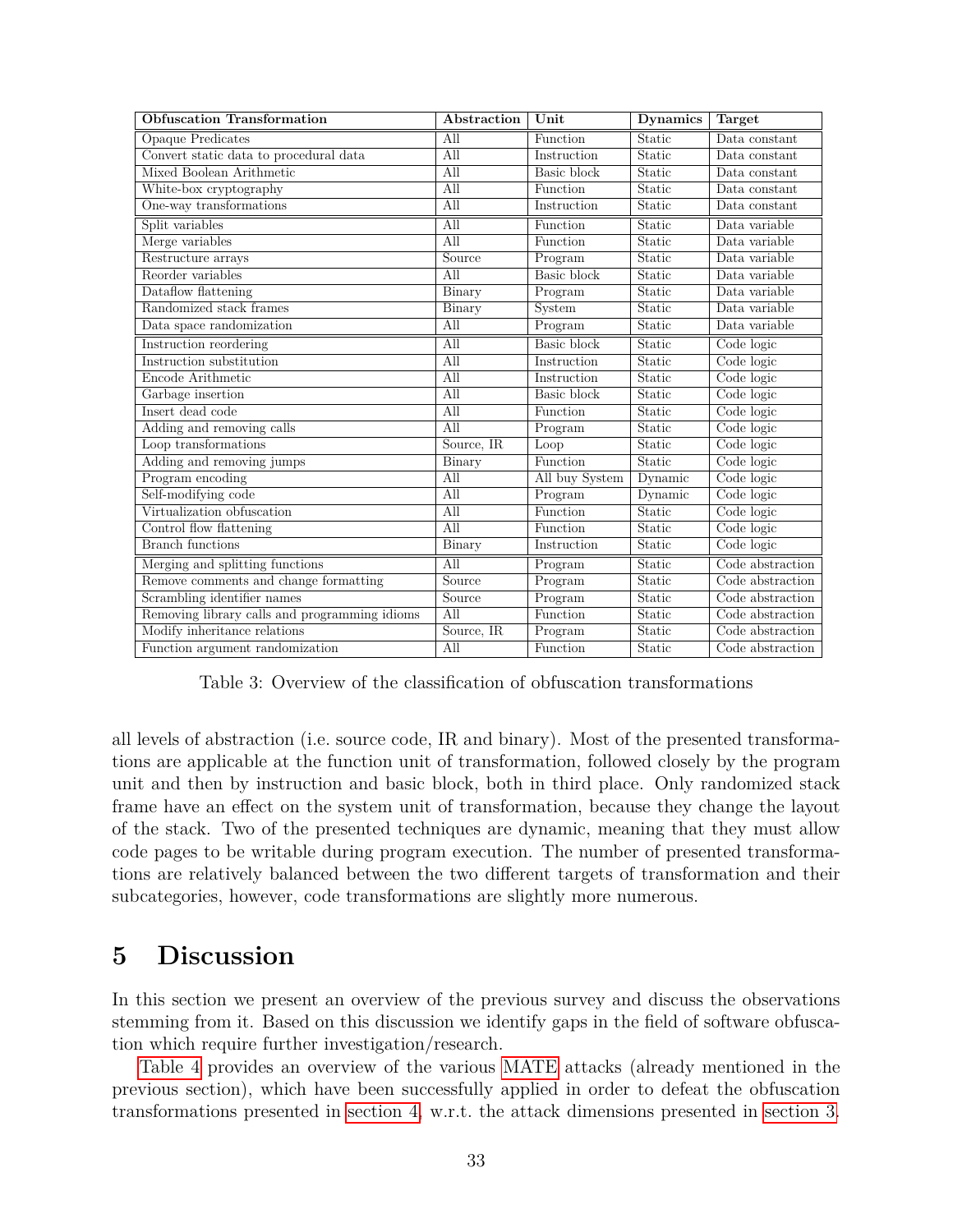<span id="page-33-0"></span>

| <b>Obfuscation Transformation</b>       | Code Understanding |            |                  | Data item recovery |         |        |                 | Location recovery                                                                                                                                                                                                                   |        |                 |            |               |
|-----------------------------------------|--------------------|------------|------------------|--------------------|---------|--------|-----------------|-------------------------------------------------------------------------------------------------------------------------------------------------------------------------------------------------------------------------------------|--------|-----------------|------------|---------------|
|                                         | Static             |            | Dynamic          |                    | Static  |        | Dynamic         |                                                                                                                                                                                                                                     | Static |                 | Dynamic    |               |
|                                         | Syn                | <b>Sem</b> | Syn              | Sem                | Syn     | Sem    | <b>Syn</b>      | Sem                                                                                                                                                                                                                                 | Syn    | Sem             | <b>Syn</b> | Sem           |
| Opaque Predicates                       | $[107]$            | 139        | $\overline{107}$ | $\lceil 9 \rceil$  |         | [47]   |                 | $[9]$                                                                                                                                                                                                                               |        | $\overline{47}$ |            |               |
| Convert static data to procedural data  | $[107]$            | 139        | [107]            | $\lceil 9 \rceil$  |         |        |                 | $[9] % \begin{center} \includegraphics[width=\textwidth]{figures/fig_10.pdf} \end{center} % \vspace{-1em} \caption{The figure shows the number of different types of the estimators in the left and right.} \label{fig:fig_10.pdf}$ |        |                 |            |               |
| Mixed Boolean Arithmetic                |                    |            |                  |                    |         | [67]   |                 |                                                                                                                                                                                                                                     |        |                 |            |               |
| White-box cryptography                  |                    |            |                  |                    |         |        |                 | [48, 134]                                                                                                                                                                                                                           |        |                 |            |               |
| One-way transformations                 |                    |            |                  |                    |         |        |                 | [117, 129]                                                                                                                                                                                                                          |        |                 |            |               |
| Split variables                         |                    |            |                  |                    |         |        |                 | $\boxed{115}$                                                                                                                                                                                                                       |        |                 |            |               |
| Merge variables                         |                    |            |                  |                    |         |        |                 | [115, 126]                                                                                                                                                                                                                          |        |                 |            | $\boxed{126}$ |
| Restructure arrays                      |                    |            |                  | [116]              |         |        |                 |                                                                                                                                                                                                                                     |        |                 |            |               |
| Reorder variables                       |                    |            |                  |                    |         | [65]   |                 |                                                                                                                                                                                                                                     |        |                 |            |               |
| Dataflow flattening                     |                    |            |                  |                    |         |        |                 |                                                                                                                                                                                                                                     |        |                 |            |               |
| Randomized stack frames                 |                    |            |                  |                    |         |        |                 | $[118]$                                                                                                                                                                                                                             |        |                 |            |               |
| Data space randomization                |                    |            |                  |                    |         |        |                 | $[118]$                                                                                                                                                                                                                             |        |                 |            |               |
| Instruction reordering                  |                    | 139        |                  |                    |         |        |                 |                                                                                                                                                                                                                                     |        |                 |            |               |
| Instruction substitution                |                    |            |                  | $\sqrt{9}$         |         |        |                 | [9]                                                                                                                                                                                                                                 |        |                 |            |               |
| Encode Arithmetic                       | $[107]$            |            | 107              | $\overline{9}$     |         | $[54]$ |                 | $\overline{19}$                                                                                                                                                                                                                     |        |                 |            |               |
| Garbage insertion                       |                    |            |                  | 136                |         |        |                 |                                                                                                                                                                                                                                     |        |                 |            |               |
| Insert dead code                        | 107                | 139]       | $\overline{107}$ | [9, 136]           |         |        |                 | $[9]$                                                                                                                                                                                                                               |        |                 |            |               |
| Adding and removing calls               |                    | 139]       | 15, 132          |                    |         |        |                 |                                                                                                                                                                                                                                     |        |                 |            |               |
| Loop transformations                    |                    |            |                  | [116]              |         |        |                 |                                                                                                                                                                                                                                     |        |                 |            |               |
| Adding and removing jumps               |                    |            |                  | 136, 137           |         |        |                 |                                                                                                                                                                                                                                     |        |                 |            |               |
| Program encoding                        | [107, 121]         |            | 107              |                    |         |        |                 |                                                                                                                                                                                                                                     |        |                 |            | $[103]$       |
| Self-modifying code                     |                    | [46]       |                  |                    |         |        | $\overline{96}$ |                                                                                                                                                                                                                                     |        |                 |            | $[103]$       |
| Virtualization obfuscation              | [107]              | $[105]$    | [11, 107]        | [9, 136]           |         | [80]   |                 | $[9]$                                                                                                                                                                                                                               |        |                 |            |               |
| Control flow flattening                 | [107]              |            | $\overline{107}$ | $\sqrt{9,123}$     |         |        |                 |                                                                                                                                                                                                                                     |        |                 |            |               |
| <b>Branch</b> functions                 |                    | [83]       |                  |                    |         |        |                 |                                                                                                                                                                                                                                     |        |                 |            |               |
| Merging and splitting functions         |                    | [106]      |                  |                    |         |        |                 |                                                                                                                                                                                                                                     |        | [106]           |            |               |
| Remove comments and change formatting   | $\overline{[22]}$  |            |                  |                    |         |        |                 |                                                                                                                                                                                                                                     |        |                 |            |               |
| Scrambling identifier names             | $\overline{[22]}$  |            |                  |                    |         |        |                 |                                                                                                                                                                                                                                     |        |                 |            |               |
| Removing library calls and prog. idioms | $\overline{[22]}$  |            |                  |                    | $[114]$ |        |                 |                                                                                                                                                                                                                                     |        |                 |            |               |
| Modify inheritance relations            |                    |            |                  |                    |         |        |                 |                                                                                                                                                                                                                                     |        |                 |            |               |
| Function argument randomization         |                    | 139]       |                  |                    |         |        |                 |                                                                                                                                                                                                                                     |        |                 |            |               |

Table 4: Overview of obfuscation resilience against MATE attacks

These attacks are placed in the cells of [Table 4](#page-33-0) to indicate the obfuscation transformation(s) they claim to break and where they stand w.r.t. the attack dimensions presented in [section 3.](#page-6-0) The following observations stem from [Table 4:](#page-33-0)

- Some works present attacks which are applicable to multiple obfuscation transformations and multiple attack dimensions. For instance, the attacks by Salem and Banescu [\[107\]](#page-49-3), Zhang et al. [\[139\]](#page-51-5), Yadegari et al. [\[136\]](#page-51-7) and Banescu et al. [\[9\]](#page-42-2) have a wide range of application. However, not that this does not imply that these attacks are equally effective against all the obfuscation transformation they apply to. For instance symbolic execution based attacks have a much harder task when dealing with *virtualization obfuscation* or *encode arithmetic*, than when dealing with *converting static data to procedural data*.
- Except for comparing different [MATE](#page-0-0) attacks w.r.t. the classification dimensions presented in [section 3,](#page-6-0) there is no set of standard benchmarks used in the field of software obfuscation, which would allow comparing different attacks to one another. This indicates that more research is necessary in order to be able to compare these attack techniques to each other. Such research is needed for evaluating the strength of different obfuscation transformations. Therefore, the development of: (1) standard obfuscation benchmarks for [MATE](#page-0-0) attacks and (2) standard attack benchmarks for obfuscation transformations is still an open problem in the field of software protection.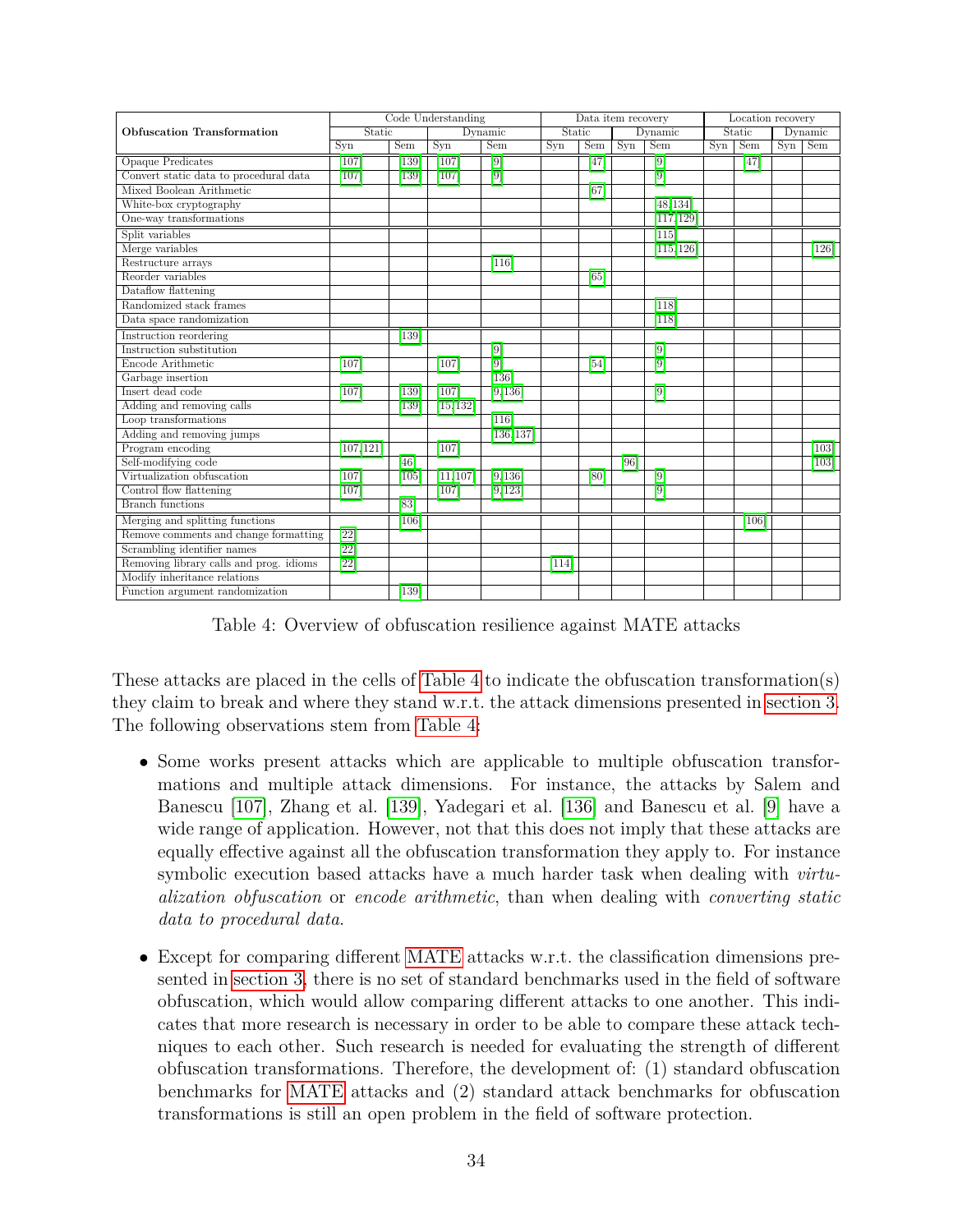- It is not shown in [Table 4](#page-33-0) due to lack of horizontal space, however, there are fewer active attacks, than passive attacks. This may be due to the fact that active attacks are often associated with malicious exploitation (e.g. cracking software), which is not ethical for most researchers. However, more research is required in the direction of active attacks in order to enable the development of stronger protection against such attacks.
- Also there are fewer attacks which aim to recover the location of data and/or code, in comparison to attacks on code understanding or data recovery. Location attacks are often associated with active attacks, therefore the previous argument applies to this observation as well.
- As expected, the majority of data recovery attacks target data obfuscation transformations and the majority of code understanding attacks target code obfuscation transformations. However, there are also some attacks which target both types of transformations, when they are used in combination with each other. Nevertheless, much more research is needed for investigating the strength of combinations of multiple software obfuscation transformations.
- Most attacks on obfuscated code are dynamic, because the majority of the obfuscation transformations presented in this paper aim to break static analysis techniques. Similarly, most attacks are semantic because most dynamic attacks are also semantic. However, note that there are also exceptions. Nevertheless, there are relatively few works about static semantic and dynamic syntactic attacks, which indicates a topic that needs further exploration.
- Obfuscation transformations which have few or no attacks against them are not an indication that they are more secure. For instance, in the case of *dataflow flattening*, the most probable reason why there are no attacks against it is because it is too expensive to implement this obfuscation transformation in most practical scenarios. One of the strongest obfuscation transformation categories against [MATE](#page-0-0) attackers are dynamic transformations, however, these transformations generally require making executable code pages in process memory also writable, which opens the door to remote code injection attacks [\[125\]](#page-50-14). Since most software today is connected to the Internet, the risk of a remote attacker performing code injection in the software of an enduser is higher than the risk of that end-user being a [MATE](#page-0-0) attacker. Therefore, such self-modifying code techniques are avoided by commercial software developers.
- Most attacks published in literature are dynamic, because even if code is statically encrypted/encoded, it must be decrypted/decoded during execution. This is the "Achilles heel" of obfuscation, i.e. code must still be executable, no matter how intricate the code is obfuscated when inspected statically. To prevent dynamic [MATE](#page-0-0) attacks in practice obfuscation is used in combination with anti-dynamic-analysis techniques such as antidebugging [\[1\]](#page-41-3) and anti-emulation [\[57\]](#page-45-9). Such methods aim to prevent dynamic analysis attacks, i.e. they force attackers to take a static analysis approach, because obfuscation is assumed to be harder to break using static attacks.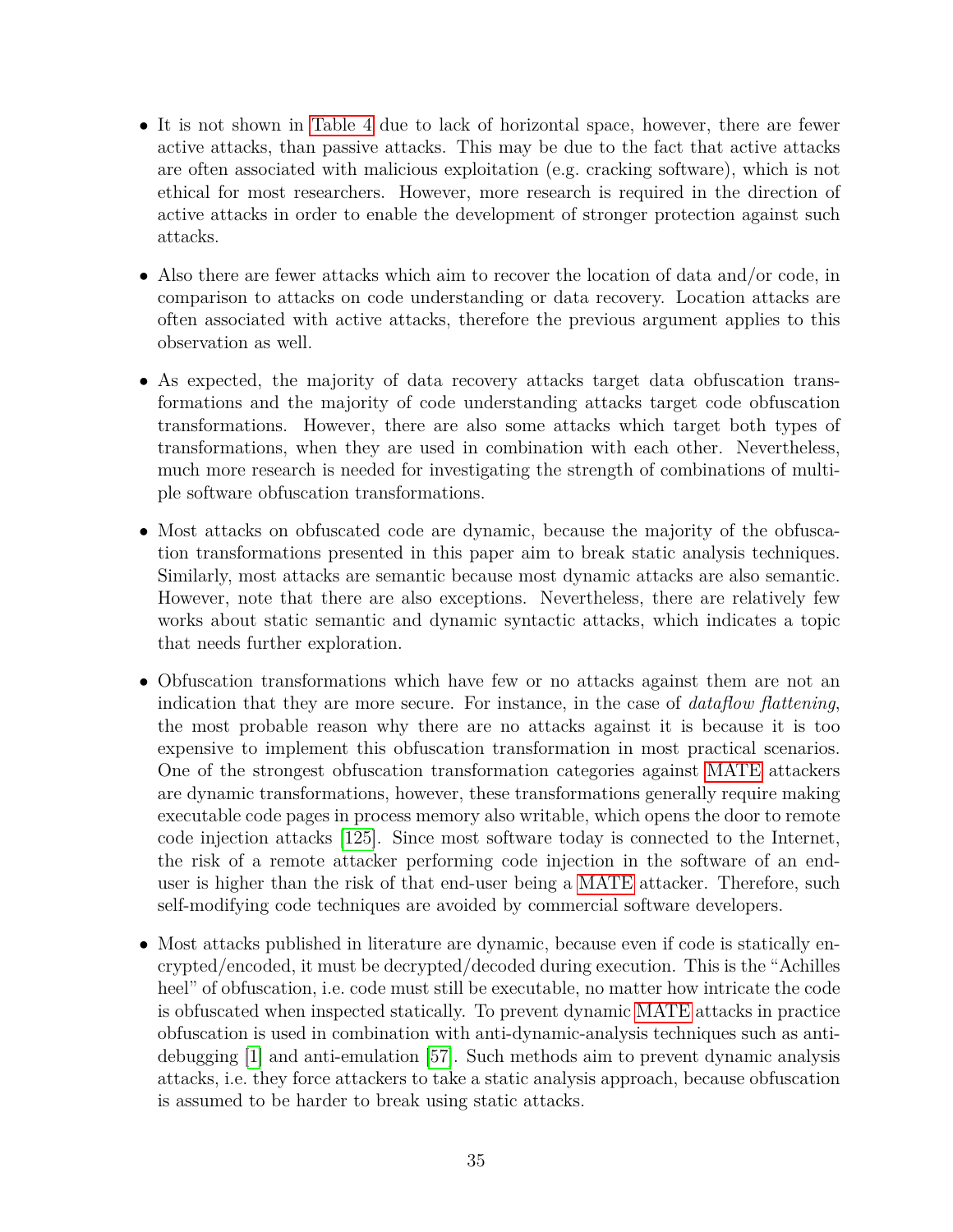<span id="page-35-0"></span>

Figure 4: Overview of obfuscation related research camps and their connection via malicious entities.

• In some contexts, the [MATE](#page-0-0) attacker is not forced to perform static analysis due to anti-dynamic-analysis techniques, but due to resource constraints. For instance, some malware analysis systems have to analyze millions of instances per day [\[95\]](#page-48-10). Performing dynamic analysis (e.g. execution trance analysis) is in general more costly than static analysis (e.g. code pattern recognition). Therefore, benign [MATE](#page-0-0) attackers (i.e. malware analysts) choose to perform static analysis attacks as a way of quickly filtering previously analyzed malware instances, which employ simple obfuscation transformations such as *instruction reordering*. Generally, any software which is detected as highly obfuscated and not seen before is subjected to a more thorough (dynamic) analysis.

Given the publications in the field of software obfuscation presented in this chapter, we can see that the field of software protection research is divided into two camps:

- 1. *The software protection camp*, which aims to create defenses against malicious [MATE](#page-0-0) attackers who want steal intellectual property and bypass license or integrity checks. The main disadvantage of this camp is that it is subject to significant performance constraints, because commercial software developers generally do not want to compromise the speed or responsiveness of their products by adding security.
- 2. *The malware analysis camp*, which are benign [MATE](#page-0-0) attackers, who aim to develop attacks against obfuscation techniques employed by malware. The main disadvantage of this camp is again related to performance constraints of their attacks, which should be automatic and scalable to millions of programs per day.

These constraints are due to the high competitiveness on the commercial software markets. In today's software market the end-user experience is one of the main selling points of software and this implies having transparent but effective security solutions.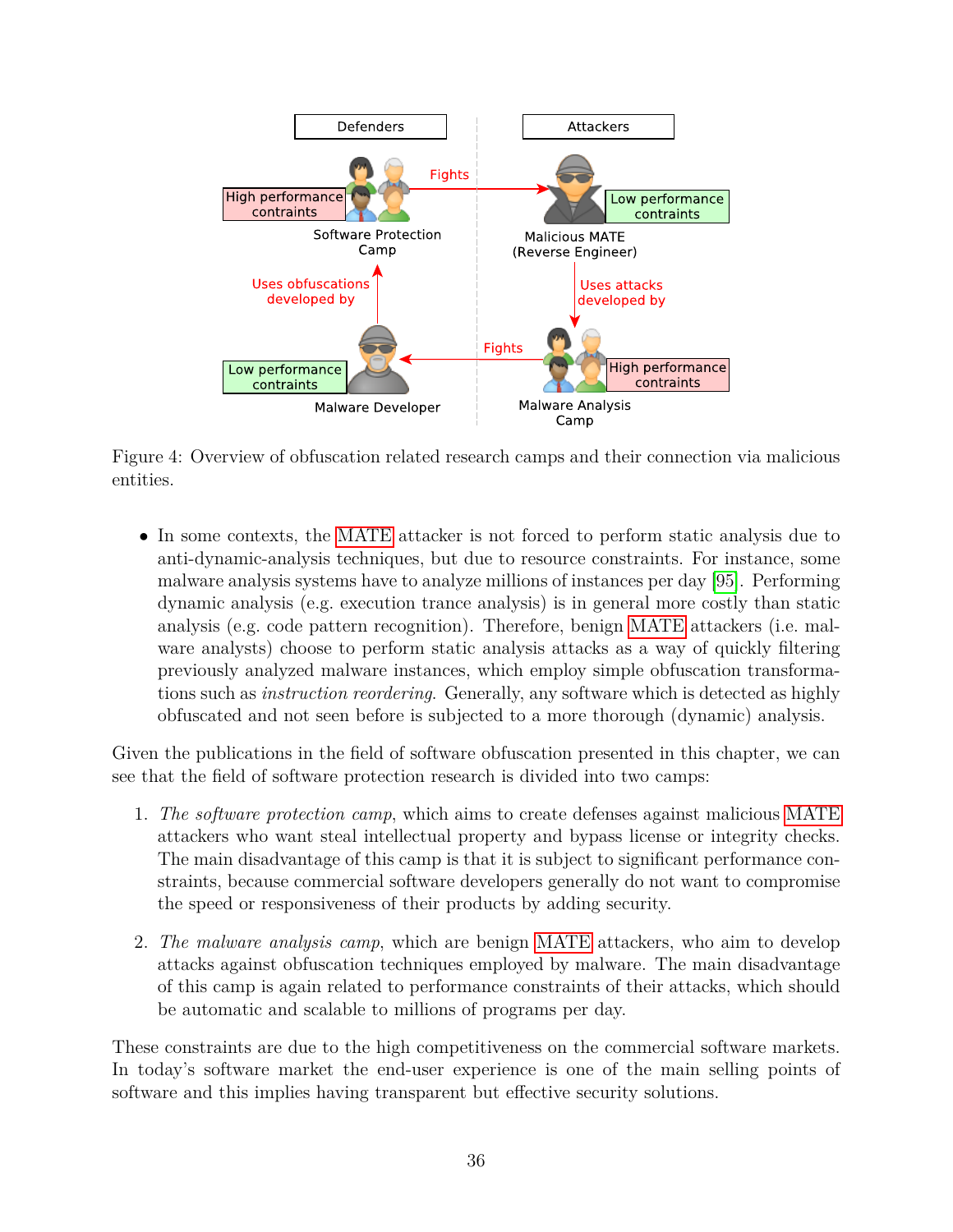Probably the main beneficiaries of the publications from this field are malicious [MATE](#page-0-0) attackers and malware developers (shown in the top-right and bottom-left of [Figure 4\)](#page-35-0) who can borrow any techniques proposed by the second and first camps, respectively, because they do not impose such high performance constraints on themselves, as those imposed on the two camps of researchers. For instance, a malware developer is likely much more interested in the security added by combining multiple obfuscation transformations, because even if the performance of the malware is decreased by three orders of magnitude, for the malware developer it is crucial that malware analysis engines have a hard-time disarming and reverse engineering the malware. This is very different for game developers, who must have highly responsive graphical user interfaces. Similarly to malware developers, malicious reverse engineers may afford to leave their laptops to run an attack for "a few more hours/ days", because the return on investment (e.g. a free, cracked game) is likely higher than the power bill.

Given this observation, one may jump to the conclusion that it may be beneficial for benign software developers and anti-malware developers, if less research in this field were published, because then malicious [MATE](#page-0-0) attackers and malware developers would not have as many techniques and tools at their disposal. This would not stop malicious parties from developing their own techniques, but it would keep many benign parties "in the dark" about advances in this field. This was the case in the 1980s, before this research community was born and malicious parties were already using software obfuscation to protect malware and [MATE](#page-0-0) attacks to break licenses. Therefore, having such a two camp research community, where each side challenges the weaknesses of the other side leads to continuous improvements, which accelerate progress and practical applicability of such research.

### <span id="page-36-0"></span>**6 Related Work**

As indicated in Figure [1,](#page-1-0) there are several ways in which one could protect against [MATE](#page-0-0) attacks. Since in this chapter we focus on technical protection via obfuscation, in this section we present the other types of protections. This is followed by related work from the field of cryptographic obfuscation and by other surveys of software obfuscation.

### **6.1 Encryption via Trusted Hardware**

Software protection via encryption is usually enabled by trusted hardware, also called *trusted computing*. Intel has released a hardware based technology [\[3\]](#page-41-4), known as *Software Guard eXtension* (SGX), which enables software developers to protect the confidentiality of their applications' code via protected execution areas called *enclaves*. Dewan et al. [\[50\]](#page-45-10) also use a trusted hypervisor to protect the sensitive memory of programs against unauthorized access by leveraging trusted hardware. Feng et al. [\[56\]](#page-45-11) propose performing randomly-timed stealthy measurements which can be validated locally, using Intel's Active Management Technology [\[73\]](#page-47-8). These approaches provide high security guarantees. However, they require trusted hardware to be available and the installation of a hypervisor. Software developers of popular software (e.g. web browsers), generally do not want to restrict their user base by imposing such requirements.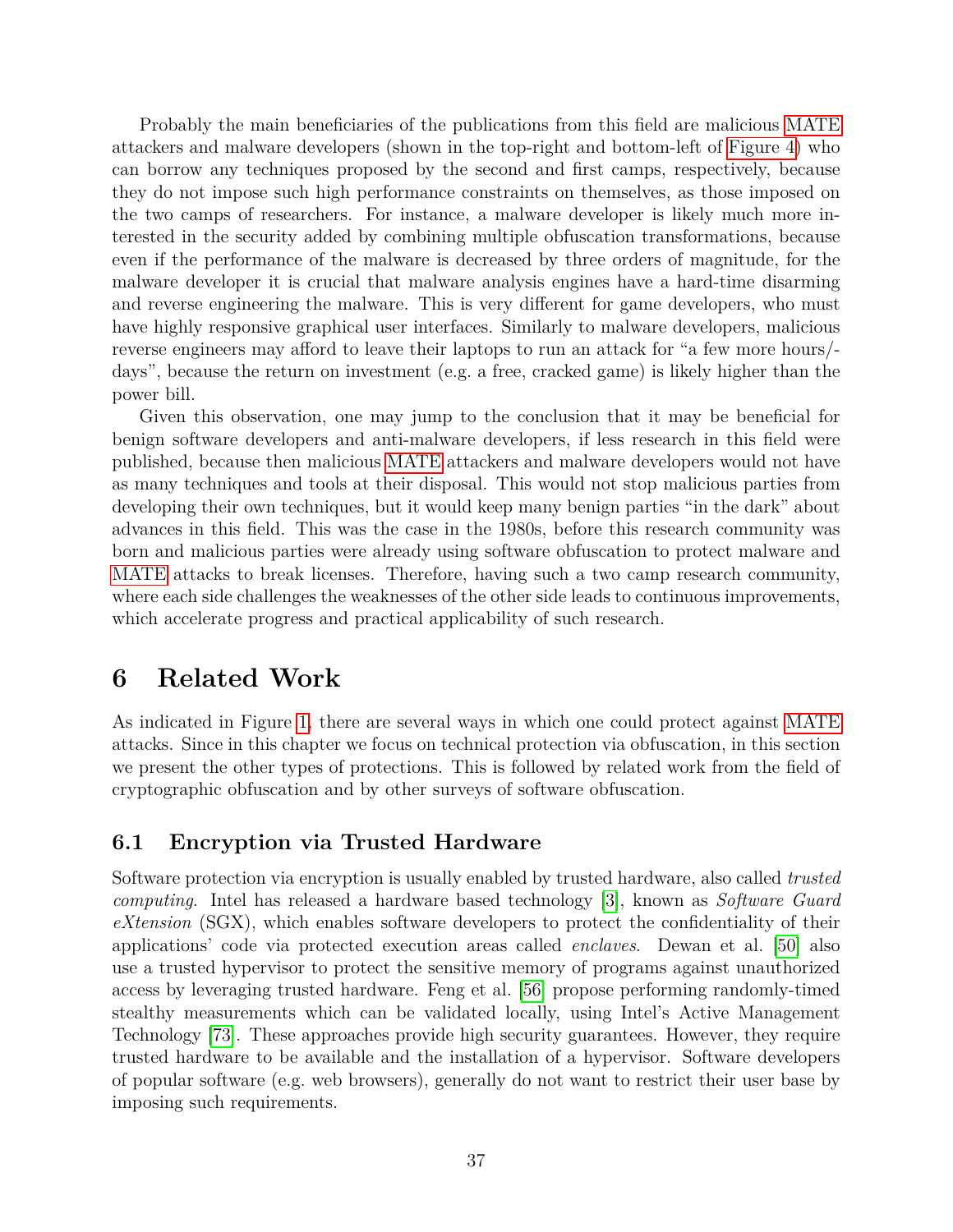#### **6.2 Server-Side Execution**

Tamper protection via communication with trusted servers is employed in massive multiplayer online games (MMOGs) to detect cheating. Anti-cheat software such as Punk-Buster [\[53\]](#page-45-12), Valve Anti-Cheat (VAC) [\[124\]](#page-50-15), Fides [\[77\]](#page-47-9) and Warden [\[69\]](#page-46-10) perform client-side computation, which are validated by a trusted server.

Martignoni et al. [\[91\]](#page-48-11) and Seshandri et al. [\[111\]](#page-49-13) propose establishing a *trusted computing base* to achieve verifiable code execution on a remote un-trusted system. The trusted computing base in the two methods is established using a verification function. The verification function is composed of three components: (i) a checksum function, (ii) a send function, and (iii) a checksum function. However, the main difference between the two methods is the checksum function. In the work of Martignoni et al. [\[91\]](#page-48-11) generates a new checksum function each time and sends it encrypted to the un-trusted system. In the work of Seshandri et al. [\[111\]](#page-49-13), the checksum function is known a priori and the challenge issued by the dispatcher consists in a seed that initializes this function. Since the remote component in both methods knows precisely in which execution environment the function must be executed and knows the hardware characteristics of the un-trusted system, it can compute the expected checksum value and can estimate the amount of time that will be required by the un-trusted system to decrypt and execute the function, and to send back the result. Since Intel x86 architecture, the architecture for which the approach of Seshandri et al. [\[111\]](#page-49-13), was developed, is full of subtle details, researchers have found ways to circumvent the remote component. Also, a limitation of the approach of Martignoni et al. [\[91\]](#page-48-11), is the impossibility to bootstrap a tamper-proof environment on simultaneous multi threading (SMT) or simultaneous multi processing (SMP) systems. On such systems, the attacker can use the secondary computational resources (parallel threads for example) to forge checksums or to regain control of the execution after attestation.

Jakobsson and Johansson [\[76\]](#page-47-10) propose a similar technique for detecting malware on mobile devices. Collberg et al. [\[38\]](#page-44-12) propose tamper protection by pushing continuous updates from a trusted server to the client, which force the attacker to repeat reverse engineering and patching on each update. One disadvantage of these protection techniques is their dependence on external trusted servers. This dependence may cause a denial-of-service to end-users of the protected software applications which are also meant to be used offline, in case Internet connectivity is unavailable. Therefore in this chapter we focus on solutions that operate locally, i.e., without dependence on a trusted server.

#### **6.3 Code Tamper-detection and Tamper-proofing**

Code tamper-detection and tamper-proofing are complementary techniques to software diversity and obfuscation and they aim to detect, respectively prevent unauthorized modifications of a program's code. However, these techniques are not generally stealthy, and hence they should be combined with diverse obfuscation in order to hamper [MATE](#page-0-0) attackers from disabling such mechanisms.

Chang and Atallah [\[30\]](#page-43-8) propose building a network of code regions, where a region can be a block of user code, a checker, or a responder. In this method checkers check each other in addition to user code by comparing a known checksum of piece of code to runtime checksum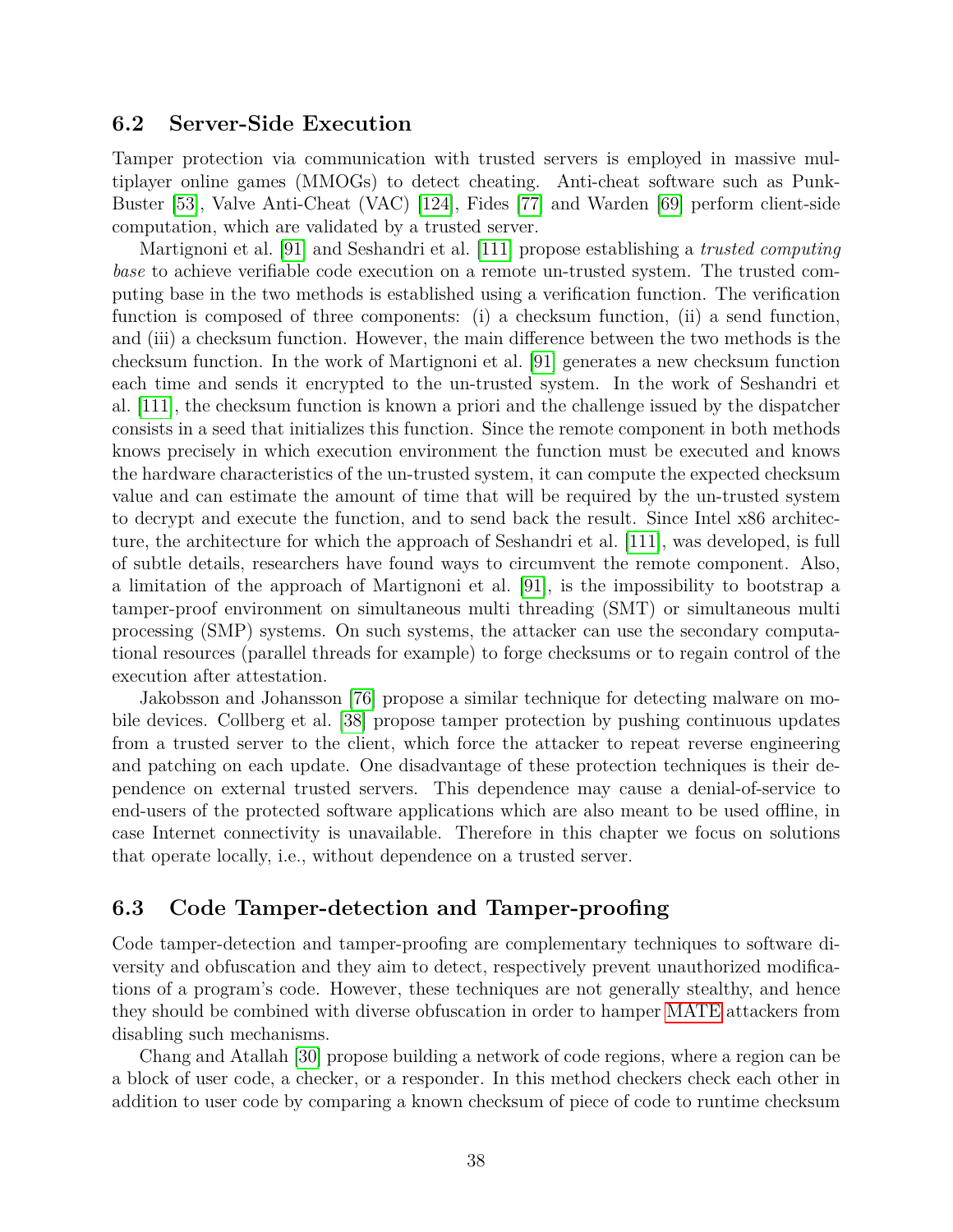of the same code. If the checker has discovered that a region has been tampered with, a responder will replace the tampered region with a copy stored elsewhere. An important aspect of this algorithm is that it is not enough for checkers to check just the code, they must check each other as well. If checkers are not checked, they are easy to remove. Horne et al. [\[70\]](#page-46-11) build on top of [\[30\]](#page-43-8), by hiding the expected (precomputed checksum) value which is easy to identify, because of its randomness. The idea is to construct the checksum function such that unless the code has been tampered with, the function always checksums to a known number (usually zero). Having this function allows to insert an empty slot within the region under protection, and later give this slot a value that makes the region checksum to zero. The technique of Horne et al. [\[70\]](#page-46-11) randomly places large numbers of checkers all over the program, but makes sure that every region of code is covered by multiple checkers. To minimize pattern-matching attacks, this method describes how to generate a large number of variants of lightweight checksum functions. The disadvantage of the *code introspection* approach used by both [\[30\]](#page-43-8) and [\[70\]](#page-46-11) is its stealthiness, because code that reads itself is seldom used for other purposes.

Chen et al. [\[31\]](#page-43-9) propose an idea called *oblivious hashing*, where the checksum value is computed over the *execution trace* rather than the static code. The checksum can be computed by inserting instructions that monitor changes to variables and the execution of instructions. A problem with automating this technique, is that it is hard to predict what side effects a function might have. It might destroy valuable global data or allocate extraneous dynamic memory that will never be properly freed. Furthermore, there is a problem with non-deterministic functions that depend on: user input, the time of day, network traffic, thread scheduling, and so on, because they do not have a fixed output that can be checked. This technique also faces the issue of automatically generating challenge data (test inputs) that most of the code of a function. The approach by Ibrahim and Banescu [\[72\]](#page-46-12) implements a variant of oblivious hashing and therefore it also suffers from the same disadvantages. However, we address the last issue by proposing the use of symbolic execution in order to generate the challenge data.

Jacob et al. [\[75\]](#page-47-11) propose an approach which depends on a unique property of the x86 instruction set architecture (ISA). The x86 ISA has a *variable instruction length* (1-15 bytes) with no alignment, this means instructions can start at any offset in the code. This results in the possibility of having overlapping or even nested instructions. So the basic idea will be that when a block is executed it computes a checksum of another block. For the purpose of protecting the code, we need two blocks to share instruction bytes. Having two blocks to share instruction bytes, can be achieved by interleaving the instructions and inserting jumps to maintain semantics. The advantage in this technique is that the code checksumming computations will not require reading the code explicitly. The disadvantage is mainly the performance overhead of the added instructions. Jacob et al. [\[75\]](#page-47-11) report that the protected binary can be up to three times slower than the original. Even though this overhead may be acceptable in many circumstances, this technique cannot be applied to programs that execute on the Common Language Runtime such as programs written in C#.

Cappaert et al. [\[28\]](#page-43-5) propose a technique that hinders both code analysis and tampering attacks simultaneously through code encryption. During run-time, code decryption can be done at a chosen granularity (e.g. one function at a time), when that part of code is needed at run-time. This technique performs integrity-checking of the code by using it to compute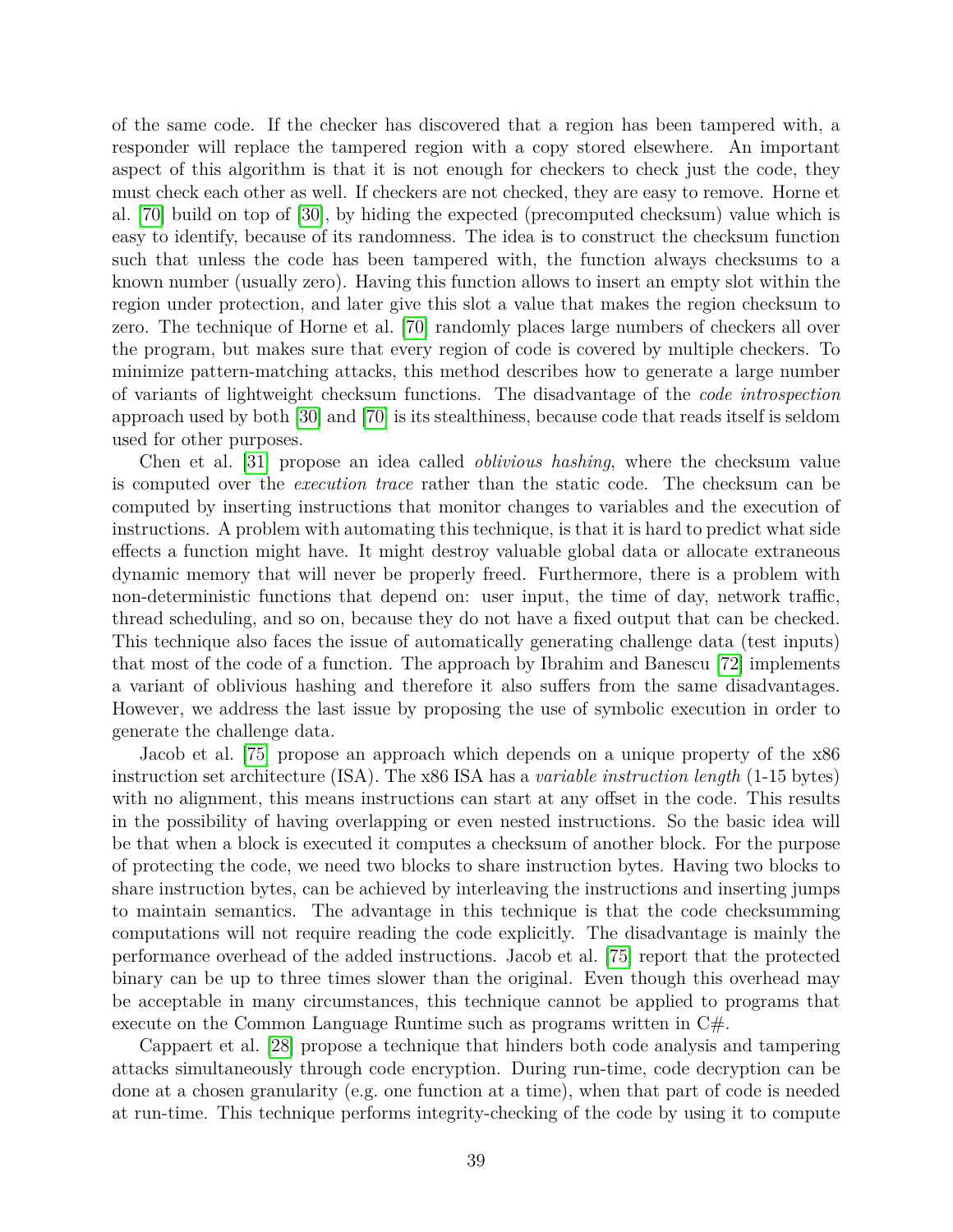the keys for decryption and encryption. The basic idea is using the checksum value of a function, as the decryption key of another function. The advantage of this technique is that the encryption key is computed at run time, which means the key is not hard-coded in the binary and therefore hard to find through static analysis. The disadvantage of this technique is the run-time overhead as well as the its stealth.

#### **6.4 Cryptographic Obfuscation**

In addition to the practical software protection techniques presented so far, there is also an entire sub-field of cryptography dedicated to obfuscation. The first formal study of obfuscation was published in 2001 by Barak et al. [\[17\]](#page-42-8). They propose that an ideal obfuscator should be able to take any program and transform it into a *virtual black box*, i.e. a [MATE](#page-0-0) attacker would be able to interact with it in the same manner as with a program running on a remote server, however, the attacker would not be able to learn anything from the program in addition to what can be learned from its input-output behavior. Barak et al. [\[17\]](#page-42-8) formally prove that such an obfuscator cannot exist for all programs. However, they do not exclude that such an obfuscator may exist for particular programs.

Over a decade later, Garg et al. [\[62\]](#page-46-9) proposed a construction for *indistinguishability obfuscation*, a different obfuscation notion than black-box obfuscation, which guarantees that the obfuscations of two programs implementing the same functionality are computationally indistinguishable. This was a major breakthrough in cryptography, since a few years earlier it was proven by Goldwasser and Rothblum [\[64\]](#page-46-13) that indistinguishability obfuscation is the best possible type of obfuscation that can be achieved for all programs. Therefore, we are currently seeing a revival of interest in obfuscation from the cryptographic community, because the construction of Garg et al. [\[62\]](#page-46-9) may be employed to construct functional encryption, public key encryption, digital signatures, etc. However, multiple works have signaled that the current constructions of indistinguishability obfuscation are still far from being practical, i.e. applicable to real-world software applications  $[6, 13, 16]$  $[6, 13, 16]$  $[6, 13, 16]$ .

#### **6.5 Other Surveys of Software Obfuscation**

The seminal work of Collberg et al. [\[40\]](#page-44-0) provides one of the first taxonomies of software obfuscation. Their work also provides an illustration of how different obfuscation transformations work, however since this paper was published 20 years before this chapter, they do not include recently developed obfuscation transformations and attacks against them, as presented in this chapter. Mavrogiannopoulos et al. [\[94\]](#page-48-2) provide a taxonomy of self-modifying code techniques and implementations, which we have compressed into one single transformation.

Larsen et al. [\[86\]](#page-48-1) provide a survey of software diversification transformations, which are closely related to obfuscation, i.e. all software obfuscation transformations can be used to achieve diversity, but not vice-versa. However, as opposed to our work which focuses on [MATE](#page-0-0) attacks, the work of Larsen et al. [\[86\]](#page-48-1) focuses on remote attacks such as memory corruption, code injection and code reuse.

Schrittwiesser et al. [\[109\]](#page-49-0) recently published a survey complementary to this work. Their focus is on providing an overview of [MATE](#page-0-0) attacks and how they affect existing obfuscation transformations. However, they do not provide many details or illustrations of how the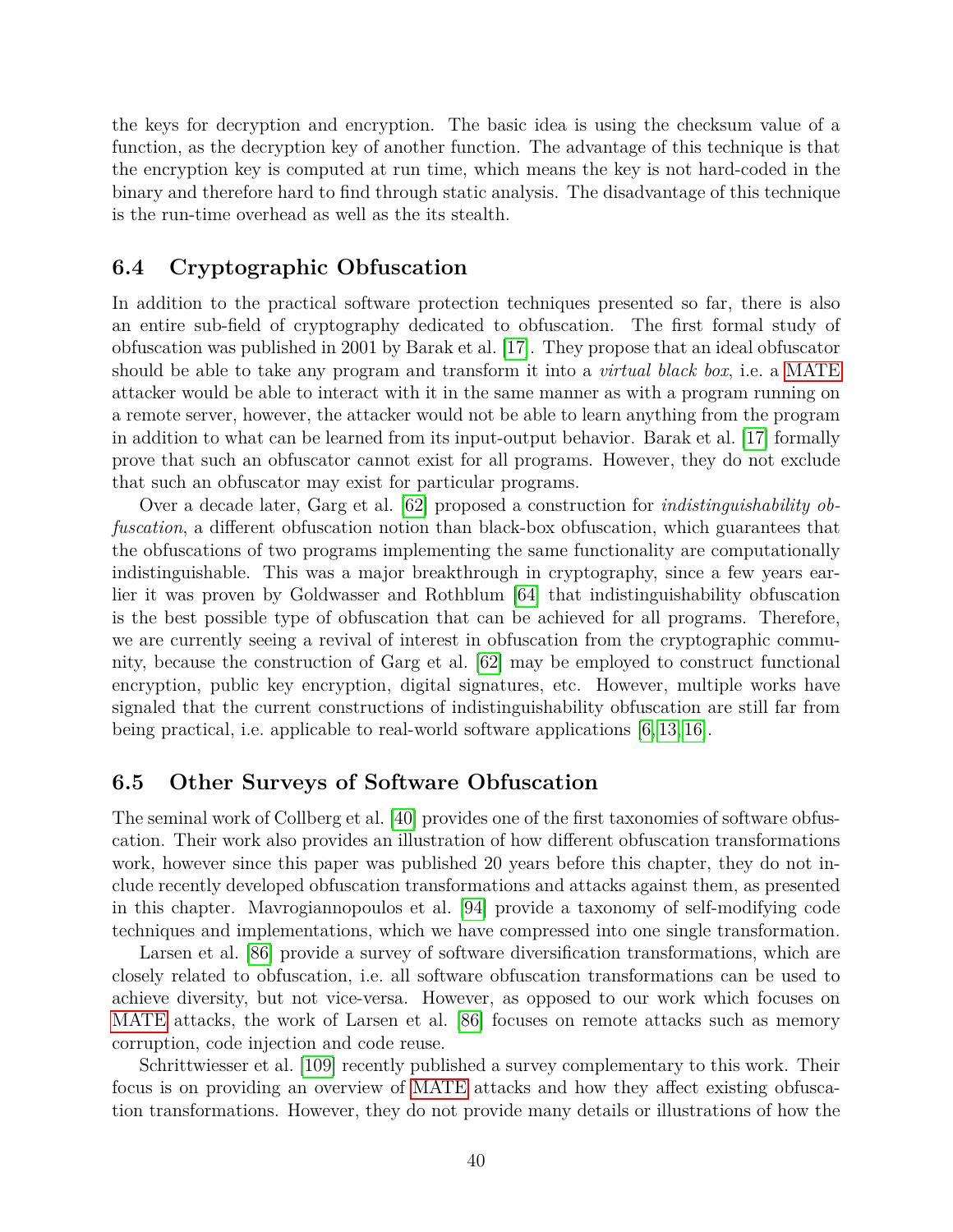different obfuscation transformations look like, as we do in this chapter. Their classification of obfuscation transformations and MATE attacks differ from the classification used in this chapter to some extent. Therefore, they do not touch on the same points we have discussed in [section 5.](#page-32-0) For instance, as opposed to our work, they do not discuss obfuscation transformations that target the readability of the source code, hence, they also do not cite [MATE](#page-0-0) attacks applicable to such transformations. Regarding the [MATE](#page-0-0) attack classification, we emphasize the difference between syntactic and semantic attacks and claim that this dimension of classification is orthogonal to the dynamics dimension. This means that syntactic attacks such as pattern recognition can also be applied to dynamically generated execution traces, which is often done by malware analysis engines. Moreover, we also propose using the *alternation* classification dimension, which differentiates between active and passive attacks. This dimension allowed us to identify the fact that there are far less active attacks published in the literature than passive attacks, which indicates a gap in this field. On the other hand, they propose a separation between automated attacks and human-assisted attacks. They claim human-assisted attacks are the hardest attacks to defeat using obfuscation.

### <span id="page-40-0"></span>**7 Conclusion**

This paper presents a tutorial on software obfuscation. This tutorial includes a state of the art survey of obfuscation transformations and their classifications. Each obfuscation transformation is accompanied by an illustrative example (often in the form of code snippets), as well as an enumeration of existing associated attacks published in the literature. We discuss how the current landscape of software obfuscation research is split into two complementary camps, namely software protection and malware analysis, and why this division is important for accelerating progress. An interesting observation is that malicious entities may have higher benefits from techniques proposed in the field of research, due to the fact that they do not have high performance constraints as benign entities (e.g. commercial software vendors) have. However, the only way to defend against malicious entities is to push these areas of research forward. One way to increase the performance constraints of malicious MATE attackers is by employing frequent software updates, which shrinks the window of opportunity of such attackers. Therefore, future research in the field of software obfuscation should also investigate obfuscation techniques which allow incremental updates.

Our outlook on the field of obfuscation is positive. We believe that even with advances in hardware-based software protection techniques such as Intel SGX [\[42\]](#page-44-13), software obfuscation will still be used for applications where such hardware is not available (e.g. mobile devices), or where such hardware is too costly too incorporate (e.g. resource constrained embedded devices). Moreover, Intel SGX may be able to defend software assets against a software-based attacks, but MATE attackers may also resort to side-channel attacks [\[25\]](#page-43-10) or reverse engineering attacks at the hardware level [\[97\]](#page-48-12). There is an entire field of research, parallel to software obfuscation, namely *hardware obfuscation*, where the goal is to mangle the structure or layout of logical gates such that MATE attackers cannot steal the intellectual property directly from hardware, e.g. an Application-Specific Integrated Circuit (ASIC) [\[20\]](#page-43-11). Note that it is straightforward to map many of the obfuscation transformations presented in this chapter to the field of hardware obfuscation, and vice-versa. Furthermore, the field of cryptograpic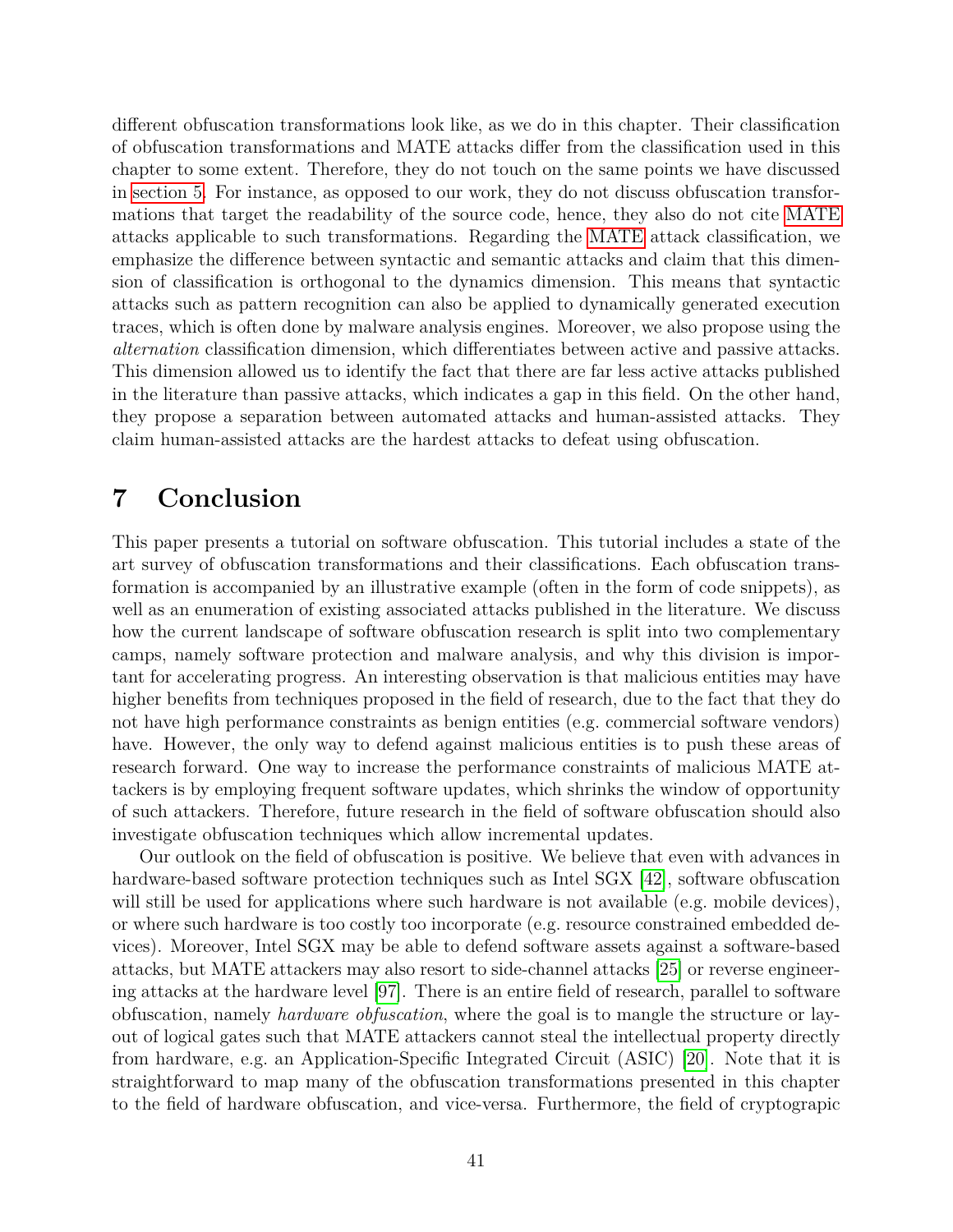obfuscation is popular nowadays due to the indistinguishability obfuscation candidate proposed by Garg el al. [\[62\]](#page-46-9), which makes us optimistic in believing that obfuscation will still be a highly dynamic and innovative field of research in the following decade.

The main challenge in the field of software obfuscation is that there is no standard methodology or benchmarks for evaluating the strength of different obfuscation transformations or combinations thereof. The first steps in the direction of obfuscation evaluation have been made by Banescu et al. [\[9,](#page-42-2) [10,](#page-42-12) [12\]](#page-42-3), who use automated attack effort as a way of comparing the strength of different obfuscation transformations. However, they mainly focus on attacks based on symbolic execution, hence more research is needed in this direction to cover other types of attacks. This observation is on par with the conclusions of other surveys [\[109\]](#page-49-0). We also note that more research is required for topics such as the development of active attacks, static semantic attacks and self-modifying code techniques that do not increase the attack surface of the software they protect.

We envision that side-channel attacks against obfuscation will become increasingly popular. This premonition is due to the recent *Differential Computation Analysis* (DCA) presented by Bos et al. [\[24\]](#page-43-12). DCA is the software counterpart of *Differential Power Analysis* (DPA), which has been succesfully applied to recover secret keys from ASICs, e.g. smart-cards with little effort and prerequisites [\[82\]](#page-47-12). Similar to DPA, DCA able to recover a symmetric cryptographic key from a white-box cryptographic cypher binary, in a matter of seconds, without needing to disassemble the binary or to know anything about its structure. However, these side-channel attacks also make some assumptions, which could be broken by cleaver obfuscation transformations. Therefore, we urge researchers to invest more resources in designing obfuscation transformations, which are able to block such side-channel attacks.

### **References**

- <span id="page-41-3"></span>[1] B. Abrath, B. Coppens, S. Volckaert, J. Wijnant, and B. De Sutter. Tightly-coupled self-debugging software protection. In *Proceedings of the 6th Workshop on Software Security, Protection, and Reverse Engineering*, page 7. ACM, 2016.
- <span id="page-41-0"></span>[2] A. Akhunzada, M. Sookhak, N. B. Anuar, A. Gani, E. Ahmed, M. Shiraz, S. Furnell, A. Hayat, and M. K. Khan. Man-at-the-end attacks: Analysis, taxonomy, human aspects, motivation and future directions. *Journal of Network and Computer Applications*, 48:44–57, 2015.
- <span id="page-41-4"></span>[3] I. Anati, S. Gueron, S. Johnson, and V. Scarlata. Innovative technology for cpu based attestation and sealing. In *Proceedings of the 2nd international workshop on hardware and architectural support for security and privacy*, volume 13, 2013.
- <span id="page-41-1"></span>[4] B. Anckaert, M. H. Jakubowski, R. Venkatesan, and C. W. Saw. Runtime protection via dataflow flattening. In *2009 Third International Conference on Emerging Security Information, Systems and Technologies*, pages 242–248. IEEE, 2009.
- <span id="page-41-2"></span>[5] L. O. Andersen. *Program analysis and specialization for the C programming language*. PhD thesis, University of Cophenhagen, 1994.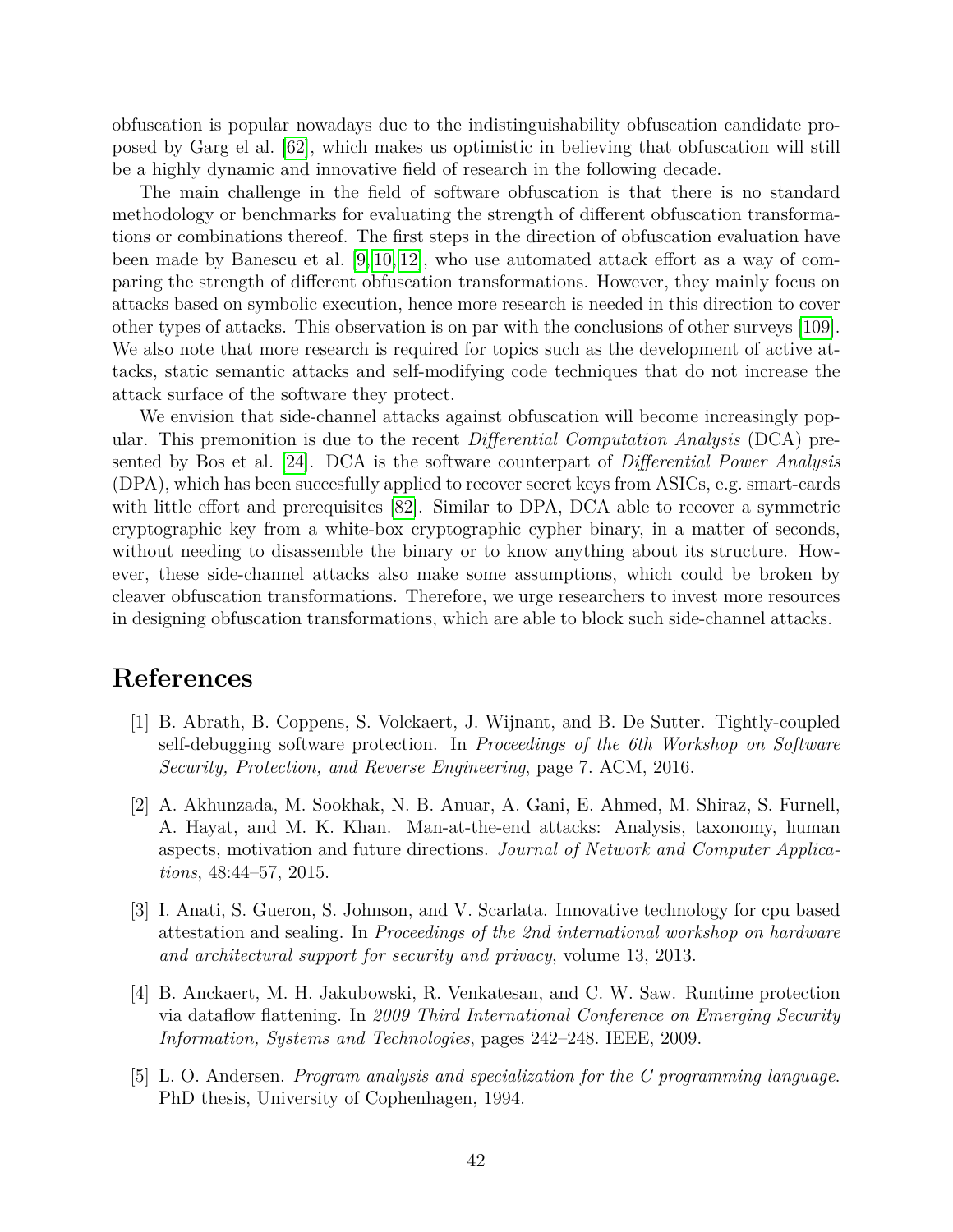- <span id="page-42-9"></span>[6] D. Apon, Y. Huang, J. Katz, and A. J. Malozemoff. Implementing cryptographic program obfuscation. *IACR Cryptology ePrint Archive*, 2014:779, 2014.
- <span id="page-42-4"></span>[7] D. F. Bacon, S. L. Graham, and O. J. Sharp. Compiler transformations for highperformance computing. *ACM Computing Surveys (CSUR)*, 26(4):345–420, 1994.
- <span id="page-42-0"></span>[8] L. Badger, L. D'Anna, D. Kilpatrick, B. Matt, A. Reisse, and T. Van Vleck. Selfprotecting mobile agents obfuscation techniques evaluation report. *Network Associates Laboratories, Report*, pages 01–036, 2002.
- <span id="page-42-2"></span>[9] S. Banescu, C. Collberg, V. Ganesh, Z. Newsham, and A. Pretschner. Code obfuscation against symbolic execution attacks. In *Proc. of 2016 Annual Computer Security Applications Conference*. ACM, 2016.
- <span id="page-42-12"></span>[10] S. Banescu, C. Collberg, and A. Pretschner. Predicting the resilience of obfuscated code against symbolic execution attacks via machine learning. In *26th USENIX Security Symposium (USENIX Security 17)*, Vancouver, BC, 2017. USENIX Association.
- <span id="page-42-7"></span>[11] S. Banescu, C. Lucaci, B. Krämer, and A. Pretschner. Vot4cs: A virtualization obfuscation tool for c. In *Proceedings of the 2016 ACM Workshop on Software PROtection*, pages 39–49. ACM, 2016.
- <span id="page-42-3"></span>[12] S. Banescu, M. Ochoa, and A. Pretschner. A framework for measuring software obfuscation resilience against automated attacks. In *Software Protection (SPRO), 2015 IEEE/ACM 1st International Workshop on*, pages 45–51. IEEE, 2015.
- <span id="page-42-10"></span>[13] S. Banescu, M. Ochoa, A. Pretschner, and N. Kunze. Benchmarking indistinguishability obfuscation - a candidate implementation. In *Proc. of 7th International Symposium on ESSoS*, number 8978 in LNCS, 2015.
- <span id="page-42-5"></span>[14] S. Banescu, A. Pretschner, D. Battré, S. Cazzulani, R. Shield, and G. Thompson. Software-based protection against changeware. In *Proceedings of the Conference on Data and Application Security and Privacy*, CODASPY '15, pages 231–242, 2015.
- <span id="page-42-1"></span>[15] S. Banescu, T. Wuchner, A. Salem, M. Guggenmos, A. Pretschner, et al. A framework for empirical evaluation of malware detection resilience against behavior obfuscation. In *2015 10th International Conference on Malicious and Unwanted Software (MAL-WARE)*, pages 40–47. IEEE, 2015.
- <span id="page-42-11"></span>[16] B. Barak. Hopes, fears, and software obfuscation. *Communications of the ACM*, 59(3):88–96, 2016.
- <span id="page-42-8"></span>[17] B. Barak, O. Goldreich, R. Impagliazzo, S. Rudich, A. Sahai, S. Vadhan, and K. Yang. On the (im) possibility of obfuscating programs. In *Advances in Cryptology CRYPTO 2001*, pages 1–18. Springer, 2001.
- <span id="page-42-6"></span>[18] E. G. Barrantes, D. H. Ackley, T. S. Palmer, D. Stefanovic, and D. D. Zovi. Randomized instruction set emulation to disrupt binary code injection attacks. In *Proceedings of the 10th ACM conference on Computer and communications security*, pages 281–289. ACM, 2003.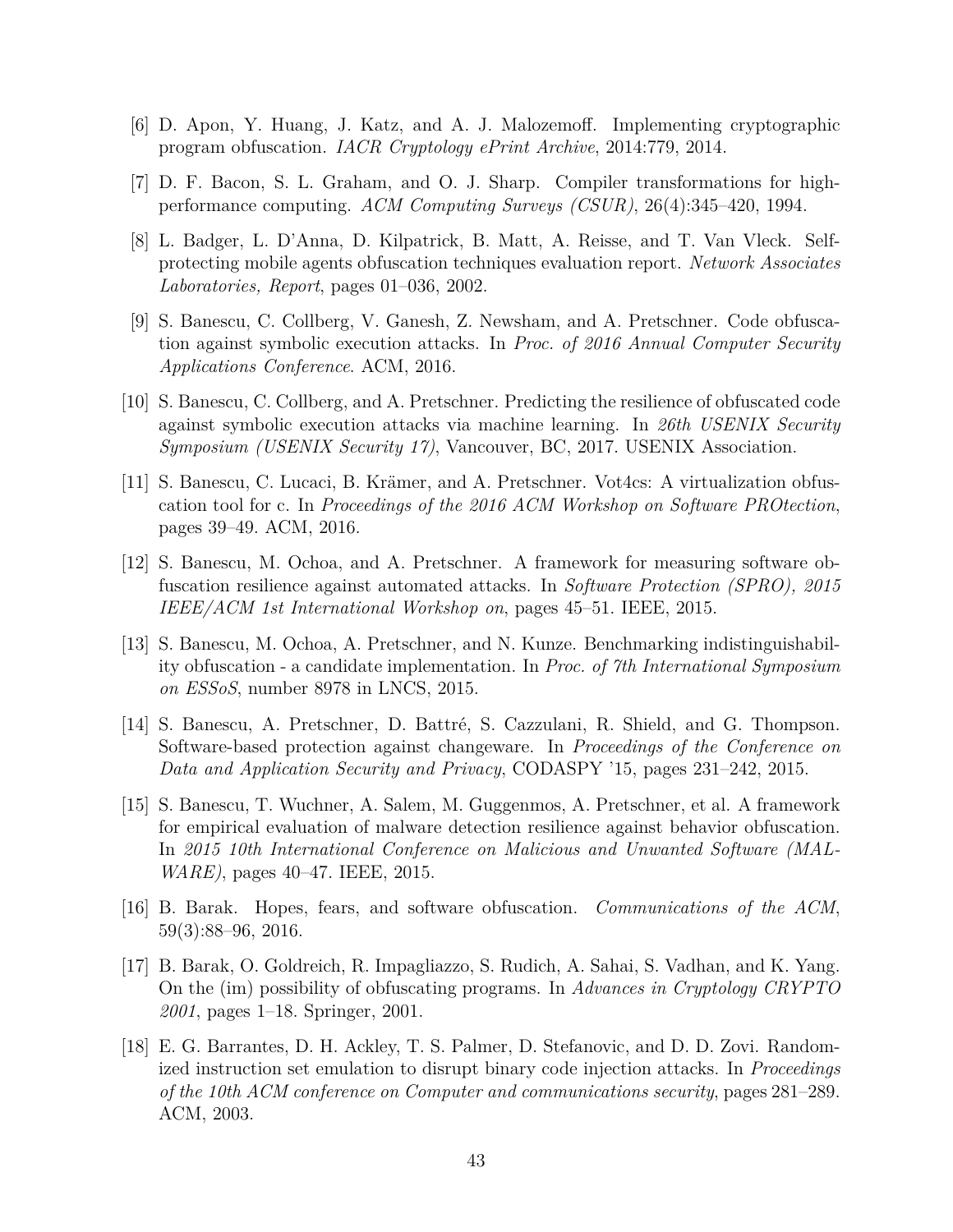- <span id="page-43-0"></span>[19] C. Basile, S. Di Carlo, T. Herlea, V. Business, J. Nagra, and B. Wyseur. Towards a formal model for software tamper resistance. In *Second International Workshop on Remote Entrusting (ReTtust 2009)*, volume 16.
- <span id="page-43-11"></span>[20] G. T. Becker, M. Fyrbiak, and C. Kison. Hardware obfuscation: Techniques and open challenges. In *Foundations of Hardware IP Protection*, pages 105–123. Springer, 2017.
- <span id="page-43-4"></span>[21] S. Bhatkar and R. Sekar. Data space randomization. In D. Zamboni, editor, *Detection of Intrusions and Malware, and Vulnerability Assessment*, number 5137 in Lecture Notes in Computer Science, pages 1–22. Springer Berlin Heidelberg, Jan. 2008.
- <span id="page-43-6"></span>[22] B. Bichsel, V. Raychev, P. Tsankov, and M. Vechev. Statistical deobfuscation of android applications. In *Proceedings of the 2016 ACM SIGSAC Conference on Computer and Communications Security*, pages 343–355. ACM, 2016.
- <span id="page-43-2"></span>[23] O. Billet, H. Gilbert, and C. E. Chatbi. Cryptanalysis of a white box AES implementation. SAC'04, pages 227–240, Waterloo, Canada, 2005. Springer-Verlag.
- <span id="page-43-12"></span>[24] J. W. Bos, C. Hubain, W. Michiels, and P. Teuwen. Differential computation analysis: Hiding your white-box designs is not enough. In *International Conference on Cryptographic Hardware and Embedded Systems*, pages 215–236. Springer, 2016.
- <span id="page-43-10"></span>[25] F. Brasser, U. M¨uller, A. Dmitrienko, K. Kostiainen, S. Capkun, and A.-R. Sadeghi. Software grand exposure: Sgx cache attacks are practical. *arXiv preprint arXiv:1702.07521*, 2017.
- <span id="page-43-1"></span>[26] J. Bringer, H. Chabanne, and E. Dottax. White box cryptography: Another attempt. *located at, last visited on Jul*, 22(2011):14, 2006.
- <span id="page-43-3"></span>[27] C. Cadar, P. Akritidis, M. Costa, J.-P. Martin, and M. Castro. Data randomization. Technical report, Technical Report TR-2008-120, Microsoft Research, 2008. Cited on, 2008.
- <span id="page-43-5"></span>[28] J. Cappaert, B. Preneel, B. Anckaert, M. Madou, and K. De Bosschere. Towards tamper resistant code encryption: Practice and experience. In *Information Security Practice and Experience*, pages 86–100. Springer, 2008.
- <span id="page-43-7"></span>[29] M. Ceccato, M. D. Penta, P. Falcarin, F. Ricca, M. Torchiano, and P. Tonella. A family of experiments to assess the effectiveness and efficiency of source code obfuscation techniques. *Empirical Software Engineering*, 19(4):1040–1074, Feb. 2013.
- <span id="page-43-8"></span>[30] H. Chang and M. J. Atallah. Protecting software code by guards. In *Security and privacy in digital rights management*, pages 160–175. Springer, 2001.
- <span id="page-43-9"></span>[31] Y. Chen, R. Venkatesan, M. Cary, R. Pang, S. Sinha, and M. H. Jakubowski. Oblivious hashing: A stealthy software integrity verification primitive. In *International Workshop on Information Hiding*, pages 400–414. Springer, 2002.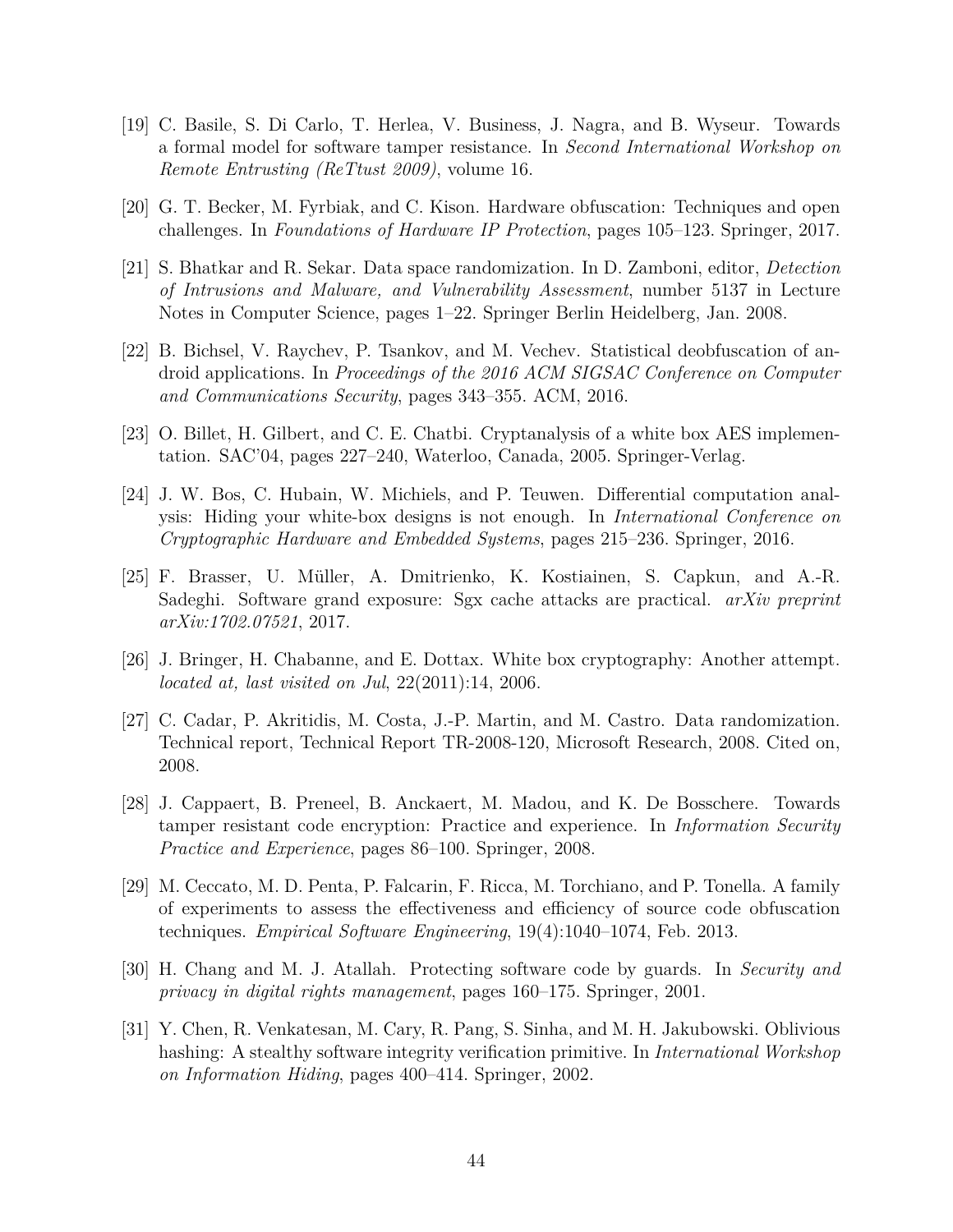- <span id="page-44-7"></span>[32] S. Chow, P. Eisen, H. Johnson, and P. C. V. Oorschot. White-box cryptography and an AES implementation. In *Selected Areas in Cryptography*, number 2595 in LNCS, pages 250–270. Springer Berlin Heidelberg, Jan. 2003.
- <span id="page-44-8"></span>[33] S. Chow, P. Eisen, H. Johnson, and P. C. Van Oorschot. A white-box DES implementation for DRM applications. In *Digital Rights Management*, pages 1–15. Springer, 2003.
- <span id="page-44-11"></span>[34] S. Chow, Y. Gu, H. Johnson, and V. A. Zakharov. An approach to the obfuscation of control-flow of sequential computer programs. In *International Conference on Information Security*, pages 144–155. Springer, 2001.
- <span id="page-44-2"></span>[35] F. B. Cohen. Operating system protection through program evolution. *Computers & Security*, 12(6):565–584, Oct. 1993.
- <span id="page-44-5"></span>[36] C. Collberg. The Tigress C Diversifier/Obfuscator. [http://tigress.cs.arizona.](http://tigress.cs.arizona.edu/) [edu/](http://tigress.cs.arizona.edu/). Accessed: 2016-11-29.
- <span id="page-44-1"></span>[37] C. Collberg, J. Davidson, R. Giacobazzi, Y. X. Gu, A. Herzberg, and F. Wang. Toward digital asset protection. *Intelligent Systems, IEEE*, 26(6):8–13, 2011.
- <span id="page-44-12"></span>[38] C. Collberg, S. Martin, J. Myers, and J. Nagra. Distributed application tamper detection via continuous software updates. In *Proceedings of the 28th Annual Computer Security Applications Conference*, ACSAC '12, pages 319–328, New York, NY, USA, 2012. ACM.
- <span id="page-44-4"></span>[39] C. Collberg and J. Nagra. Surreptitious software. *Upper Saddle River, NJ: Addision-Wesley Professional*, 2010.
- <span id="page-44-0"></span>[40] C. Collberg, C. Thomborson, and D. Low. A taxonomy of obfuscating transformations. Technical report, Department of Computer Science, The University of Auckland, New Zealand, 1997.
- <span id="page-44-3"></span>[41] U. Congress. Digital millennium copyright act. *Public Law*, 105(304):112, 1998.
- <span id="page-44-13"></span>[42] V. Costan and S. Devadas. Intel sgx explained. *IACR Cryptology ePrint Archive*, 2016:86, 2016.
- <span id="page-44-9"></span>[43] N. T. Courtois and J. Pieprzyk. Cryptanalysis of block ciphers with overdefined systems of equations. In *International Conference on the Theory and Application of Cryptology and Information Security*, pages 267–287. Springer, 2002.
- <span id="page-44-6"></span>[44] P. Cousot and R. Cousot. Abstract interpretation: a unified lattice model for static analysis of programs by construction or approximation of fixpoints. In *Proceedings of the 4th ACM SIGACT-SIGPLAN symposium on Principles of programming languages*, pages 238–252. ACM, 1977.
- <span id="page-44-10"></span>[45] C. Cowan, S. Beattie, J. Johansen, and P. Wagle. Pointguard TM: protecting pointers from buffer overflow vulnerabilities. In *Proceedings of the 12th conference on USENIX Security Symposium*, volume 12, pages 91–104, 2003.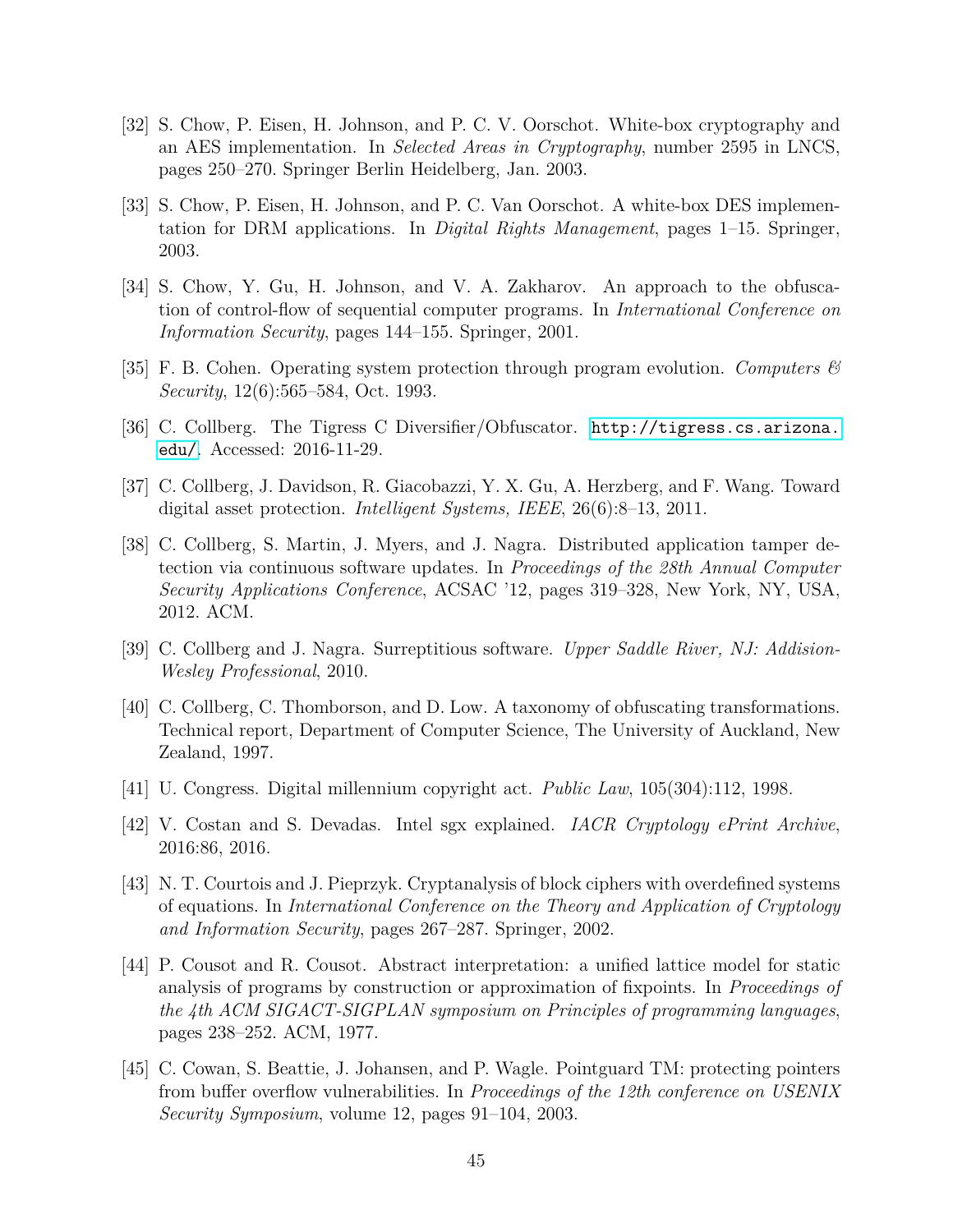- <span id="page-45-8"></span>[46] M. Dalla Preda, R. Giacobazzi, S. Debray, K. Coogan, and G. M. Townsend. Modelling metamorphism by abstract interpretation. In *International Static Analysis Symposium*, pages 218–235. Springer, 2010.
- <span id="page-45-1"></span>[47] M. Dalla Preda, M. Madou, K. De Bosschere, and R. Giacobazzi. Opaque predicates detection by abstract interpretation. In M. Johnson and V. Vene, editors, *Algebraic Methodology and Software Technology*, volume 4019 of *Lecture Notes in Computer Science*, pages 81–95. Springer Berlin Heidelberg, 2006.
- <span id="page-45-3"></span>[48] Y. De Mulder, P. Roelse, and B. Preneel. Cryptanalysis of the Xiao-Lai white-box AES implementation. In *Selected Areas in Cryptography*, pages 34–49, 2013.
- <span id="page-45-6"></span>[49] B. De Sutter, B. Anckaert, J. Geiregat, D. Chanet, and K. De Bosschere. Instruction set limitation in support of software diversity. In *International Conference on Information Security and Cryptology*, pages 152–165. Springer, 2008.
- <span id="page-45-10"></span>[50] P. Dewan, D. Durham, H. Khosravi, M. Long, and G. Nagabhushan. A hypervisorbased system for protecting software runtime memory and persistent storage. In *Proceedings of the 2008 Spring simulation multiconference*, pages 828–835. Society for Computer Simulation International, 2008.
- <span id="page-45-0"></span>[51] D. Dolev and A. C. Yao. On the security of public key protocols. In *Proceedings of the 22nd Annual Symposium on Foundations of Computer Science*, SFCS '81, pages 350–357, Washington, DC, USA, 1981. IEEE Computer Society.
- <span id="page-45-5"></span>[52] R. El-Khalil and A. D. Keromytis. Hydan: Hiding information in program binaries. In *International Conference on Information and Communications Security*, pages 187– 199. Springer, 2004.
- <span id="page-45-12"></span>[53] Evenbalance. PunkBuster — Online Countermeasures, 2015. [http://www.](http://www.evenbalance.com/pbsetup.php) [evenbalance.com/pbsetup.php](http://www.evenbalance.com/pbsetup.php), [Online; accessed 20-September-2016].
- <span id="page-45-7"></span>[54] N. Eyrolles, L. Goubin, and M. Videau. Defeating mba-based obfuscation. In *Proceedings of the 2016 ACM Workshop on Software PROtection*, pages 27–38. ACM, 2016.
- <span id="page-45-4"></span>[55] R. Fedler, S. Banescu, and A. Pretschner. Isa2r: Improving software attack and analysis resilience via compiler-level software diversity. In *International Conference on Computer Safety, Reliability, and Security*, pages 362–371. Springer, 2015.
- <span id="page-45-11"></span>[56] W.-c. Feng, E. Kaiser, and T. Schluessler. Stealth measurements for cheat detection in on-line games. In *Proceedings of the 7th ACM SIGCOMM Workshop on Network and System Support for Games*, pages 15–20, 2008.
- <span id="page-45-9"></span>[57] P. Ferrie. Attacks on more virtual machine emulators. *Symantec Technology Exchange*, 55, 2007.
- <span id="page-45-2"></span>[58] P. FIPS. 197: Advanced encryption standard (aes). *National Institute of Standards and Technology*, 2001.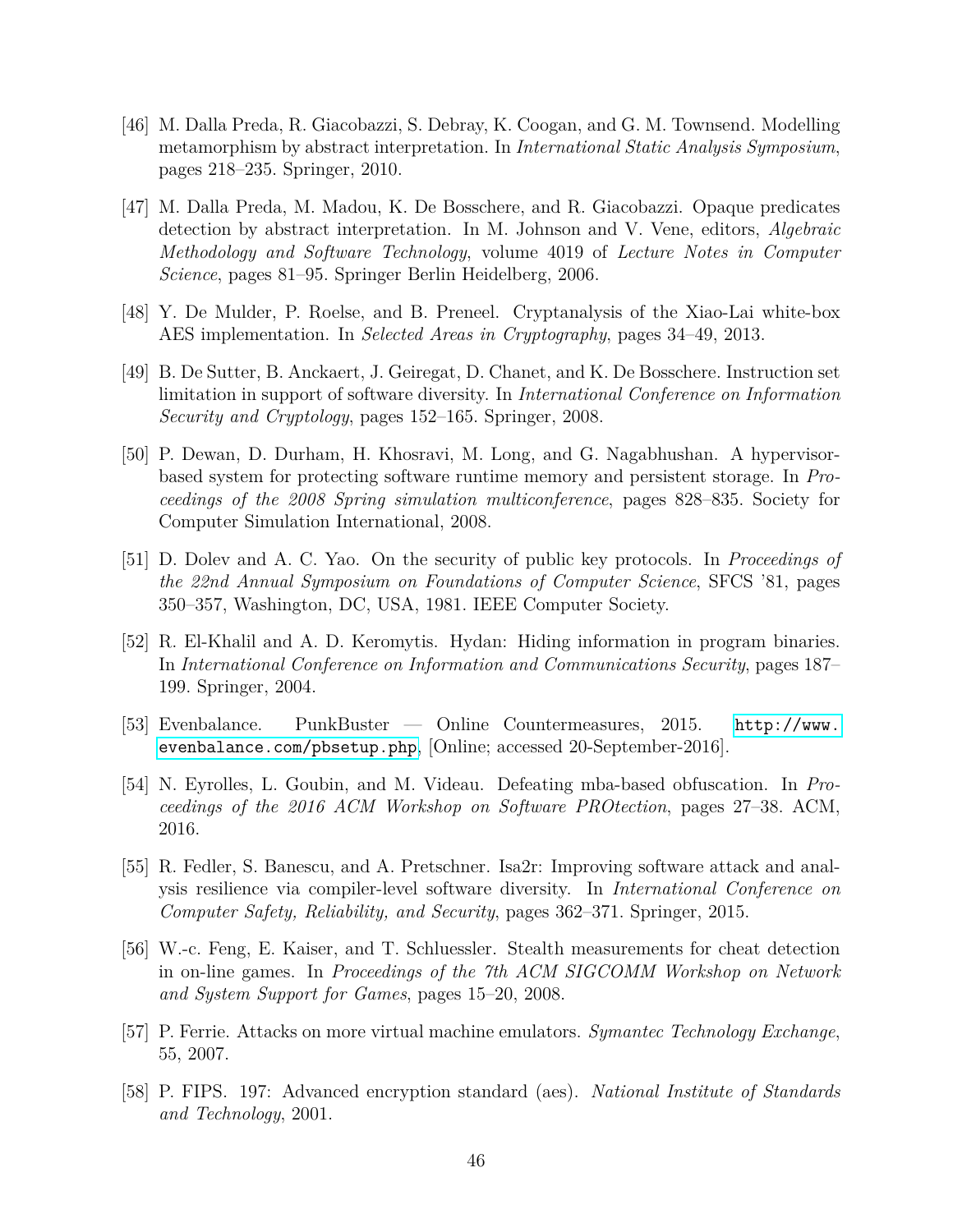- <span id="page-46-0"></span>[59] R. W. Floyd. Assigning meanings to programs. *Mathematical aspects of computer science*, 19(19-32):1, 1967.
- <span id="page-46-8"></span>[60] C. Foket, B. De Sutter, B. Coppens, and K. De Bosschere. A novel obfuscation: class hierarchy flattening. In *Foundations and Practice of Security*, pages 194–210. Springer, 2013.
- <span id="page-46-5"></span>[61] S. Forrest, A. Somayaji, and D. H. Ackley. Building diverse computer systems. In *Operating Systems, 1997., The Sixth Workshop on Hot Topics in*, pages 67–72. IEEE, 1997.
- <span id="page-46-9"></span>[62] S. Garg, C. Gentry, S. Halevi, M. Raykova, A. Sahai, and B. Waters. Candidate indistinguishability obfuscation and functional encryption for all circuits. In *Proc. of the 54th Annual Symp. on Foundations of Computer Science*, pages 40–49, 2013.
- <span id="page-46-4"></span>[63] O. Goldreich and R. Ostrovsky. Software protection and simulation on oblivious rams. *Journal of the ACM (JACM)*, 43(3):431–473, 1996.
- <span id="page-46-13"></span>[64] S. Goldwasser and G. N. Rothblum. On best-possible obfuscation. In *Theory of Cryptography*, pages 194–213. Springer, 2007.
- <span id="page-46-3"></span>[65] K. Griffin, S. Schneider, X. Hu, and T.-C. Chiueh. Automatic generation of string signatures for malware detection. In *International Workshop on Recent Advances in Intrusion Detection*, pages 101–120. Springer, 2009.
- <span id="page-46-7"></span>[66] GuardSquare. ProGuard: The open source optimizer for Java bytecode. [https://](https://www.guardsquare.com/en/proguard) [www.guardsquare.com/en/proguard](https://www.guardsquare.com/en/proguard). Accessed: 2017-03-03.
- <span id="page-46-2"></span>[67] A. Guinet, N. Eyrolles, and M. Videau. Arybo: Manipulation, canonicalization and identification of mixed boolean-arithmetic symbolic expressions. In *GreHack 2016*, 2016.
- <span id="page-46-6"></span>[68] R. Gupta, D. Benson, and J. Z. Fang. Path profile guided partial dead code elimination using predication. In *Parallel Architectures and Compilation Techniques., 1997. Proceedings., 1997 International Conference on*, pages 102–113. IEEE, 1997.
- <span id="page-46-10"></span>[69] G. Hoglund. Hacking world of warcraft: An exercise in advanced rootkit design. *Black Hat*, 2006.
- <span id="page-46-11"></span>[70] B. Horne, L. Matheson, C. Sheehan, and R. E. Tarjan. Dynamic self-checking techniques for improved tamper resistance. In *Security and privacy in digital rights management*, pages 141–159. Springer, 2002.
- <span id="page-46-1"></span>[71] S. Horwitz. Precise flow-insensitive may-alias analysis is np-hard. *ACM Transactions on Programming Languages and Systems (TOPLAS)*, 19(1):1–6, 1997.
- <span id="page-46-12"></span>[72] A. Ibrahim and S. Banescu. Stins4cs: A state inspection tool for c. In *Proceedings of the 2016 ACM Workshop on Software PROtection*, pages 61–71. ACM, 2016.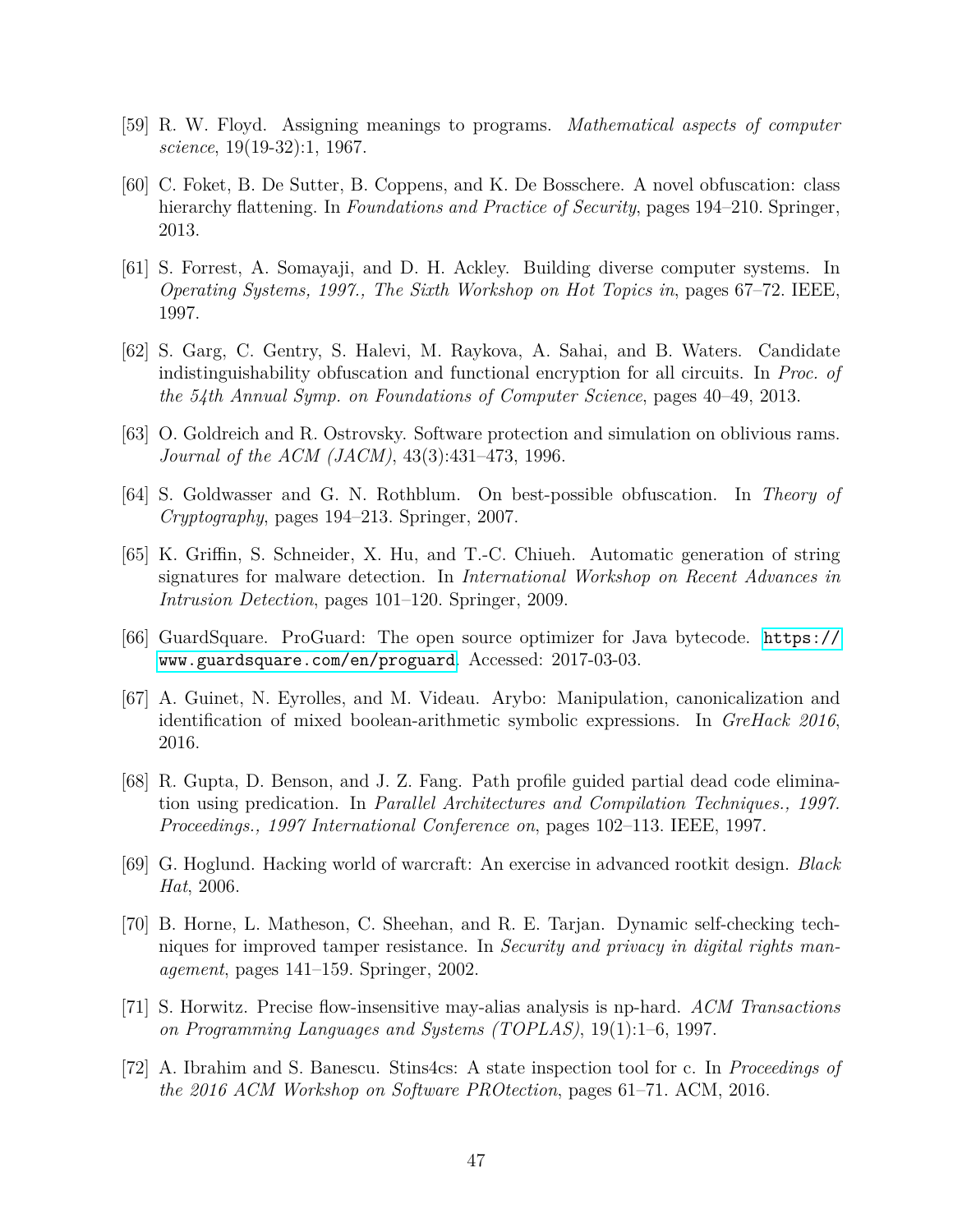- <span id="page-47-8"></span>[73] Intel. Intel Active Management Technology — Query, Restore, Upgrade, and Protect Devices Remotely, 2016. [http://www.intel.com/content/www/us/en/](http://www.intel.com/content/www/us/en/architecture-and-technology/intel-active-management-technology.html) [architecture-and-technology/intel-active-management-technology.html](http://www.intel.com/content/www/us/en/architecture-and-technology/intel-active-management-technology.html), [Online; accessed 20-September-2016].
- <span id="page-47-3"></span>[74] M. Jacob, M. H. Jakubowski, P. Naldurg, C. W. N. Saw, and R. Venkatesan. The superdiversifier: Peephole individualization for software protection. In *Advances in Information and Computer Security*, pages 100–120. Springer, 2008.
- <span id="page-47-11"></span>[75] M. Jacob, M. H. Jakubowski, and R. Venkatesan. Towards integral binary execution: Implementing oblivious hashing using overlapped instruction encodings. In *Proceedings of the 9th workshop on Multimedia & security*, pages 129–140. ACM, 2007.
- <span id="page-47-10"></span>[76] M. Jakobsson and K.-A. Johansson. Retroactive detection of malware with applications to mobile platforms. In *Proceedings of the 5th USENIX Conference on Hot Topics in Security*, HotSec'10, pages 1–13, Berkeley, CA, USA, 2010. USENIX Association.
- <span id="page-47-9"></span>[77] E. Kaiser, W.-c. Feng, and T. Schluessler. Fides: Remote anomaly-based cheat detection using client emulation. In *Proceedings of the 16th ACM Conference on Computer and Communications Security*, CCS '09, pages 269–279, New York, NY, USA, 2009. ACM.
- <span id="page-47-5"></span>[78] Y. Kanzaki, A. Monden, M. Nakamura, and K.-i. Matsumoto. Exploiting selfmodification mechanism for program protection. In *Computer Software and Applications Conference, 2003. COMPSAC 2003. Proceedings. 27th Annual International*, pages 170–179, 2003.
- <span id="page-47-2"></span>[79] M. Karroumi. Protecting white-box AES with dual ciphers. In K.-H. Rhee and D. Nyang, editors, *Information Security and Cryptology - ICISC 2010*, number 6829 in Lecture Notes in Computer Science, pages 278–291. Springer Berlin Heidelberg, Jan. 2011.
- <span id="page-47-6"></span>[80] J. Kinder. Towards static analysis of virtualization-obfuscated binaries. In *19th Working Conference on Reverse Engineering (WCRE)*, pages 61–70, Oct 2012.
- <span id="page-47-4"></span>[81] J. Knoop, O. Rüthing, and B. Steffen. *Partial dead code elimination*, volume 29. ACM, 1994.
- <span id="page-47-12"></span>[82] P. Kocher, J. Jaffe, and B. Jun. Differential power analysis. In *Advances in cryptology—CRYPTO'99*, pages 789–789. Springer, 1999.
- <span id="page-47-7"></span>[83] C. Kruegel, W. Robertson, F. Valeur, and G. Vigna. Static disassembly of obfuscated binaries. In *USENIX security Symposium*, volume 13, pages 18–18, 2004.
- <span id="page-47-0"></span>[84] A. Kur, M. Planck, and T. Dreier. *European intellectual property law: text, cases and materials*. Edward Elgar Publishing, 2013.
- <span id="page-47-1"></span>[85] W. Landi. Undecidability of static analysis. *ACM Letters on Programming Languages and Systems (LOPLAS)*, 1(4):323–337, 1992.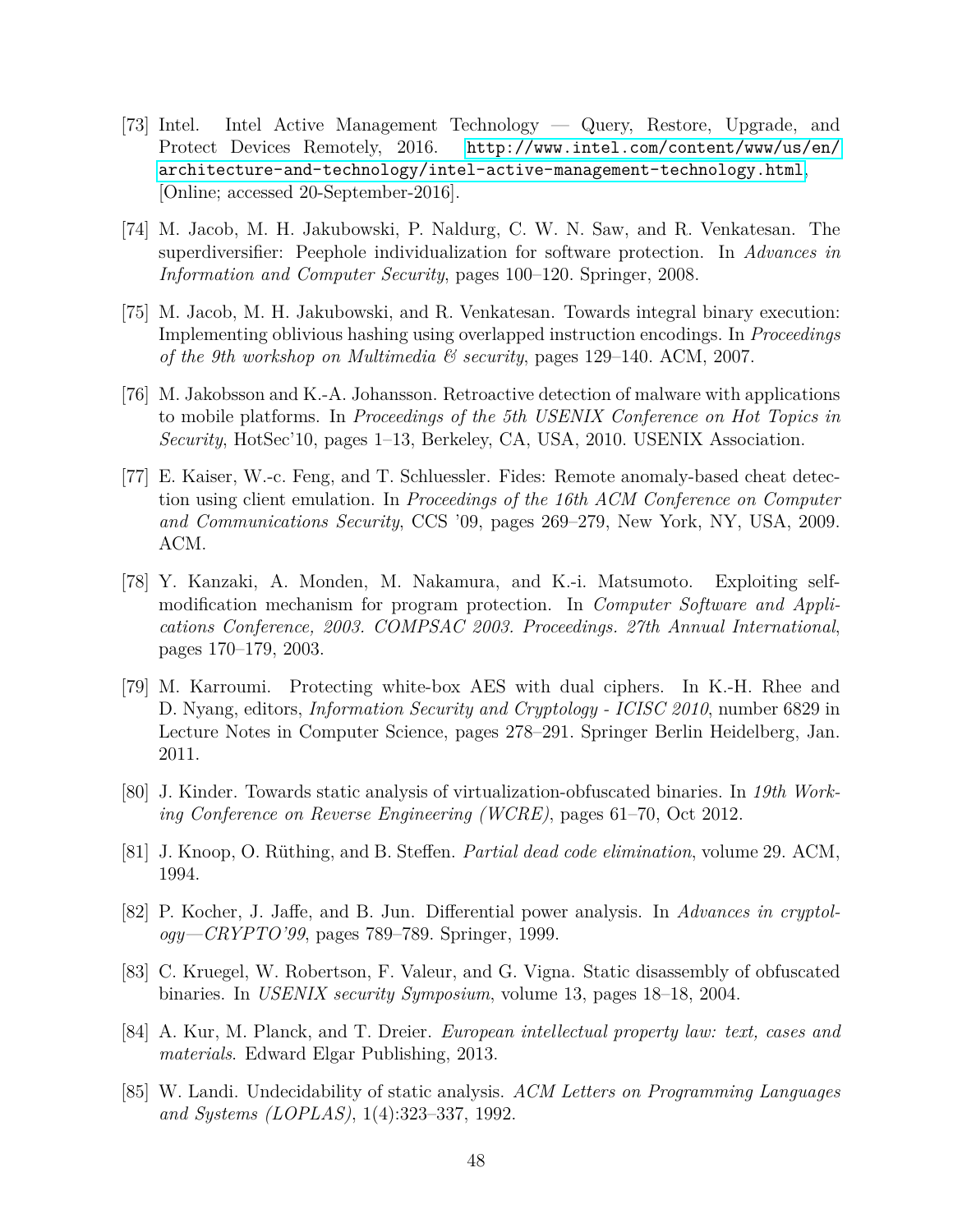- <span id="page-48-1"></span>[86] P. Larsen, A. Homescu, S. Brunthaler, and M. Franz. Sok: Automated software diversity. In *2014 IEEE Symposium on Security and Privacy*, pages 276–291. IEEE, 2014.
- <span id="page-48-9"></span>[87] C. Linn and S. Debray. Obfuscation of executable code to improve resistance to static disassembly. In *Proceedings of the 10th ACM conference on Computer and communications security*, pages 290–299. ACM, 2003.
- <span id="page-48-6"></span>[88] M. Madou, B. Anckaert, P. Moseley, S. Debray, B. De Sutter, and K. De Bosschere. Software protection through dynamic code mutation. In *Information Security Applications*, pages 194–206. Springer, 2006.
- <span id="page-48-0"></span>[89] A. Main and P. C. van Oorschot. Software protection and application security: Understanding the battleground. *International Course on State of the Art and Evolution of Computer Security and Industrial Cryptography,*, 2003.
- <span id="page-48-3"></span>[90] A. Majumdar and C. Thomborson. Manufacturing opaque predicates in distributed systems for code obfuscation. In *Proceedings of the 29th Australasian Computer Science Conference-Volume 48*, pages 187–196. Australian Computer Society, Inc., 2006.
- <span id="page-48-11"></span>[91] L. Martignoni, R. Paleari, and D. Bruschi. Conqueror: tamper-proof code execution on legacy systems. In *International Conference on Detection of Intrusions and Malware, and Vulnerability Assessment*, pages 21–40. Springer, 2010.
- <span id="page-48-4"></span>[92] J. Mason, S. Small, F. Monrose, and G. MacManus. English shellcode. In *Proceedings of the 16th ACM conference on Computer and communications security*, pages 524–533. ACM, 2009.
- <span id="page-48-8"></span>[93] J. Mason, K. Watkins, J. Eisner, and A. Stubblefield. A natural language approach to automated cryptanalysis of two-time pads. In *Proceedings of the 13th ACM conference on Computer and communications security*, pages 235–244. ACM, 2006.
- <span id="page-48-2"></span>[94] N. Mavrogiannopoulos, N. Kisserli, and B. Preneel. A taxonomy of self-modifying code for obfuscation. *Computers & Security*, 30(8):679–691, Nov. 2011.
- <span id="page-48-10"></span>[95] McAfee. McAfee Labs Threats Report. Technical Report March, 2016. [http://www.](http://www.mcafee.com/us/resources/reports/rp-quarterly-threats-mar-2016.pdf) [mcafee.com/us/resources/reports/rp-quarterly-threats-mar-2016.pdf](http://www.mcafee.com/us/resources/reports/rp-quarterly-threats-mar-2016.pdf).
- <span id="page-48-7"></span>[96] A. Nguyen-Tuong, A. Wang, J. D. Hiser, J. C. Knight, and J. W. Davidson. On the effectiveness of the metamorphic shield. In *Proceedings of the Fourth European Conference on Software Architecture: Companion Volume*, pages 170–174. ACM, 2010.
- <span id="page-48-12"></span>[97] K. Nohl, D. Evans, S. Starbug, and H. Plötz. Reverse-engineering a cryptographic rfid tag. In *USENIX security symposium*, volume 28, 2008.
- <span id="page-48-5"></span>[98] M. Oberhumer, L. Molnár, and J. F. Reiser. Upx: the ultimate packer for executables, 2004.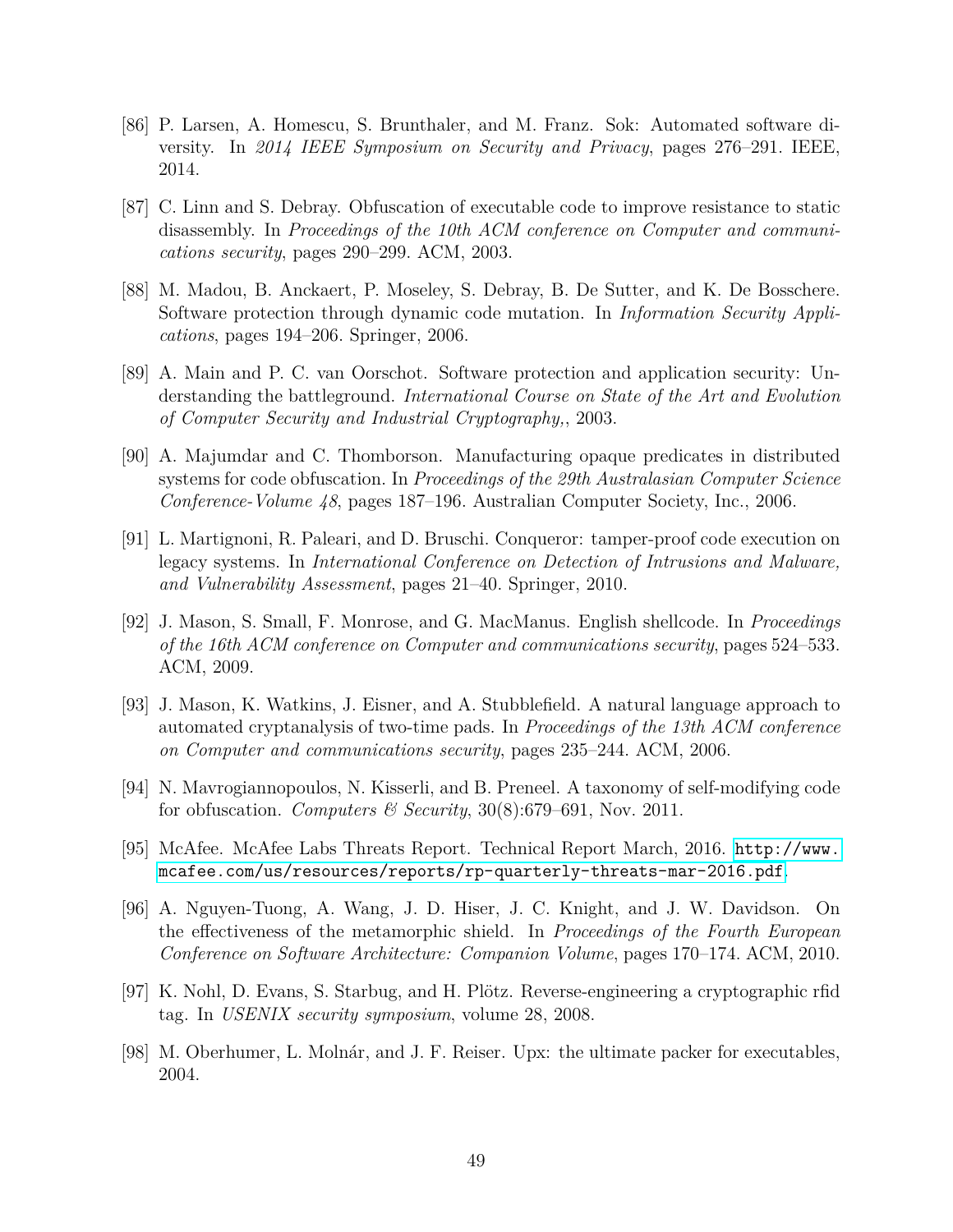- <span id="page-49-2"></span>[99] J. Palsberg, S. Krishnaswamy, M. Kwon, D. Ma, Q. Shao, and Y. Zhang. Experience with software watermarking. In *Computer Security Applications, 2000. ACSAC'00. 16th Annual Conference*, pages 308–316. IEEE, 2000.
- <span id="page-49-4"></span>[100] V. Pappas, M. Polychronakis, and A. D. Keromytis. Smashing the gadgets: Hindering return-oriented programming using in-place code randomization. pages 601–615. IEEE, May 2012.
- <span id="page-49-10"></span>[101] PreEmptiveSolutions. DashO: Java & Android Obfuscator & Runtime Protection. <https://www.preemptive.com/products/dasho>. Accessed: 2017-03-03.
- <span id="page-49-11"></span>[102] PreEmptiveSolutions. Dotfuscator: .NET App Self Protection and Obfuscation. <https://www.preemptive.com/products/dotfuscator>. Accessed: 2017-03-03.
- <span id="page-49-5"></span>[103] J. Qiu, B. Yadegari, B. Johannesmeyer, S. Debray, and X. Su. Identifying and understanding self-checksumming defenses in software. In *Proceedings of the 5th ACM Conference on Data and Application Security and Privacy*, pages 207–218. ACM, 2015.
- <span id="page-49-1"></span>[104] G. Ramalingam. The undecidability of aliasing. *ACM Transactions on Programming Languages and Systems (TOPLAS)*, 16(5):1467–1471, 1994.
- <span id="page-49-6"></span>[105] R. Rolles. Unpacking virtualization obfuscators. In *Proceedings of the 3rd USENIX Conference on Offensive Technologies*, WOOT'09, pages 1–1, Berkeley, CA, USA, 2009. USENIX Association.
- <span id="page-49-9"></span>[106] S. Rugaber, K. Stirewalt, and L. M. Wills. The interleaving problem in program understanding. In *Reverse Engineering, 1995., Proceedings of 2nd Working Conference on*, pages 166–175. IEEE, 1995.
- <span id="page-49-3"></span>[107] A. Salem and S. Banescu. Metadata recovery from obfuscated programs using machine learning. In *Proceedings of the 6th Software Security, Protection and Reverse Engineering Workshop*, page 8. ACM, 2016.
- <span id="page-49-7"></span>[108] S. Schrittwieser and S. Katzenbeisser. Code obfuscation against static and dynamic reverse engineering. In *Information Hiding*, pages 270–284, 2011.
- <span id="page-49-0"></span>[109] S. Schrittwieser, S. Katzenbeisser, J. Kinder, G. Merzdovnik, and E. Weippl. Protecting software through obfuscation: Can it keep pace with progress in code analysis? *ACM Computing Surveys (CSUR)*, 49(1):4, 2016.
- <span id="page-49-12"></span>[110] SemanticDesigns. Thicket Family of Source Code Obfuscators. [http://www.](http://www.semanticdesigns.com/Products/Obfuscators/) [semanticdesigns.com/Products/Obfuscators/](http://www.semanticdesigns.com/Products/Obfuscators/). Accessed: 2017-03-03.
- <span id="page-49-13"></span>[111] A. Seshadri, M. Luk, E. Shi, A. Perrig, L. van Doorn, and P. Khosla. Pioneer: verifying code integrity and enforcing untampered code execution on legacy systems. In *ACM SIGOPS Operating Systems Review*, volume 39, pages 1–16. ACM, 2005.
- <span id="page-49-8"></span>[112] H. Shacham. The geometry of innocent flesh on the bone: Return-into-libc without function calls (on the x86). In *Proceedings of the 14th ACM conference on Computer and communications security*, pages 552–561, 2007.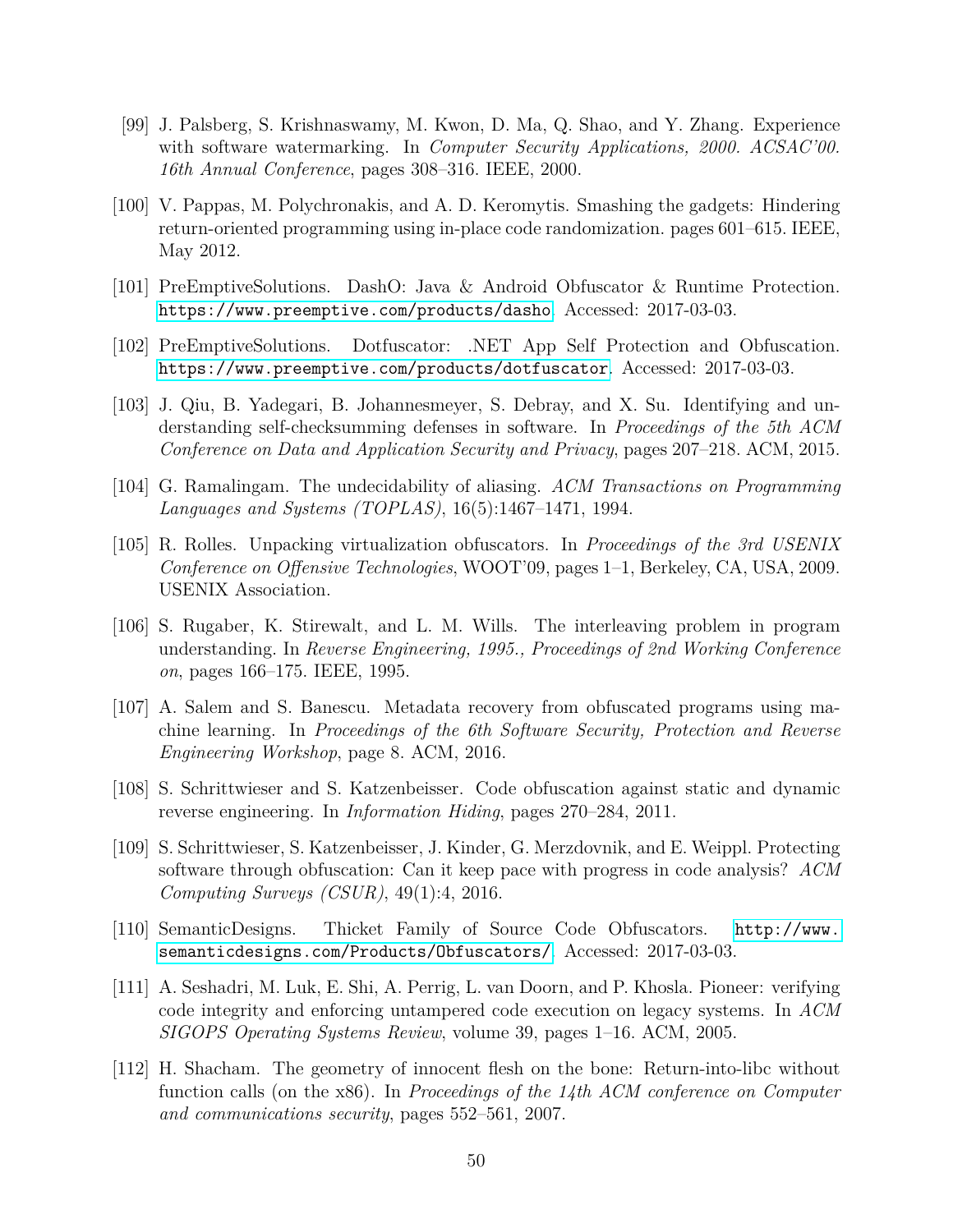- <span id="page-50-0"></span>[113] A. Shamir and N. Van Someren. Playing 'hide and seek' with stored keys. In *Financial cryptography*, pages 118–124, 1999.
- <span id="page-50-2"></span>[114] I. Skochinsky. IDA F.L.I.R.T. Technology: In-Depth. [https://www.hex-rays.com/](https://www.hex-rays.com/products/ida/tech/flirt/in_depth.shtml) [products/ida/tech/flirt/in\\_depth.shtml](https://www.hex-rays.com/products/ida/tech/flirt/in_depth.shtml), 2013. Accessed: 2017-03-03.
- <span id="page-50-6"></span>[115] A. Slowinska, I. Haller, A. Bacs, S. Baranga, and H. Bos. Data structure archaeology: scrape away the dirt and glue back the pieces! In *International Conference on Detection of Intrusions and Malware, and Vulnerability Assessment*, pages 1–20. Springer, 2014.
- <span id="page-50-8"></span>[116] A. Slowinska, T. Stancescu, and H. Bos. Howard: A dynamic excavator for reverse engineering data structures. In *NDSS*, 2011.
- <span id="page-50-5"></span>[117] M. Stevens, E. Bursztein, P. Karpman, A. Albertini, and Y. Markov. The first collision for full sha-1. *URL: https://shattered. it/static/shattered. pdf*, 2017.
- <span id="page-50-9"></span>[118] R. Strackx, Y. Younan, P. Philippaerts, F. Piessens, S. Lachmund, and T. Walter. Breaking the memory secrecy assumption. In *Proceedings of the Second European Workshop on System Security*, pages 1–8. ACM, 2009.
- <span id="page-50-13"></span>[119] Stunnix. C/C++ Obfuscator. <http://stunnix.com/prod/cxxo/>. Accessed: 2017-03- 03.
- <span id="page-50-3"></span>[120] M. Sutton, A. Greene, and P. Amini. *Fuzzing: brute force vulnerability discovery*. Pearson Education, 2007.
- <span id="page-50-11"></span>[121] Y. Tang and S. Chen. An automated signature-based approach against polymorphic internet worms. *IEEE Transactions on Parallel and Distributed Systems*, 18(7), 2007.
- <span id="page-50-1"></span>[122] P. Team. Pax non-executable pages design & implementation. *Avaliable: http://pax. grsecurity. net*, 2003.
- <span id="page-50-12"></span>[123] S. Udupa, S. Debray, and M. Madou. Deobfuscation: reverse engineering obfuscated code. In *12th Working Conference on Reverse Engineering*, 2005.
- <span id="page-50-15"></span>[124] Valve. Valve Anti-Cheat System (VAC), 2015. [https://support.steampowered.com/](https://support.steampowered.com/kb_article.php?p_faqid=370) [kb\\_article.php?p\\_faqid=370](https://support.steampowered.com/kb_article.php?p_faqid=370), [Online; accessed 20-September-2016].
- <span id="page-50-14"></span>[125] A. van de Ven and I. Molnar. Exec shield, 2004.
- <span id="page-50-7"></span>[126] A. Viticchié, L. Regano, M. Torchiano, C. Basile, M. Ceccato, P. Tonella, and R. Tiella. Assessment of source code obfuscation techniques. 2016.
- <span id="page-50-10"></span>[127] Z. Vrba. cryptexec: Next-generation runtime binary encryption using on-demand function extraction. 2003.
- <span id="page-50-4"></span>[128] C. Wang, J. Davidson, J. Hill, and J. Knight. Protection of software-based survivability mechanisms. In *International Conference on Dependable Systems and Networks, 2001. DSN 2001*, pages 193–202, 2001.